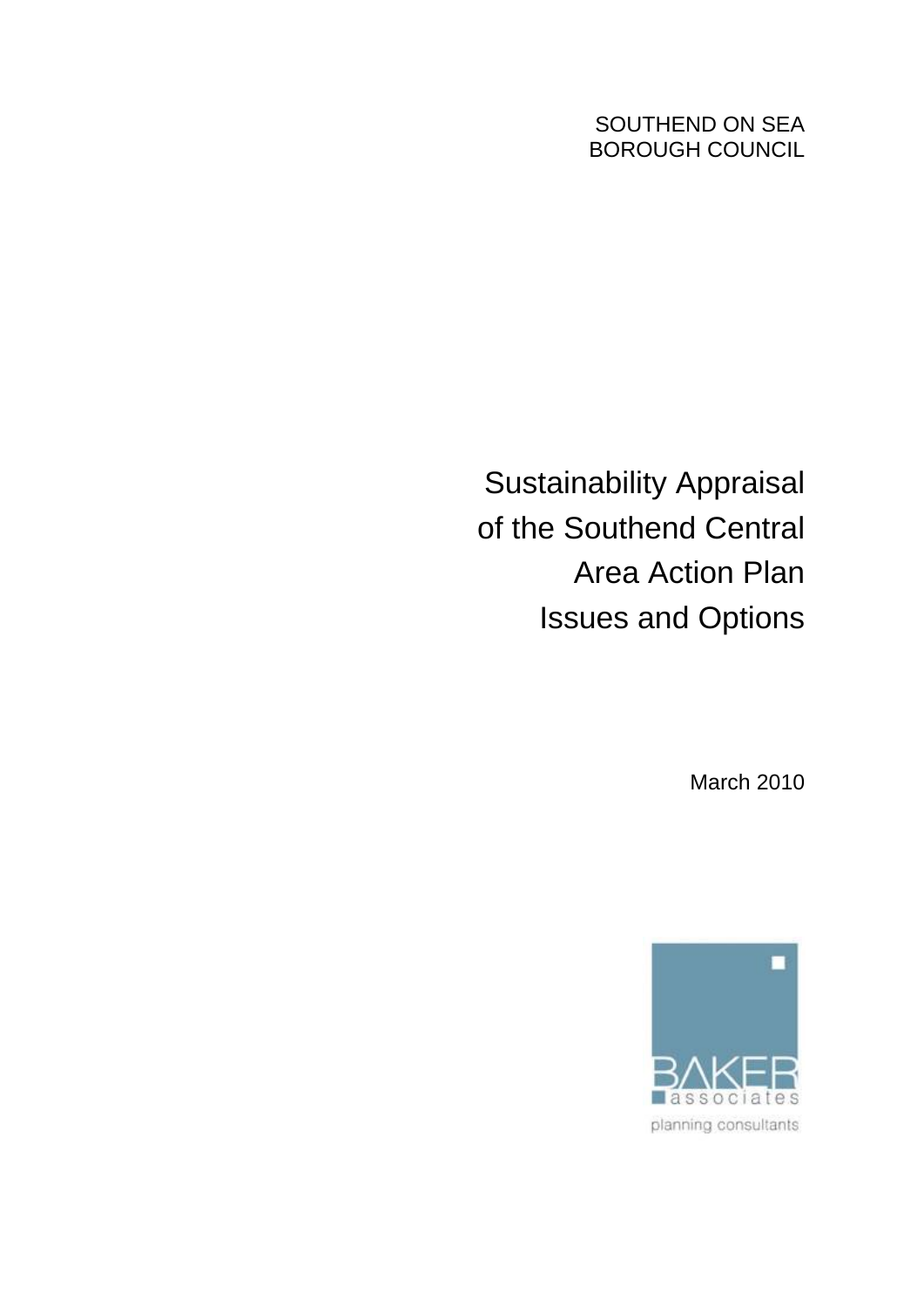# **Contents**

- 1 Introduction
- 2 The approach to the sustainability appraisal of the Area Action Plan
- 3 Other plans and strategies
- 4 Baseline characterisation of the Borough and the AAP area
- 5 Sustainability Framework
- 6 Sustainable appraisal of the Southend Central Area Action Plan
- 7 Sustainability appraisal of the Quarters and Key Sites
- 8 Sustainability appraisal of the Development Management Policies
- 9 Summary and recommendations

Appendix 1: Sustainability appraisal of the Area Action Plan Objectives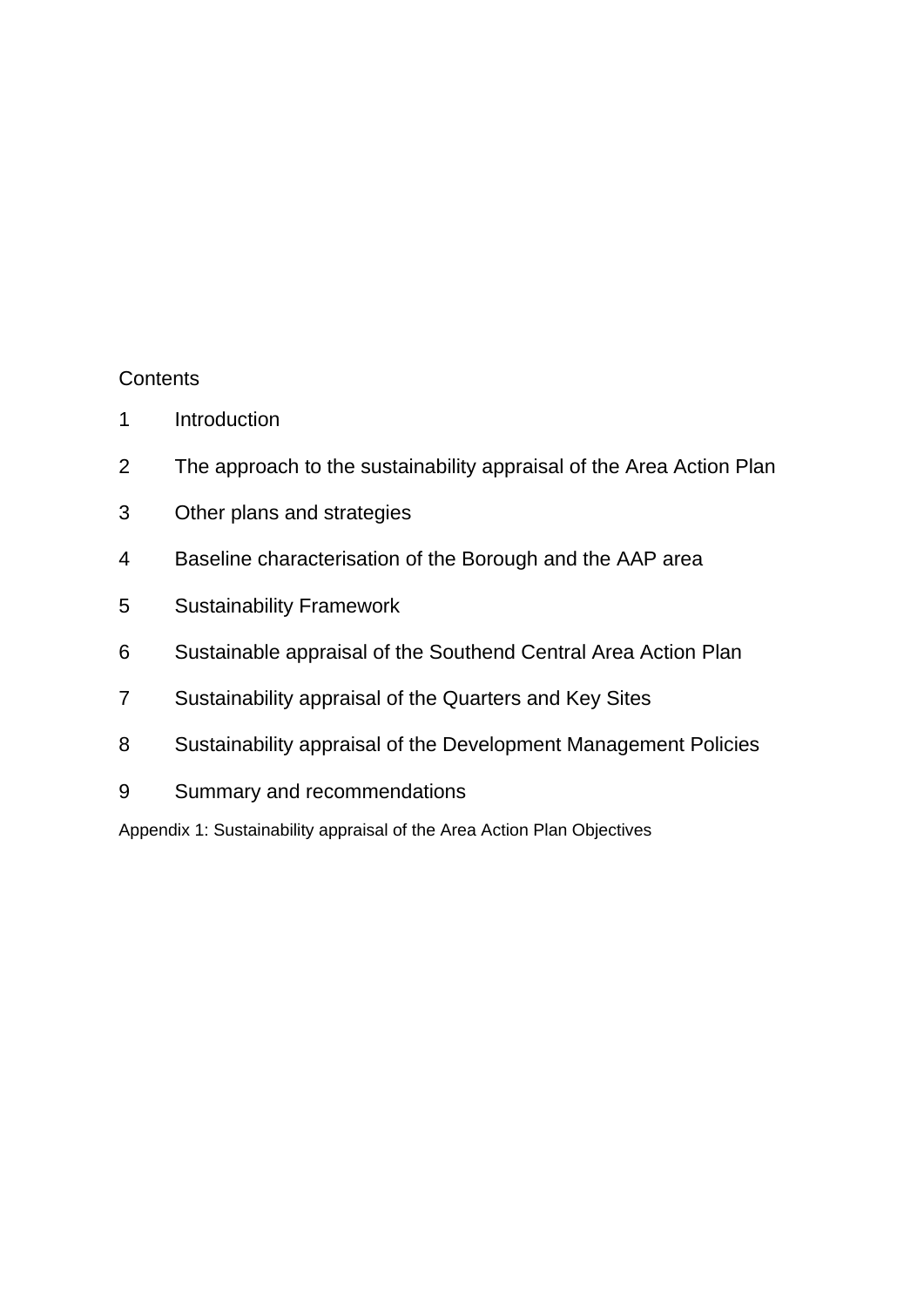# 1 Introduction

- 1.1 Southend-on-Sea Borough Council is currently preparing a Local Development Framework (LDF) for the Borough. This will outline the development strategy of the Borough for the next 20 years.
- 1.2 This report sets out the basis for the sustainability appraisal (SA), including Strategic Environmental Assessment (SEA) of one of the 'Development Plan Documents' (DPD) which forms part of the LDF - the Southend-on-Sea Central Area Action Plan (DPD3).
- 1.3 The purpose of the report is to set out a brief description of existing sustainability issues in the Central area and the sustainability objectives that will be used for appraisal. This report also provides a brief overview of the sustainability issues raised in the Issues and Options version of the DPD.
- 1.4 This is a consultation document used for stimulating debate about the scope of the issues that will be covered by the Issues and Options Document as part of a consultation process. This report builds on earlier work carried out on the SA/SEA of the Core Strategy of the LDF. The SA Report accompanying the submission version of the Core Strategy should be read in conjunction with this Scoping Report in order to get a full picture of the issues in the Southend Central Area Action Plan and the objectives used, as well as the sustainability implications of the Core Strategy which have already been identified.
- 1.5 In light of the European Habitats Directive and the 'Conservation (Natural Habitats, Etc) (Amendment) (England and Wales) Regulations 2006', a brief assessment screening was undertaken of the Core Strategy DPD. This ascertained whether the Core Strategy was likely to have an adverse effect on the integrity of any European or international site, either alone or in combination with other relevant plans or projects.
- 1.6 The Habitats Regulations assessment considers the sensitivities of the European sites on the Southend foreshore and highlights issues and concerns about the potential for adverse effects on the interest features of the relevant European or international sites. It also identifies the strategic level policy developments, clarifications and reinforcements which should be included in the Core Strategy to address potential adverse effects.
- 1.7 This SA follows on from an early stage of SA completed in 2007. This first report assessed the 2007 version of the Town Centre Area Action Plan, Issues and Options (now the Southend Central Area Action Plan). The introductory sections of this SA report repeat much from the original 2007 report, however given that the time difference between these two reporting stages repeat consultation is appropriate. SA is part of a continued process of SA to be carried out alongside preparation of the Area Action Plan.
- 1.8 Further work on Habitats Assessment will be required in developing the policies for Central Southend, to make sure there are not adverse impacts on the protected sites.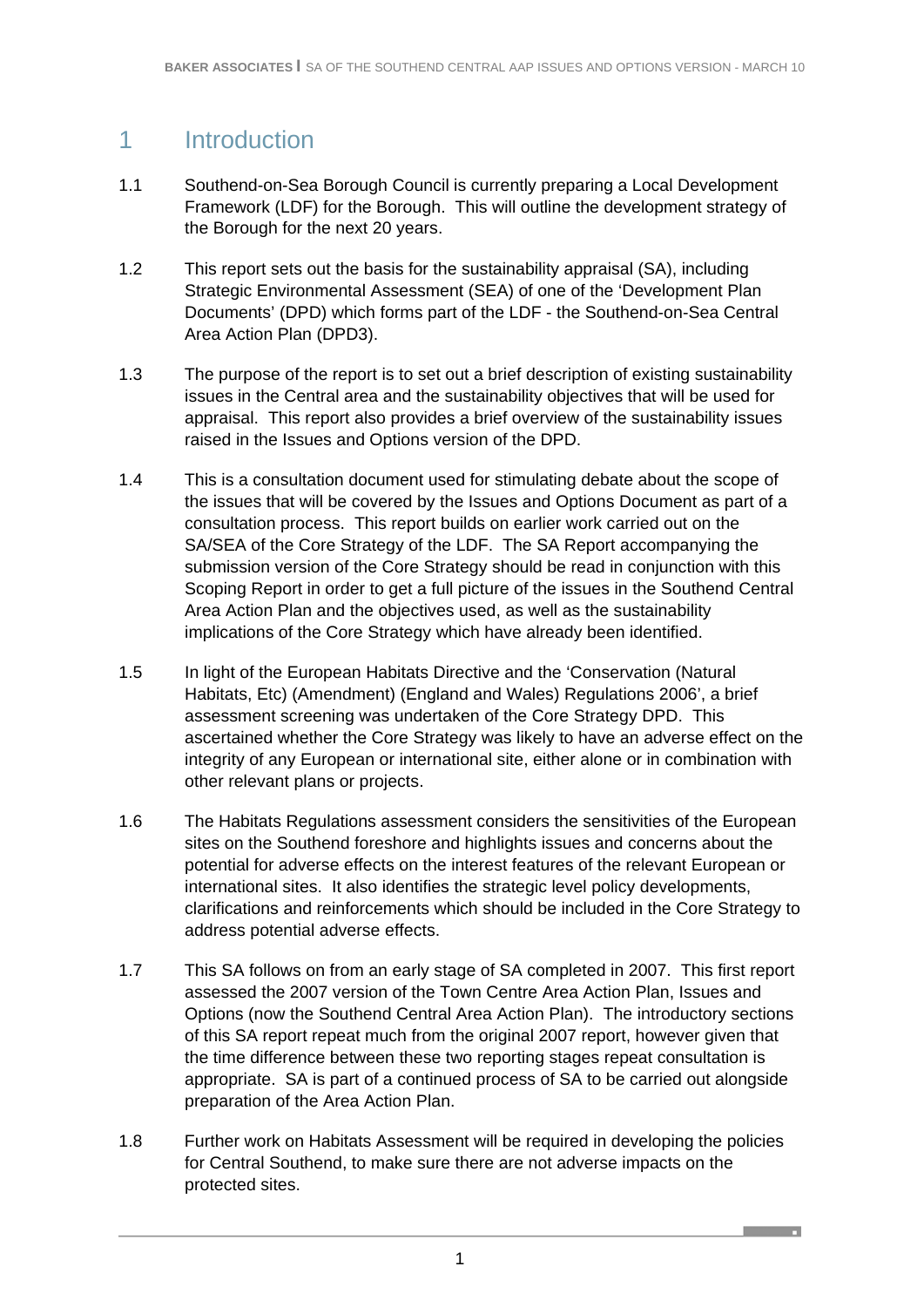- 1.9 Sustainability appraisals are being undertaken of the whole LDF, with SAs already undertaken for all component LDF documents to date. These have reached various stage of completion, they are:
	- the Core Strategy Development Plan Document
	- the Planning Obligations Supplementary Plan Document
	- Design and Townscape Guide Supplementary Planning Document
- 1.10 Figure 1 below outlines all the documents which together comprise the LDF.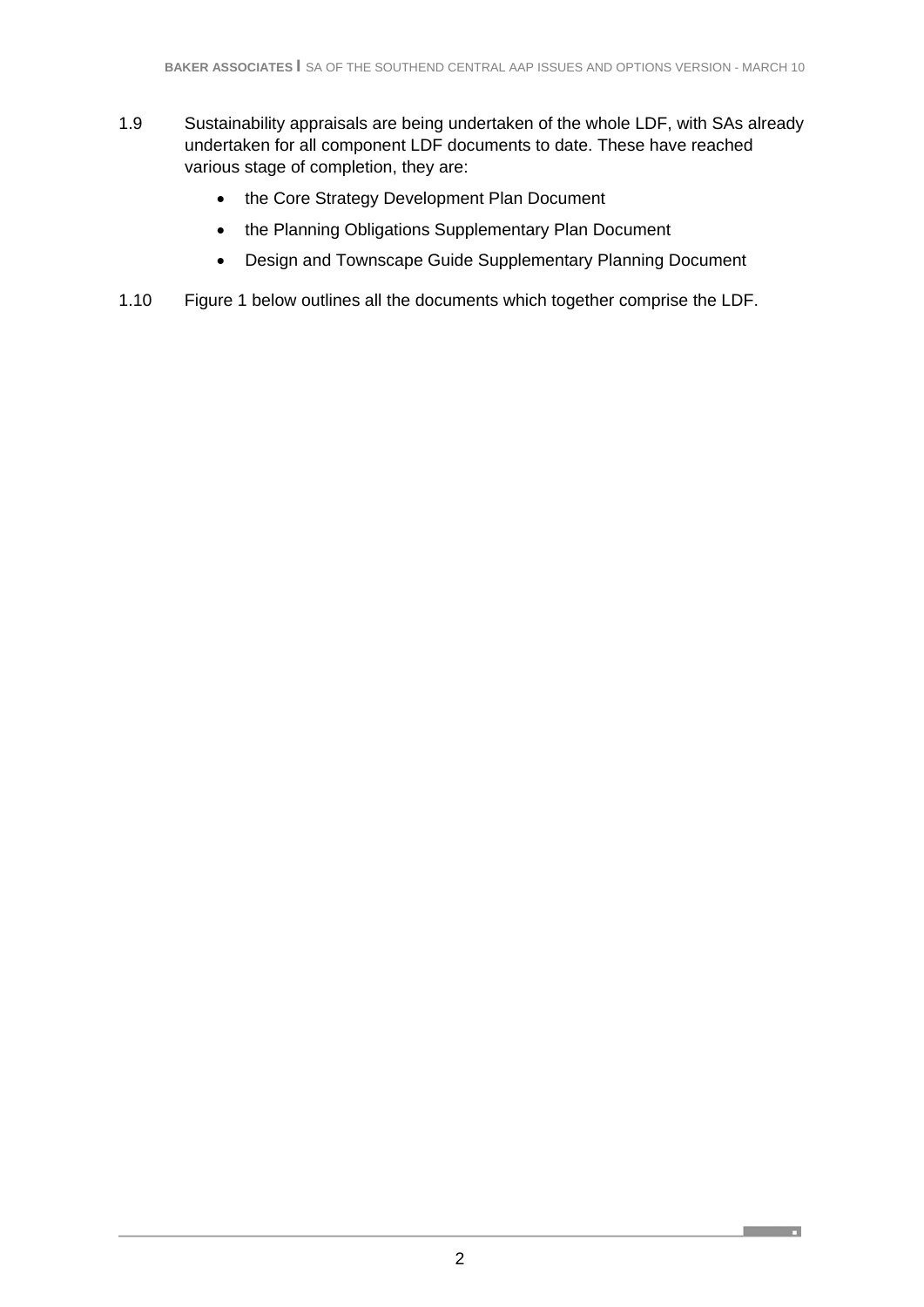#### **Figure 1: Southend on Sea Local Development Framework - Content**



\*Development Plan Document \*\* Supplementary Planning Document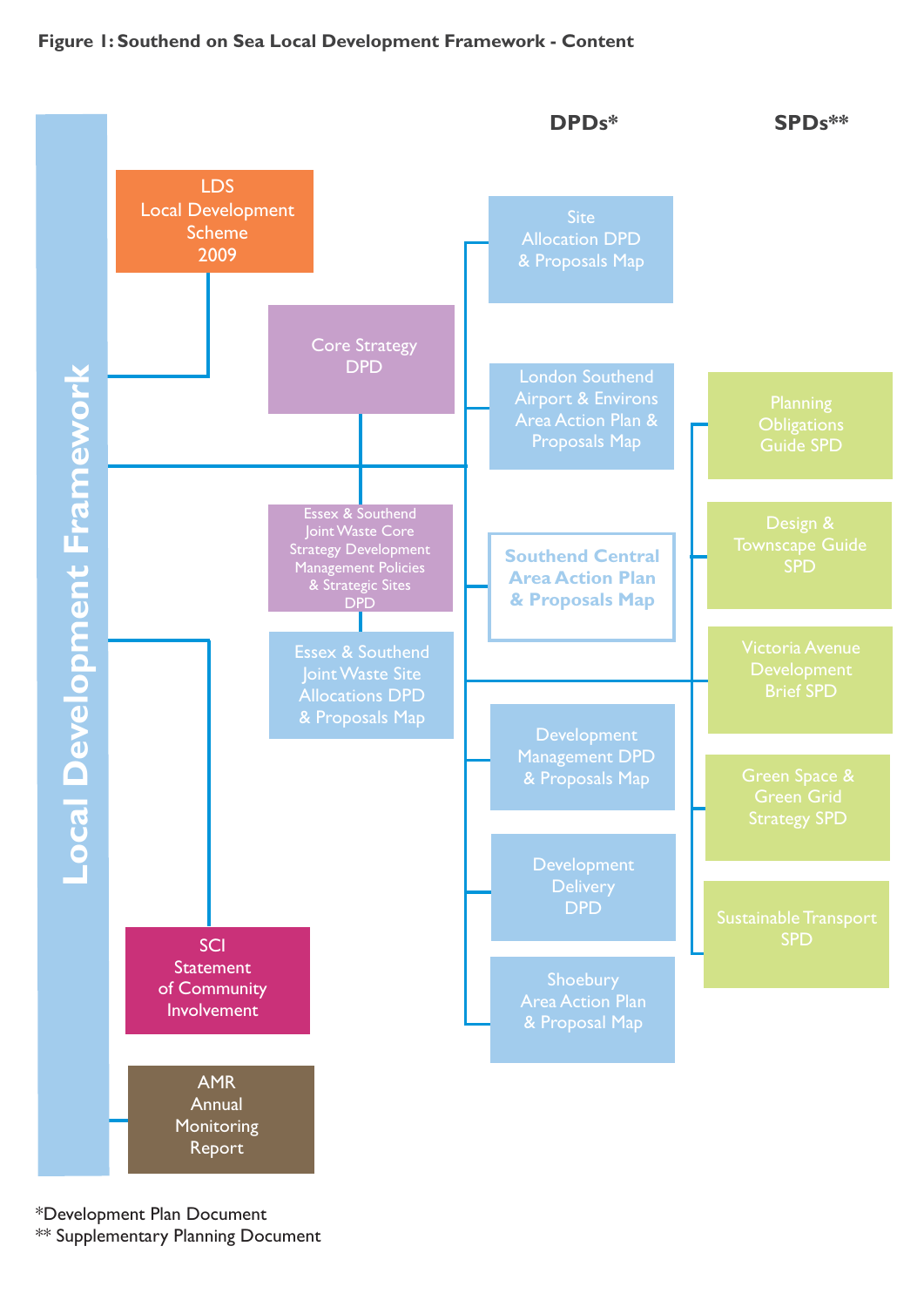1.11 The SA of the LDF is being carried out as the LDF is prepared, and the process is being applied to each of the constituent Local Development Documents, in this case an Area Action Plan. The SA of the LDF is being carried out in order to fulfil the statutory requirement from the Planning and Compulsory Purchase Act 2004, including the requirement set out in paragraph 4.24 of Planning Policy Statement 12, stating that to meet the test of 'soundness' Development Plan Documents must have met the procedural requirement that: '*the plan and its policies have been subjected to sustainability appraisal*'. However, the primary reason for SA is to help create a better plan, one that takes full account of the potential for impacts on sustainable development. This aims to avoid and mitigate the potential for adverse impacts and maximise the benefits for greater sustainability.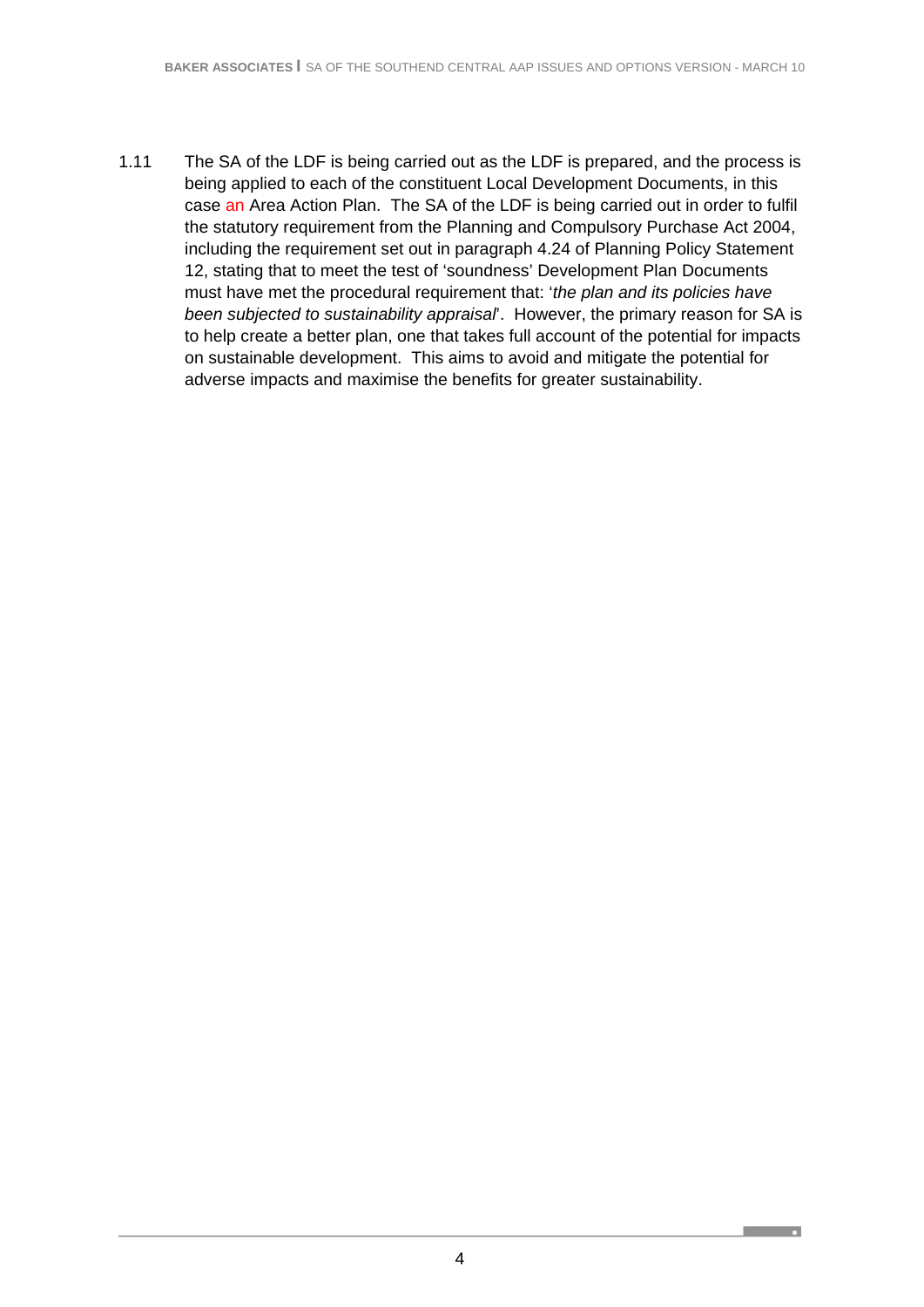# 2 The approach to the sustainability appraisal of the Area Action Plans

- 2.1 As noted in the introductory section of this report, the purpose of this scoping stage is to ascertain what issues should be considered in undertaking an SA of the Southend Central AAP.
- 2.2 The strategic baseline issues for the Borough are covered in the SA report for the Core Strategy, which is the basis for this scoping report.

#### **Sustainability appraisal of the LDF**

2.3 The information gathering stage builds on work already undertaken for the SA of the Southend-on-Sea LDF Core Strategy. The early SA of the Core Strategy, reported in August 2006, provides a useful basis for this appraisal and could be read in conjunction with this scoping document for a better understanding of the process<sup>1</sup>.

#### **Collation of baseline information**

-

- 2.4 The baseline data for the sustainability appraisal of the Area Action Plan outlined below has been specifically chosen to inform the SA of this DPD. It draws upon work carried out by Southend-on-Sea Borough Council (SBC) during the preparation of the plan and Baker Associates work carried out for the SA of the Core Strategy.
- 2.5 The primary sources of information for the baseline data collation are:
	- Southend-on-Sea Town Centre Area Action Plan Key Statistics, SBC
	- Town Centre Area Actions Plan Issues and Options paper, SBC
	- Baker Associates, Sustainability Appraisal, for Southend on Sea, Local Development Framework, Core Strategy Development Plan Document, SBC
- 2.6 Therefore, for further detail it may be suitable to refer to these additional sources, as they provide more detail than shown in Section 4, which is summarised to be specific to the task in hand.
- 2.7 In addition, relevant plans and programmes which contain sustainability objectives or goals which will be important influences on the SA and AAP have also been noted. Again, these are referenced from those identified in the AAP, as well as those identified in the SA of the Core Strategy. In identifying the relevant plans and programmes it has been important to restrict this to those plans and programmes with high relevance to the area, in order that there is a clear purpose for their recognition. Details of plans and programmes can be found in Section 3 of this report.

<sup>1</sup> See also 'The Habitats Regulations Assessment' of the Core Strategy DPD also available on Southend on Sea Borough Council website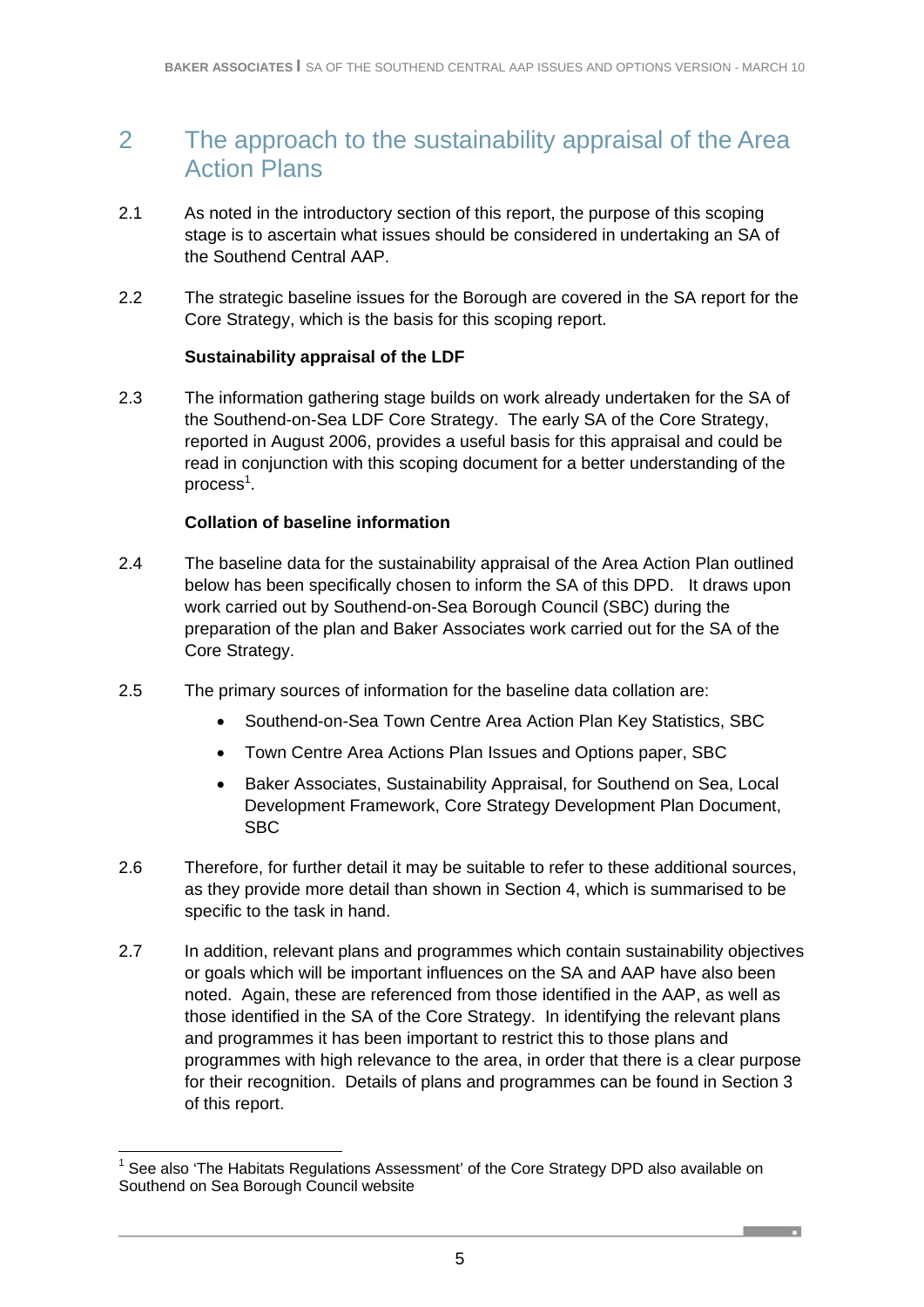2.8 The baseline information descriptions and identification of key sustainability issues is shown in Section 4. The 'sustainability framework' matrix will be investigated and altered to meet the specific needs for appraising the emerging DPD in Section 5. Both the sustainability 'issues' and 'framework' will also need to take account of the interest features and vulnerabilities of European Sites as developed through any Habitats Assessment of the AAP.

### **Sustainability appraisal of the AAP**

- 2.9 The SA of the AAP will be a continual process during preparation from this early stage up to submission. Part of this will be appraising the alternatives put forward for implementing the AAP's strategy.
- 2.10 At this stage in AAP preparation it is necessary to consider the sustainability impacts of the emerging options for development, contained in the Issues and Option consultation document. The purpose is to ensure sustainability considerations can be taken into account at an early opportunity, and the sustainability implications can be incorporated into policy and proposal preparation from the outset. Sections 6 and 7 contain the appraisal, with Section 8 summarising findings and recommendations.
- 2.11 This is the second consultation on Issues and Options for the central area of Southend. However, since the previous version, the Issues and Options document has been comprehensively revised to help implement the town centre masterplan<sup>2</sup>. Therefore, the SA of its content has been fully revised to take into account the amended proposals and the new area boundary (now includes an area of the seafront previously part of the now obsolete Seafront AAP).
- 2.12 This SA provides an opportunity for appraising the emerging options and approach to development in these areas. The consideration of alternatives and identifying the relative sustainability impacts of these approaches is a key matter to be addressed by the SA, and is an SEA requirement. At this early stage the alternatives, or options, presented are very broad with decisions still to be made about the type and number of policies to be included, as well as views on specific sites for development. Therefore, the approach taken to appraisal, although based on the sustainability objectives, is only intended to be brief and not a rigorous test of alternatives through use of matrices for instance. This more rigorous testing will be a feature of later stages of the appraisal where the structure better allows this approach and more detailed identification of impacts can be carried out.
- 2.13 The appraisal is in a commentary style, rather than using matrices, as this allows for flexibility, reflecting the range of topics covered and the uncertainties in implementation at this stage. As more specific policies and area based proposals are developed for the central area these can be appraised in greater detail.
- 2.14 Parts of the evidence base for the AAP are still under preparation, such as design briefs or masterplans for City Beach, Warrior Square and the St John's / Heygate area. These will need to feed into plan making in moving to submission and may

 2 Southend Central Area Master Plan – Consultation Draft September 2007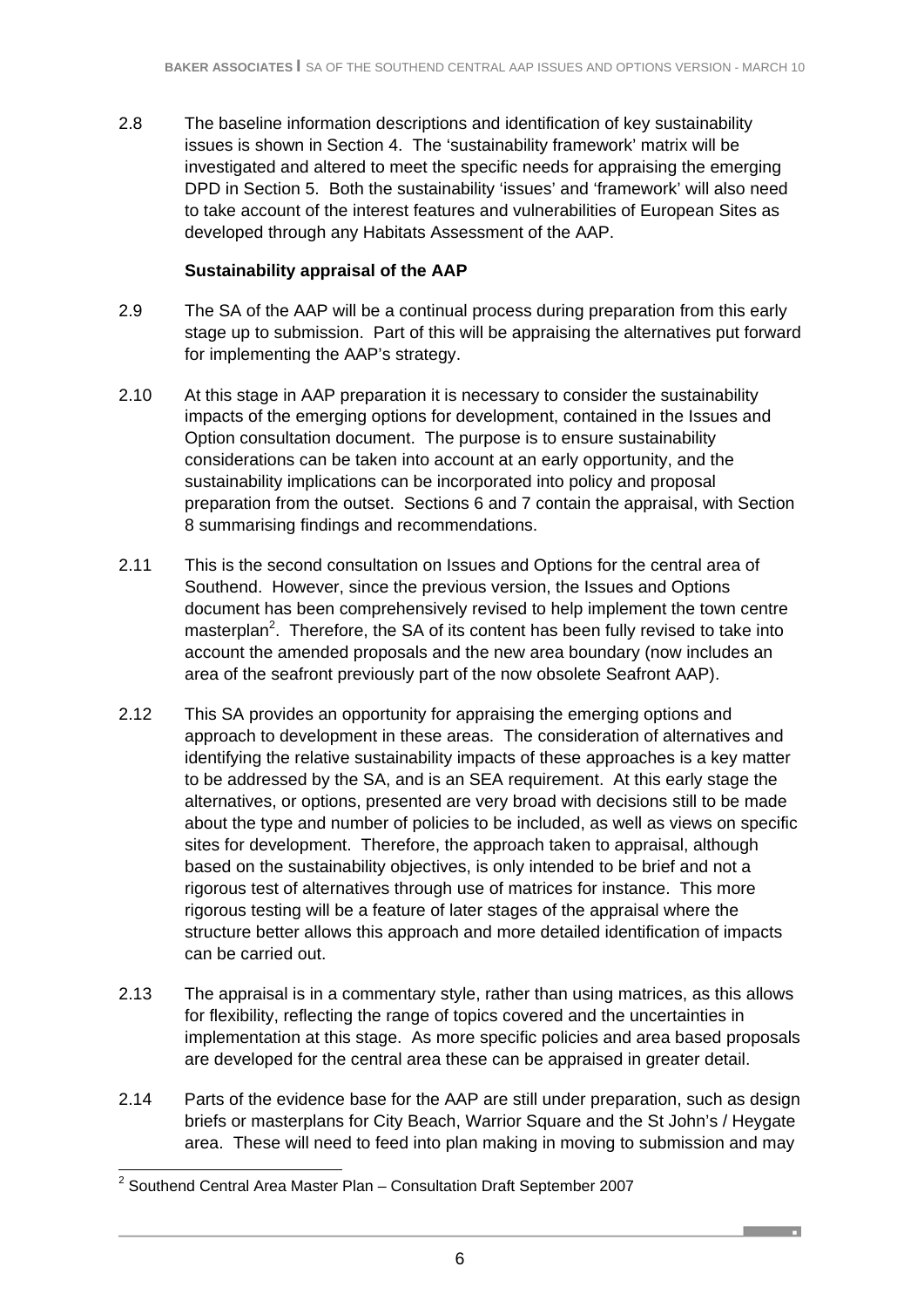raise sustainability issues. Where possible public consultation on these plans will help make sure proposed schemes are supported by the public. In addition, a brief appraisal of sustainability of proposed schemes will help ensure sustainability implications of proposals can be taken into account during preparation. This will aid the transition of these plans into the AAP, and meet the need to test options that part of SA.

- 2.15 It will also be necessary to consider assessment, as required by the Habitats Directive (1995), as part of the appraisal process of the AAP. It is already recognised in the appraisal of the Core Strategy that there was a need to carry out assessment of the AAP due to proximity, and occasionally overlap, with sites designated for nature conservation under European legislation. There are five European Sites relevant to the Local Development Framework. They are:
	- a) Benfleet and Southend Marshes SPA;
	- b) Foulness SPA;
	- c) Essex Estuaries SPA; and
	- d) Crouch and Road Estuaries SPA; and
	- e) Thames Estuary & Marshes SPA.

### **Timetable**

2.16 The timetable for the SA work is entirely directed by the programme by which the AAP is prepared and goes through successive stages of consultation, development, examination and adoption.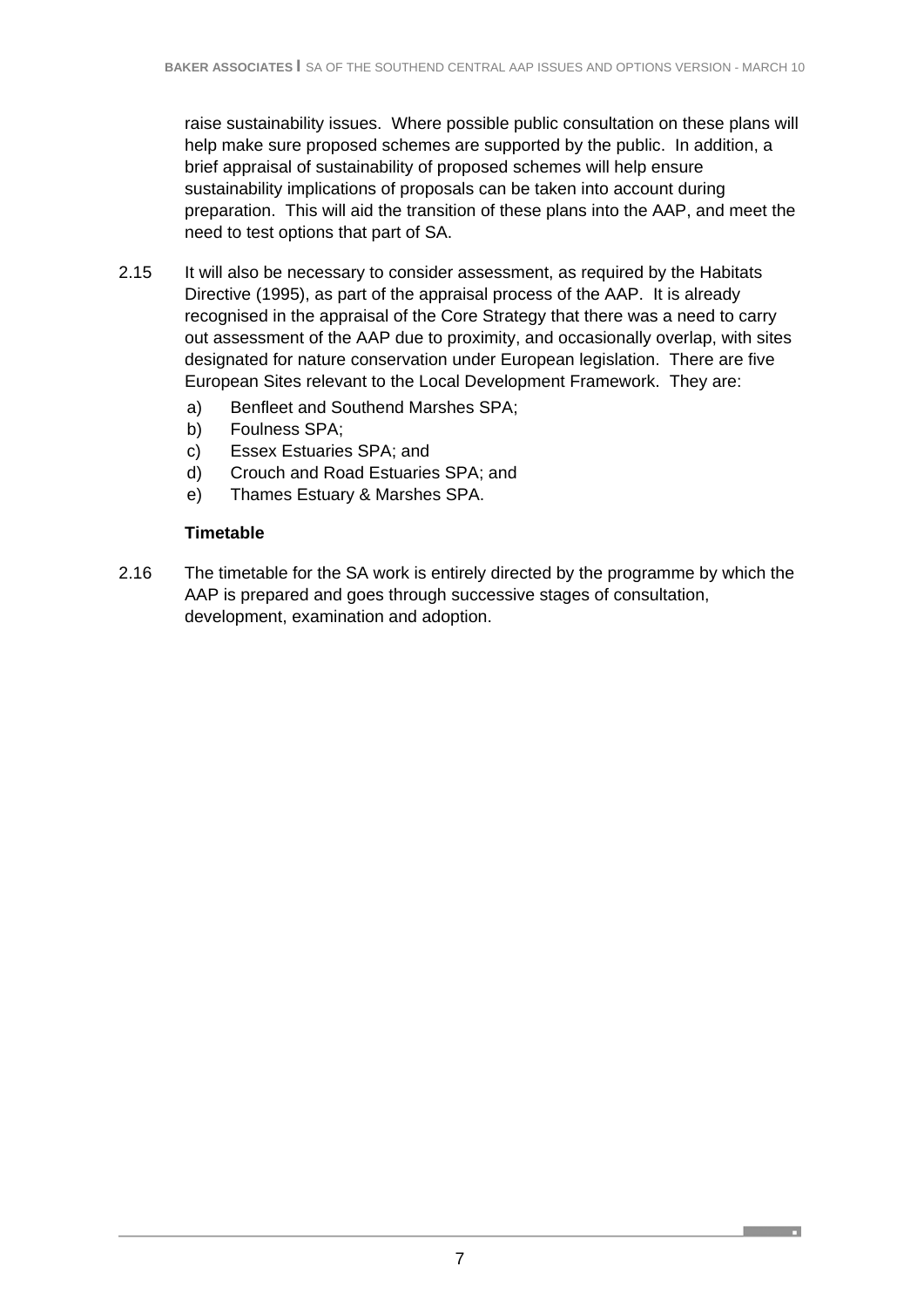# 3 Other plans and strategies

- 3.1 A more comprehensive summary of other relevant plans and programmes can be found in the Southend Central Issues and Options consultation document and Core Strategy SA Report; what is attempted below is to draw out the main specific issues relating to the AAP.
- 3.2 The **Habitats Directive** and **Conservation (Natural Habitats &c) Regulations 1994** (as amended), have relevance to the AAP because the area covered by the AAP is in close proximity, and in some instances overlapping, with areas designated as being of international significance for nature conservation. These sites are collectively known under European legislation as Natura 2000 sites. Any potential impact of planning policy, or specific proposals, on these sites needs assessment to determine the nature of these impacts to ensure that they are mitigated against.
- 3.3 Planning Policy Statements/Guidance: Of particular relevance are:
	- PPS4 Planning for Sustainable Economic Growth
	- PPG20: Coastal planning.
- 3.4 Other PPS are also important guides for development such as PPS1: Delivery Sustainable development.
- 3.5 PPS4 (2009) stipulates the need to ensure that employment needs are based on a strong evidence base. This evidence should include the detailed floorspace needs for economic development, including for all main town centre uses (EC1.3). An evidence base should be used to identify deficiencies in provision of shopping and other facilities which serve people's day-to-day needs. Quantification of floorspace should also be identified for leisure uses, in addition to identifying the qualitative needs.
- 3.6 To deliver more sustainable economic growth the PPS calls for positive planning of growth sector clusters, and this could be a role for offices in Southend town centre. Policy EC3 deals with planning for centres. At a local level this calls for residential or office development above ground floor retail, leisure or other facilities within centres. Also, to identify sites or buildings within existing centres suitable for development, conversion or change of use.
- 3.7 Policy EC4 covers planning for consumer choice and promoting competitive town centres, including planning for a diverse range of uses throughout centres. For retail development a strong mix is encouraged, recognising the importance of smaller shops to enhance the character and vibrancy of centres. Of relevance to plans for Southend centre the PPS states existing markets should be retained and enhanced, where appropriate. Overall plans for the town centres should aim to '*enhance the established character and diversity of their town centre.'* Overall, there is also the need to ensure development in main urban centres does not adversely impact on the economy of other nearby centres. It should be noted that PPS4 (2009) replaces former town centre guidance on PPS6.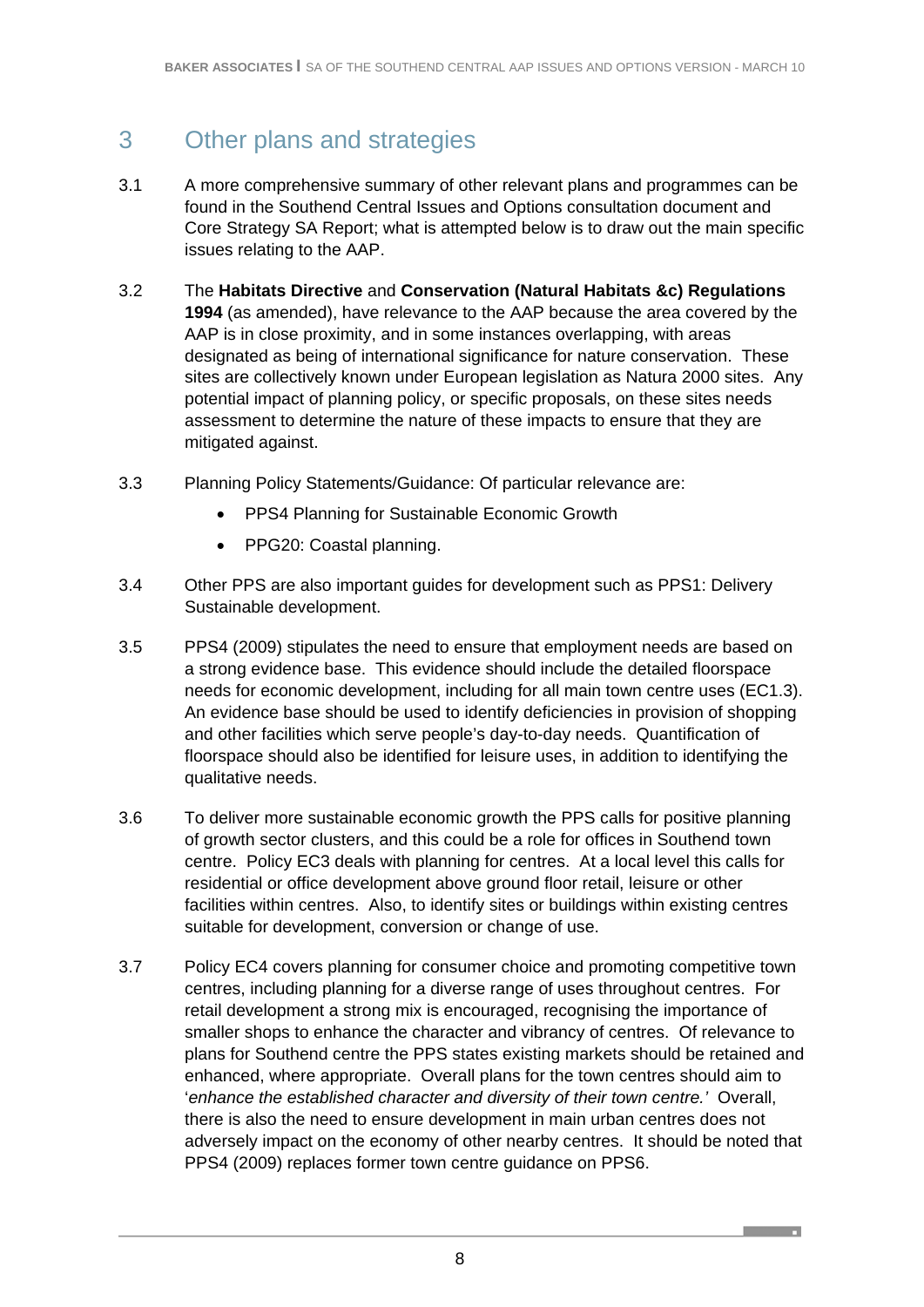- 3.8 PPG20 (1992) is the national guidance note on coastal planning. Its primary aims are:
	- to protect the undeveloped coasts
	- managing appropriate development, particularly that which requires a coastal location
	- managing risk, including flooding and erosion, and
	- improving the environment particularly in urbanised or despoiled areas.
- 3.9 PPG20 recognises that the developed coast may provide opportunities for economic restructuring and regeneration of existing urban areas, thereby improving their appearance and environment and notes that this approach can be particularly effective for buildings and areas of historic interest.
- 3.10 The **Sustainable Communities** plan published in 2003, set out the Government's agenda for sustainable development and urban renaissance across England. As part of the plan the Urban White Paper outlined key growth areas in the north and south of the country. A key part of delivering this agenda is the planned development of four identified growth areas, the first priority being the growth of the Thames Gateway stretching along the Thames estuary from London to the sea and including Southend-on-Sea.
- 3.11 This plan sets out an approach to creating new communities in the UK that provide sustainable places in which to live. The key aim of the approach is to initiate a step change in housing delivery increasing housing levels about the existing growth rate. These new homes will include homes to meet the needs of all groups, and be integrated with economic growth and provision of new services and greenspaces to create desirable places to live.
- 3.12 The **Thames Gateway** area is a co-ordinated effort to develop and regenerate fifteen local authority areas, across three regions along the Thames estuary and north Kent coast. Renaissance Southend Limited is an integral part of the overall strategy of regenerated polycentric retail and service centres. The role played by Southend-on-Sea and the south Essex sub area is reflected in the Regional Spatial Strategy and discussed in the Sustainability Appraisal of the Core Strategy.
- 3.13 The Thames Gateway, and the south Essex towns which comprise part of it, are a key national objective, the economic and housing growth outlined in the Thames Gateway area should be supported by the Area Action Plan. The AAP should consider Southend-on-Sea's coast and town centre within the wider sub regional context.
- 3.14 **Thames Gateway Strategic Partnership:** The Thames Gateway Strategic Partnership produced a document specifically for South Essex. This presents an *'opportunity for driving forward regeneration and achieving growth and prosperity in South Essex as a key part of Thames Gateway.* The material in this document has been reflected in the East of England Plan.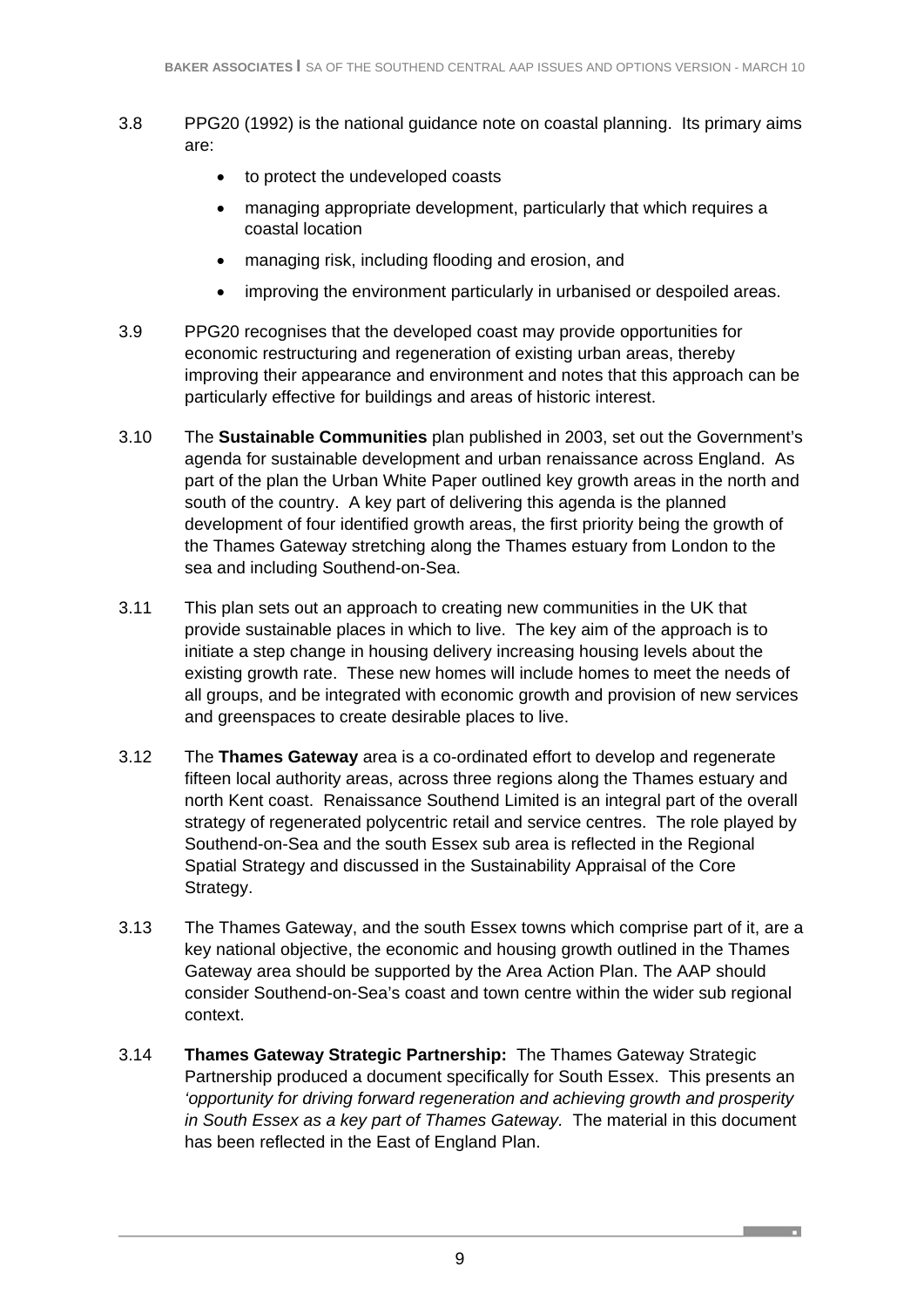- 3.15 A Strategic Flood Risk Assessment, Water Cycle Study and Surface Water Management Plan are also being produced and will be part of the background material defining and guiding land use planning in the borough.
- 3.16 The East of England **Regional Spatial Strategy** provides the direct planning context for the preparation of the LDF, setting out the role that Southend-on-Sea is expected to perform and its contribution to the region, the level of employment and housing development that the LDF is to make provision for, and various objectives that the LDF is expected to contribute to.
- 3.17 The key objective for the sub-region is to achieve regeneration through jobs-led growth, higher levels of local economic performance and employment, and a more sustainable balance between local jobs and workers.
- 3.18 Policy SS3 in the RSS outlines key centres for development and change. The RSS promotes the creation of thriving, vibrant town centres, which will continue to be the focus of investment and regeneration. Each local authority should produce a strategy for each town centre to promote successful mixed use economies, manage change and support cultural heritage. Local Authorities should also protect and enhance existing neighbourhood centres.
- 3.19 The RSS outlines that local Planning Authorities and local agencies should work towards achieving the regeneration of coastal towns and communities and the conservation of the environment of the coast and coastal waters.
- 3.20 In the RSS Local Development Documents are expected to ensure that the in the region's coastal areas:
	- town centres continue to provide for local and visitor needs;
	- the interrelationship and linkages between town centres and leisure areas are facilitated for their mutual benefit; and
	- retailing in leisure areas where viable, so long as it does not adversely affect town centres.
- 3.21 Policy ETG4: *Southend on Sea Key Centre for Development and Change* identifies Southend Town centre as 'a focus for cultural and intellectual activities led by the development of a university campus'. With specific provisions for upgrading the university campus (much of which is already complete or underway) and improving local passenger transport accessibility.
- 3.22 The **Community Strategy** and SBC **Corporate plan** are both important parts of local policy. Under the new provision for making development plans as explained in PPS12: Local Development Frameworks, *'the local development framework should be a key component in the delivery of the community strategy setting out its spatial aspects where appropriate and providing a long term spatial vision.'*
- 3.23 The **Community Plan** for Southend sets the vision for Southend-on-Sea as 'a vibrant coastal town and prosperous regional centre where people enjoy living, working and visiting'. This vision is to be achieved through inter-linked themes detailed in the plan.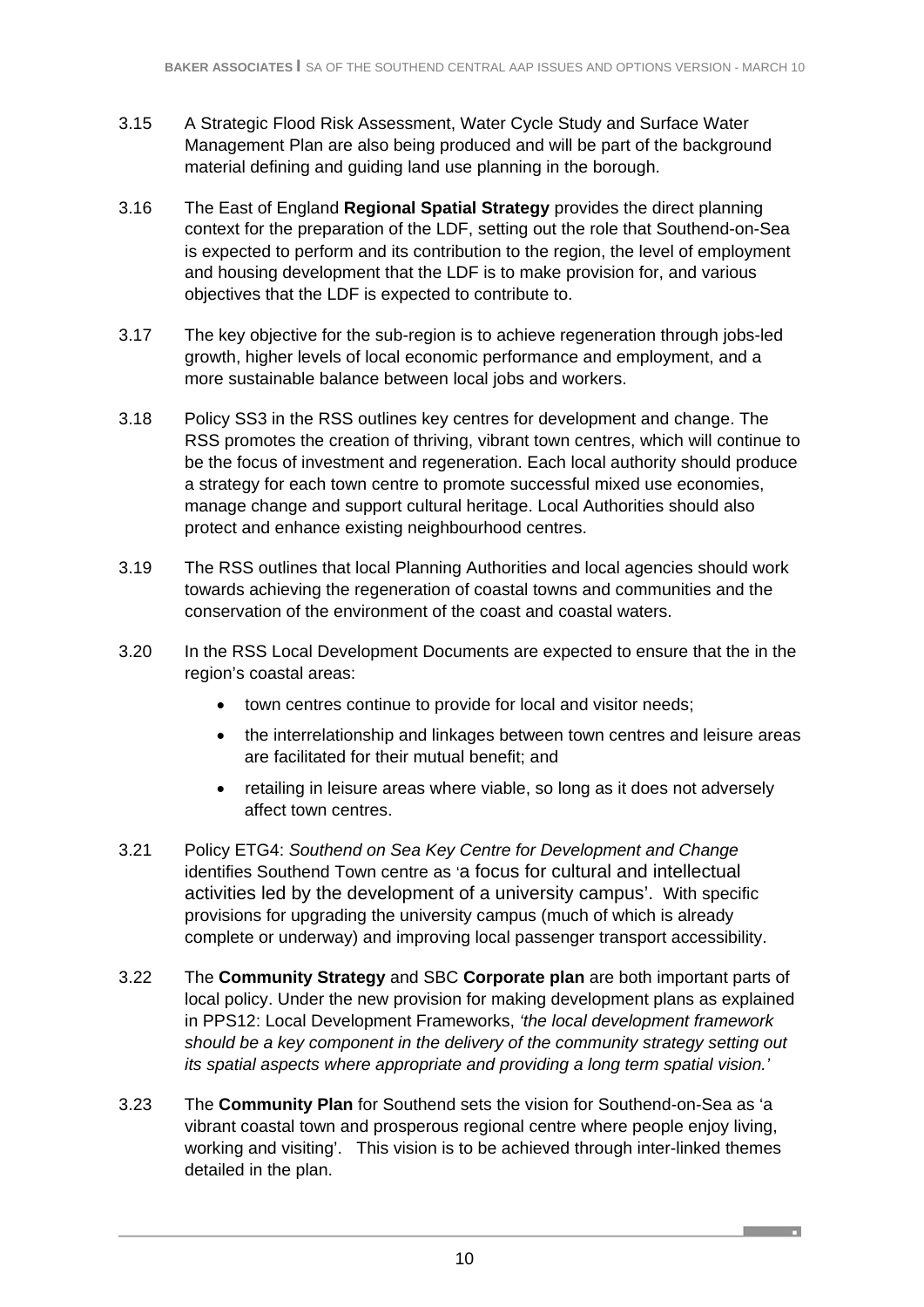- *prosperous community a prosperous local economy*
- *learning community opportunities for learning for all and a highly skilled workforce*
- *safer community crime, disorder and offending reduced*
- *healthy community improved health and well-being*
- *environmentally aware community improved transport infrastructure and a quality environment*
- *supportive community better life chances for vulnerable people*
- *cultural community a cultural capital.*
- 3.24 Key themes relating to the AAP includes; improving the centre and attracting conferences to the town, amongst 21 objectives.
- 3.25 Transport issues for the area are covered in the **Local Transport Plan 2** (2006- 2011). This reinforces the approach set out in the RSS for the need for a high quality public transport infrastructure as part of creating the sustainable communities. The town centre in particular is the focus of many transport improvements in the Borough, including to the two stations within this area and the new Travel Centre. Drafting of LTP3 (2011-2026) has now begun.
- 3.26 The **Southend on Sea Core Strategy** is the overarching part of the LDF that has implications for the AAP. This contains policies that cover all development in the Borough, and sets goals for housing and job development in the town centre and sea front areas. Further information on the appraisal of the policies relating to the two areas can be found in Section 6. Other component parts of the LDF are of relevance to the AAP as well as additional SPD still to be prepared on Sustainable Transport and the Green Space and Green Grid Strategies for the Borough.
- 3.27 **South Essex Green Grid Strategy**: this is a long-term project to deliver a network of open spaces and green links throughout Thames Gateway South Essex, as part of The Thames Gateway regeneration area. This aims to bring significant environmental improvements to this part of Essex, through the provision of combined recreational open spaces, wildlife corridors and improving the appearance of the landscape. The purpose of the Greengrid strategy is to:
	- Provide a holistic and long-term vision for the sustainable future development and management of the south Essex area
	- Define an environmental infrastructure that promotes the establishment and managements of appropriate character settings
	- Provide the context for development over the long term.
- 3.28 Therefore, the Greengrid strategy will have particular implications for the LDF by ensuring improvements to the 'green' character of the Borough are taken into account in a strategic way – with long term planning for this change and how development can contribute to this.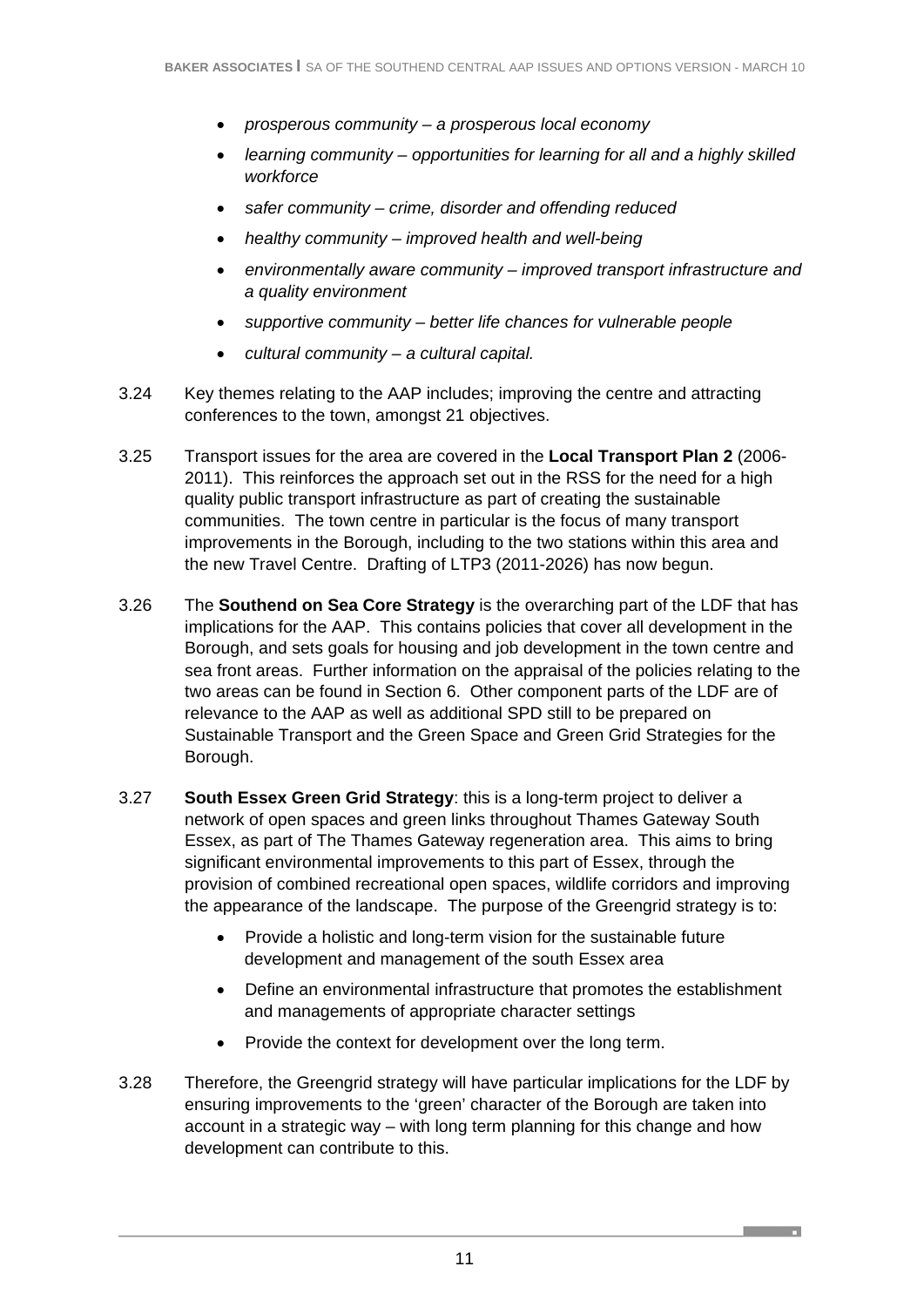- 3.29 A masterplan has been prepared for the regeneration and renewal of the town centre. This is the **Southend Central Area Masterplan**. The purpose of the masterplan is to set a vision for central Southend and the seafront, as part of the major scheme for Renaissance Southend. The aim is to:
	- act as a catalyst for realising the vision and objectives for the revitalisation of the area
	- to help develop confidence amongst landowners and therefore encourage investment
	- to help deliver civic pride.
- 3.30 This document forms the basis of the AAP. The AAP takes forward many of the projects and proposals of the masterplan so they become planning policy, rather than a more open framework for delivery.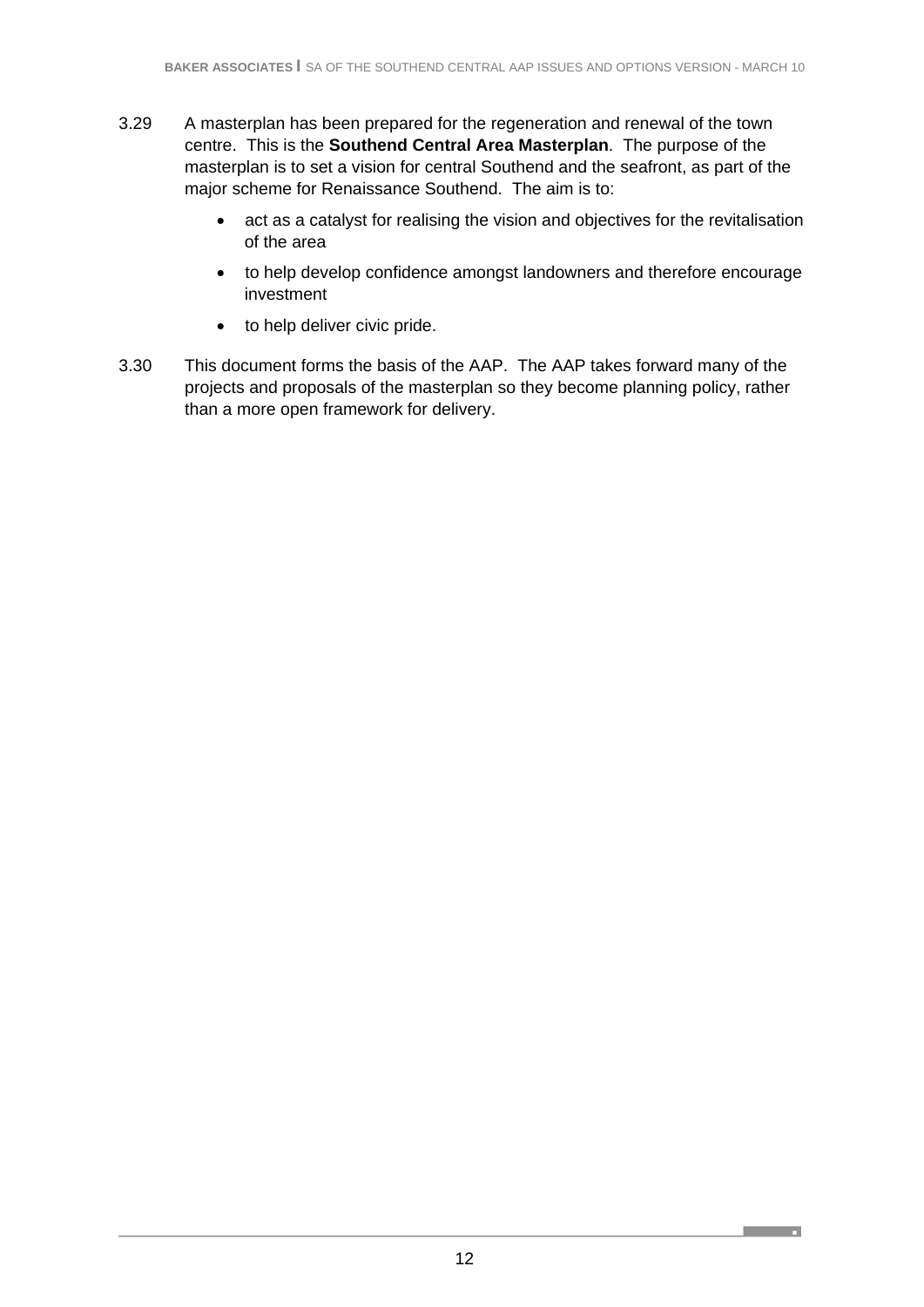# 4 Baseline characterisation of the Borough and AAP area

- 4.1 During preparation of the SA of the Core Strategy information was collected on sustainability issues on a Borough-wide basis. At this stage in scoping for the SA of the AAP it is necessary to add another layer of detail to the more generic information collected previously, in order to better inform the SA process.
- 4.2 The SEA Directive is concerned with the assessment of '*the likely significant effects on the environment of implementing the plan*', and this requires where possible some understanding of the 'baseline' situation so that the change that might arise from the influence of the plan can be considered.
- 4.3 The SA Report for the Core Strategy contains as Appendix 3 baseline information for the Borough. Repeated here are the identified key sustainability issues for the Borough.

### **Summary of issues**

- 4.4 Overall the gathering of data on the environmental baseline has served to identify a few key issues in the Plan area:
	- the area is under quite high risk of flood, although direct tidal inundation is largely mitigated for through sea flood defences. However, tidal effects on the rivers in the Borough may present a greater risk, and effects of climate change will only serve to increase this
	- habitats of international significance are located within the Borough, although outside the built development boundary. These must be protected from development that would threaten their integrity, such as increased pollution, however the key threat is beyond the control of the LDF and is caused by built development limiting the natural movement of the coastal mudflats inland. These effects of 'coastal squeeze' will be exacerbated by climate change and sea level rise
	- the constrained boundaries of the Borough and the need for new housing is putting pressure on open space within the built up area for development, as well as on the high quality agricultural land on the built up area boundary
	- nature conservation and biodiversity resources within the built up area are limited, and every attempt should be made to conserve and enhance existing resources, and create new ones, as well as the protection and enhancement of wildlife corridors
	- there are increasing traffic levels in the Borough, with consequences for air quality, and new development must help to limit any increase in this, by endeavouring to suggest a change to travel patterns (number, length and mode), through the spatial strategy
	- studies have identified limits to the availability and accessibility of open space of different types and standard, especially in central Southend-on-Sea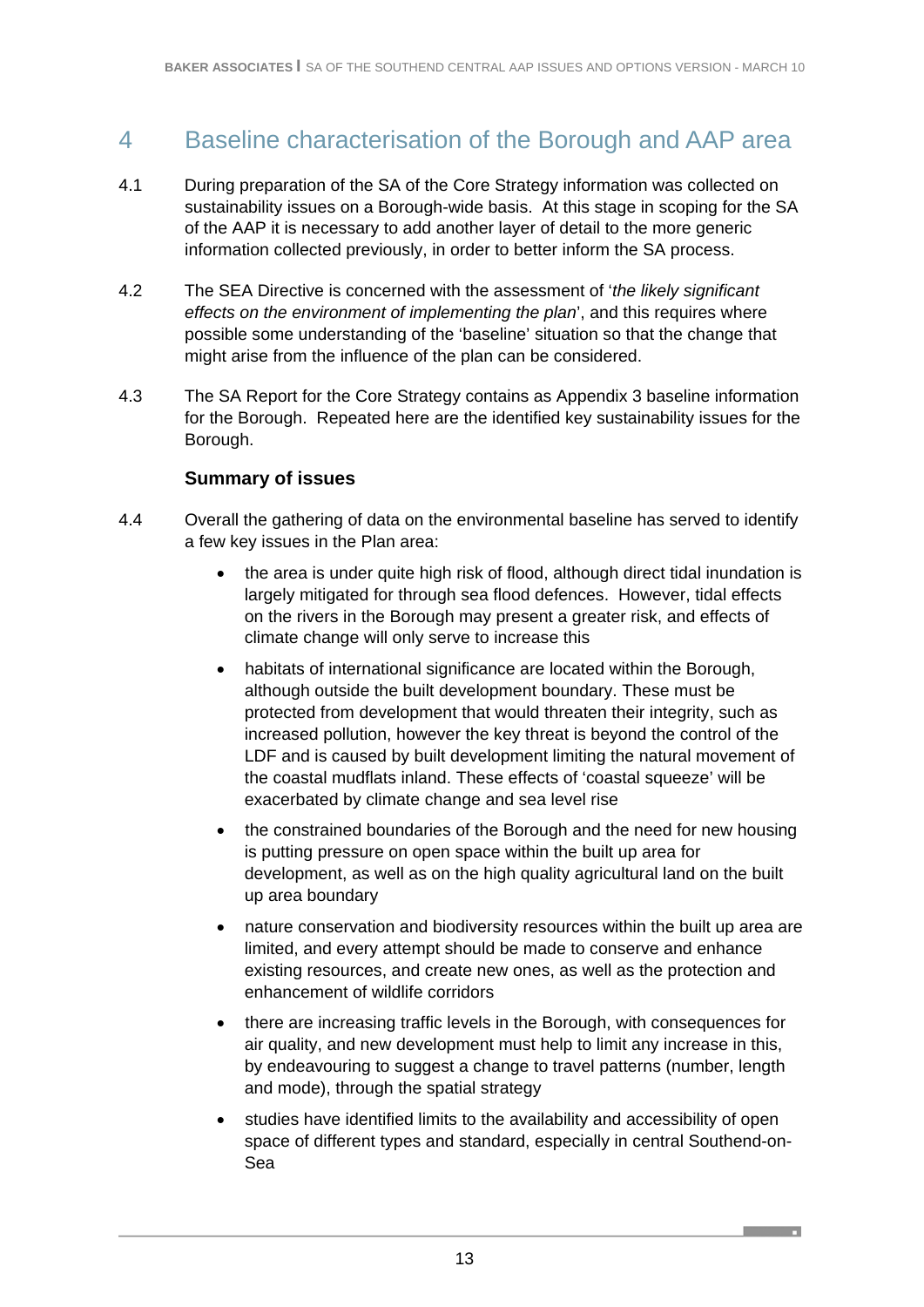- the East of England, and south Essex in particular is, and will be, experiencing a shortage of potable water supply, therefore this must be taken into account in new development, and every attempt made to include water efficient design into new development
- the quality of the built environment is important, not only with the effect of new building in 'mending the fabric', but also in affecting existing areas of identifiable character. Parts of central Southend are characterised by a current low quality in the built environment, although the underlying quality of the natural and built environment is high in many areas.
- 4.5 The key social and economic impacts are the:
	- current high levels of out commuting to London, due to relatively low house prices in Southend compared to the other local authority areas around London, and lack of appropriate employment opportunities in the Borough
	- an identified need for affordable housing
	- if there is not diversification of the economy this could lead to economic downturn in the area as the traditional employment base of the Borough is in decline
	- relatively high levels of deprivation in some parts of the Borough, according to the Indices of Deprivation 2007, which identifies that some wards contain areas of significant deprivation. For example, most of the Kursaal ward and parts of the Milton and Southchurch wards are in the 10% most deprived nationally. This includes areas with high levels of income, health and disability related deprivation.
- 4.6 An additional matter not addressed in the Core Strategy SA, but of importance to the AAP, is the impacts of climate change. Impacts of climate change for the East of England are covered in the publication '*Living with Climate Change in the East of England'* (2004). In summary this will result in:
	- increased summer temperatures, with higher peak temperatures as well as prolonged periods of high temperature (predictions show by 2080 temperatures could rise by as much as 4.50 C)
	- in summer there is likely to be at least a 30% reduction in rainfall, only marginally compensated by an increase of 15% winter precipitation levels
	- increased storm events with times of intense rainfall and winds
	- sea levels around Southend could rise by as much as 80cm by the 2080s, although this is likely to be at least a 20cm rise by the 2050s (Defra October 2006)
- 4.7 This will lead to issues such as:
	- water resource deficiencies, which may lead to serious issues in the area particularly with the levels of development set for the Thames Gateway
	- increased flood risk, including for sea defence overtopping, and also from rivers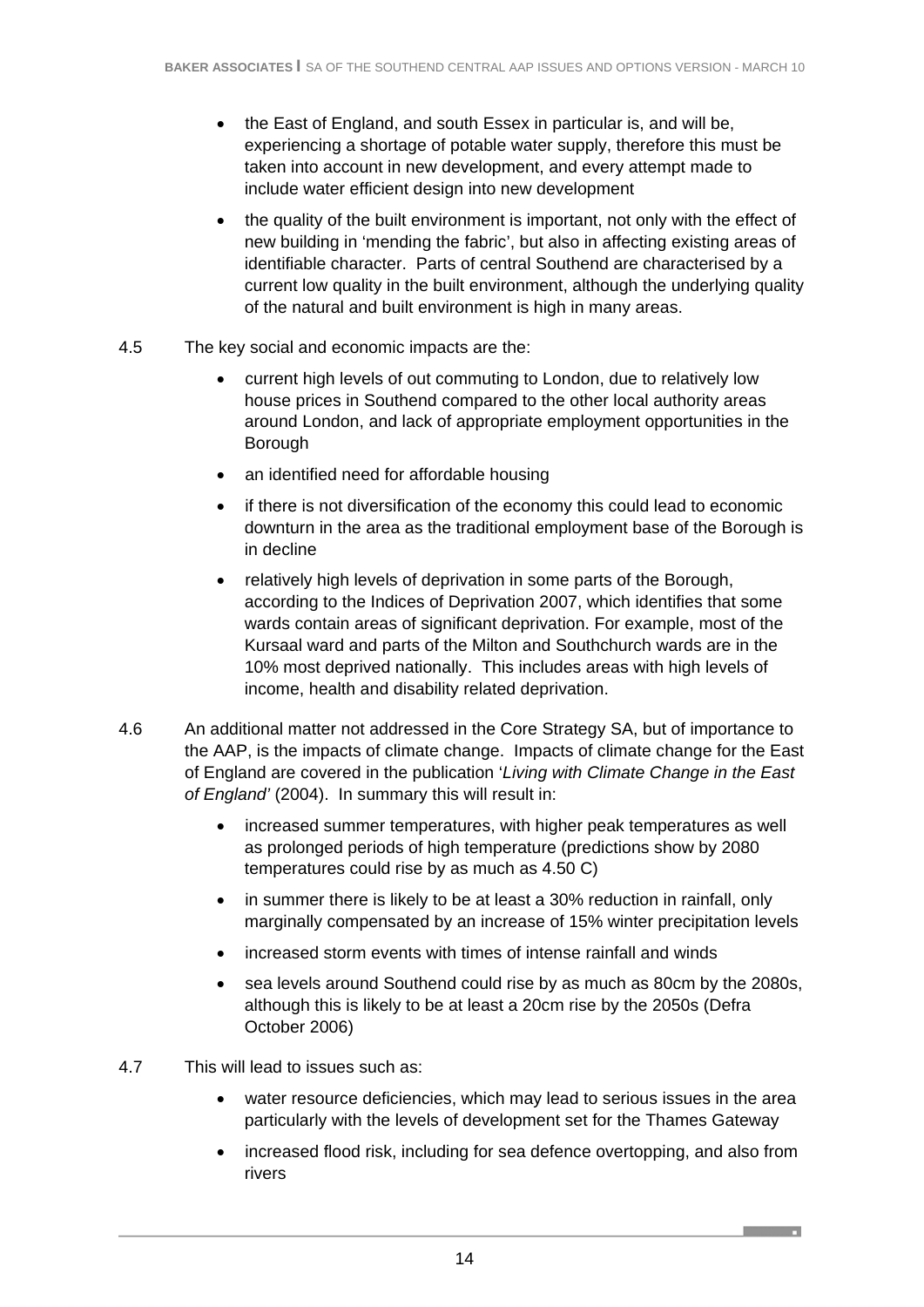• a risk of subsidence through changing soil moisture levels.

# **Baseline information for the Town Centre Area Action Plan**

- 4.8 Several other key pieces of evidence are sources of information, these are:
	- The Southend-on-Sea gateway Town Centre Strategy 2002-2012
	- Consultation Framework Document 'Town Centre Study and Master Plan' Buro Happold/DTZ Pieda 2003
	- Southend-on-Sea Retail study CB Richard Ellis, September 2003.
- 4.9 For the purposes of collecting further evidence for the LDF, the council have defined the boundary of the town centre as the in the masterplan, to include administrative wards of Milton and Victoria. The SA uses data from these two wards as the basis for data collection on the social and economic characteristics of the area.

### **Role of the town centre**

- 4.10 Southend-on-Sea town centre is a major retail, employment and commercial centre serving a catchment population of over 325,000 people. It lies at the heart of the Borough of Southend-on-Sea. The Town Centre is the Borough's most important commercial area and largest shopping centre, providing nearly 40% of the jobs in the Borough.
- 4.11 Retail is an important role of the town centre, with the shops focused on the High Street, forming a central spine through the centre from north to south. The High Street is pedestrianised linking the recently renovated Victoria Plaza (1960s) and Royals (1980s) retail centres. On the periphery of the northern part of the High Street is the town centres only large food retailer and a major retail outlet offering non food goods. There is some question about the future of Sainsburys at this site, with the possibility of the supermarket relocating to an edge of centre location.
- 4.12 The college and new university complex is adjacent to the High Street, with more development planned. Development of a multi-screen cinema, restaurants, café's and bars mainly along High Street side streets has given the town centre a complimentary leisure offer.
- 4.13 Victoria Avenue is the main area for office accommodation. Victoria Avenue has a number of 1960's office developments, some of which may be outmoded for modern requirements.
- 4.14 The central area of the town also is the focus for much of the seaside leisure activity. With the entrance to the Pier at Pier Hill at the southern end of the High Street as well as the Adventure Island 'fun park'. The seafront area also includes the eastern and western esplanades and formal parks of the Southend cliffs.

### **Housing**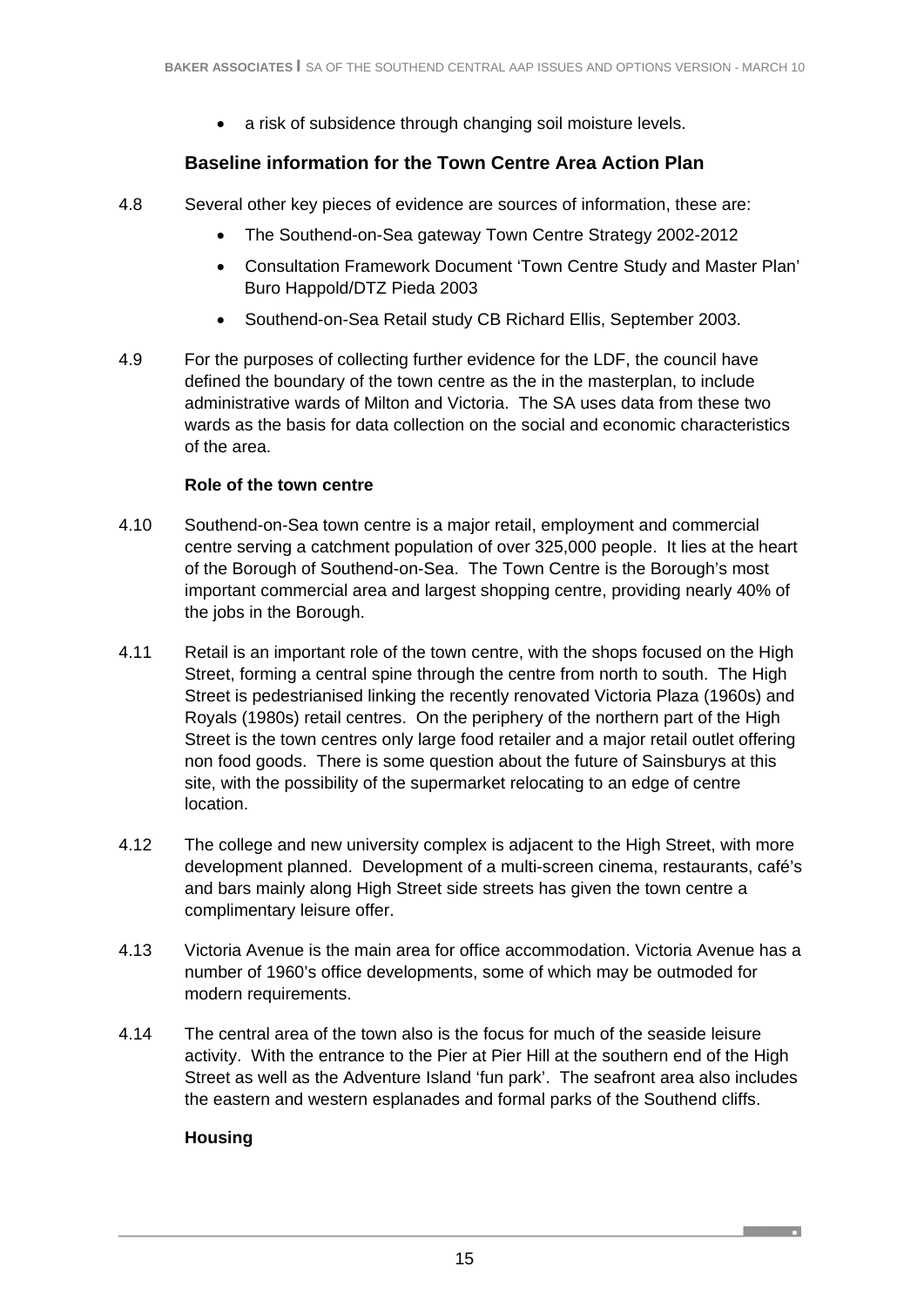4.15 Extensive areas of high density housing providing homes for some 18,000 people (11% of the Borough total) in 10,000 households adjoin the centre. Housing areas around the high street are of historic and architectural quality and are designated as conservation areas $^3$ .

### **Travel and transport**

- 4.16 The town centre is accessed by two railway stations, Southend Victoria at the north end of the High Street and Central Station in the main shopping area. The newly refurbished bus station is also in the town centre, adjacent to the High Street. The main access by car is from the A127 dual carriageway via Victoria Avenue and the A13 London Road, which has smaller and independent retail along it. The town centre has parking facilities for around 5,000 cars in surface and multi-storey car parks, Council owned car parking encourages short stay shoppers, but attempts to deter commuters through its pricing structure.
- 4.17 Cycling and walking routes are adequate, although there is potential for greater connectivity. The relatively flat character of the Southend topography means there is very good potential for more trips to be made by this mode. The seafront provides a particularly valuable connection of coastal neighbourhoods to the central Southend.
- 4.18 As previously noted in Section 3 there are also various schemes proposed by the Local Transport Plan 2 to bring enhancements to the public transport provision of the area.
- 4.19 All new development needs to support walking and cycling in the town centre, as well as the smooth flow of public transport and good quality interchange facilities. Linking the Town Centre to the Seafront is also a key issue, and approach of this AAP.

# **Population**

4.20 The 2001 Census of resident population provides the best population record at Ward level. There is some fluctuation in exact population dependant upon source. 2007 mid year population estimates form the ONS record a small increase in population. The Town Centre makes up 11.7 % (19,000) of the total Borough's resident population.

| Area               | Census 2001 | mid year<br>estimate<br>2007 |
|--------------------|-------------|------------------------------|
| Southend-on-Sea    | 160,293     | 162,000                      |
| <b>Town Centre</b> | 18,347      | 19,000                       |
| Town Centre %      | 11.4        | 11.7                         |

### **Resident Population**

3 SBC, Town Centre AAP, Issues and Options Report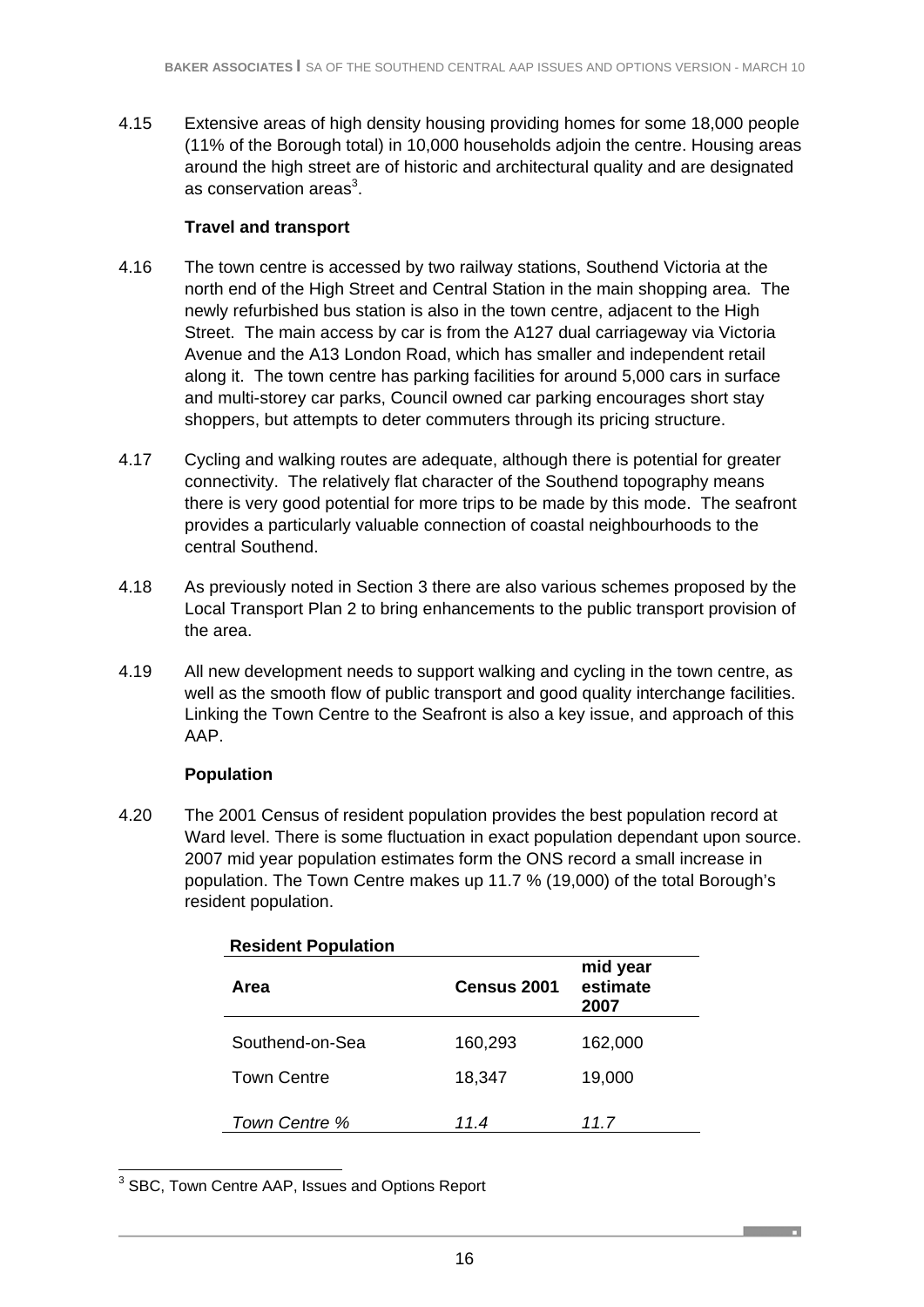Source: Census 2001 and Mid-year estimates (1981/2007) Southend-on-Sea Information Leaflets

#### **Employment**

4.21 In 2005, the Town Centre provided nearly 40% of all the jobs in the Borough. The number of jobs in the Borough itself has increased by 2,600 between 2002 and 2005, 92% of this job increased provided in the Town Centre. This equates to an 11.1% increase in jobs in the Town Centre between 2002-05 compared to only a 4% increase in the number of jobs for the rest of Southend-on-Sea.

|                                         | 2002   | 2003          | 2004 | 2005   | %Change |
|-----------------------------------------|--------|---------------|------|--------|---------|
| Southend                                | 60,400 | 61,600 64,800 |      | 63.000 | 4.3     |
| Town Centre 21,600 23,000 25,100 24,000 |        |               |      |        | 11.1    |
| % jobs in TC                            | 35.8   | - 37.3        | 38.7 | 38.1   |         |

Source: Jobs totals are compiled through the Southend Business directory, Annual Business Enquiry and local knowledge. The datasets provides the most accurate postcensus figures.

- 4.22 The Town Centre contains a mix of employment types, and some sectors are proportionately more significant than in the Borough as a whole. For example the financial sector (6.7% compared to 4.4%), real estate and business (20% compared to 17.2%) and 'other' (50.4% compared to 26.7%), retail is included in the 'other' category. In contrast, there are a number of sectors which are less important in the Town Centre than the Borough as a whole such as health and social work (6.3% compared to 21.8%), which is dependent on the location of hospitals, and manufacturing (2.1% compared to 10%) as only one industrial site is found in the area.
- 4.23 The unemployment rates in Southend show a sharp increase from 2008 to 2009 reflecting the global recession. The town centre has suffered particularly badly with the rate jumping well over 2 points, while in the rest of Southend the increase is under 2. Figures from earlier in the decade show rates of unemployment disparity are closing, as it was over twice as high as the percentage for the rest of Borough.

| <b>Unemployment rates</b> |               |             |
|---------------------------|---------------|-------------|
|                           | from May 2008 | to May 2009 |
| <b>Town Centre</b>        | 5.6           | 8.0         |
| <b>Rest of Southend</b>   | 3.0           | 4.76        |

**Unemployment rates** 

Source: 2008/09 Unemployment Monitor Summary Statistics - Issue 127 May 2009<sup>4</sup>

 $\frac{1}{4}$  The data used are claimant count levels collected by the Department for Work and Pensions. These data are a by-product of the administrative records of all people claiming benefits at Jobcentre Plus offices. The claimant count rate is calculated by expressing the number of people claiming unemployment-related benefits as a percentage of the estimated resident working-age population of the area. This figure is produced by the ONS Population Estimates Unit. Note, that the claimant count data relates to the number of benefit claimants only and therefore does not provide a comprehensive measure of unemployment.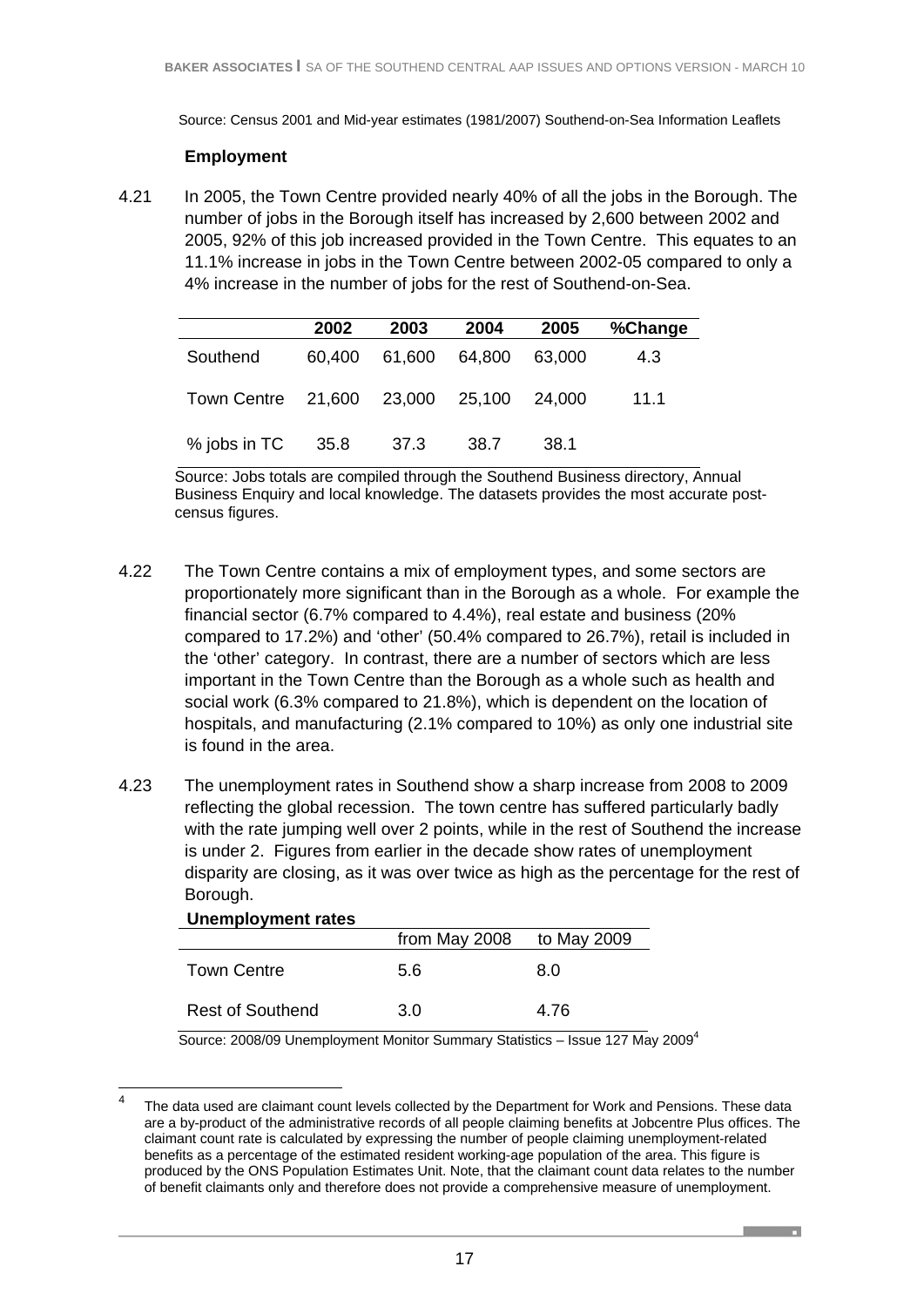### **Social characteristics**

- 4.24 Education rates show that although the rate of adults with no qualifications are higher in central Southend than for the Borough as a whole, there are also more residents with higher level qualifications. This may be as a result of younger professional people with qualifications living close to or in the town centre juxtaposed with pockets of deprivation, although without further investigation this cannot be confirmed.
- 4.25 The Town Centre is made up of Milton and Victoria wards, and also includes some parts of the Kursaal ward. The Indices of Multiple Deprivation 2007 indicate that where these three ward areas overlap with the commercial and retail centre of the Town Centre area there are high levels of deprivation, with sub-ward areas being in the 10% most deprived nationally, and others in the majority of the town centre, with the exception of some residential areas, being in the most deprived 30% nationally.
- 4.26 The number of cars per household in central Southend is significantly lower (0.72) than for the rest of the Borough (1.09). This may reflect good transport connections but is also likely to be characteristic of income deprivation in parts of the centre.

### **Built environment quality**

- 4.27 Some of the town centre is currently of poor architectural quality, for example the low quality of the Farringdon multi-storey car park. Although recent regeneration, including the South East Essex College and University of Essex buildings, Pier Hill and the first phase of the Travel Centre have improved this, there is scope for further environmental improvements and making land available for alternatives uses.
- 4.28 The town centre area also contains many listed buildings and four conservation areas consisting Prittlewell in the north, Milton and Clifftown in the south west, and Warrior Square located in the middle of the centre. The conservation areas are all predominantly residential neighbourhoods, and Clifftown directly borders the retail core of the town as well as the seafront. Listed buildings are within the town centre, particularly within the conservation areas, although are also found beyond the boundaries of these areas. Many of the listed buildings reflect Southend's heritage as a seaside holiday destination.

### **Open space**

4.29 There are only very limited areas of public open space, particularly green space, in the town centre. The seafront to the south of the town centre area does have high quality open spaces, in particular the Southend Cliffs formal gardens. However, within the main commercial and retail areas of the town centre green space provision is poor, and only really includes the cemetery behind the Royals shopping centre and Warrior Square (0.5ha). Neither of these areas are suited to informal recreational use, or as a place to take a break from other activities in the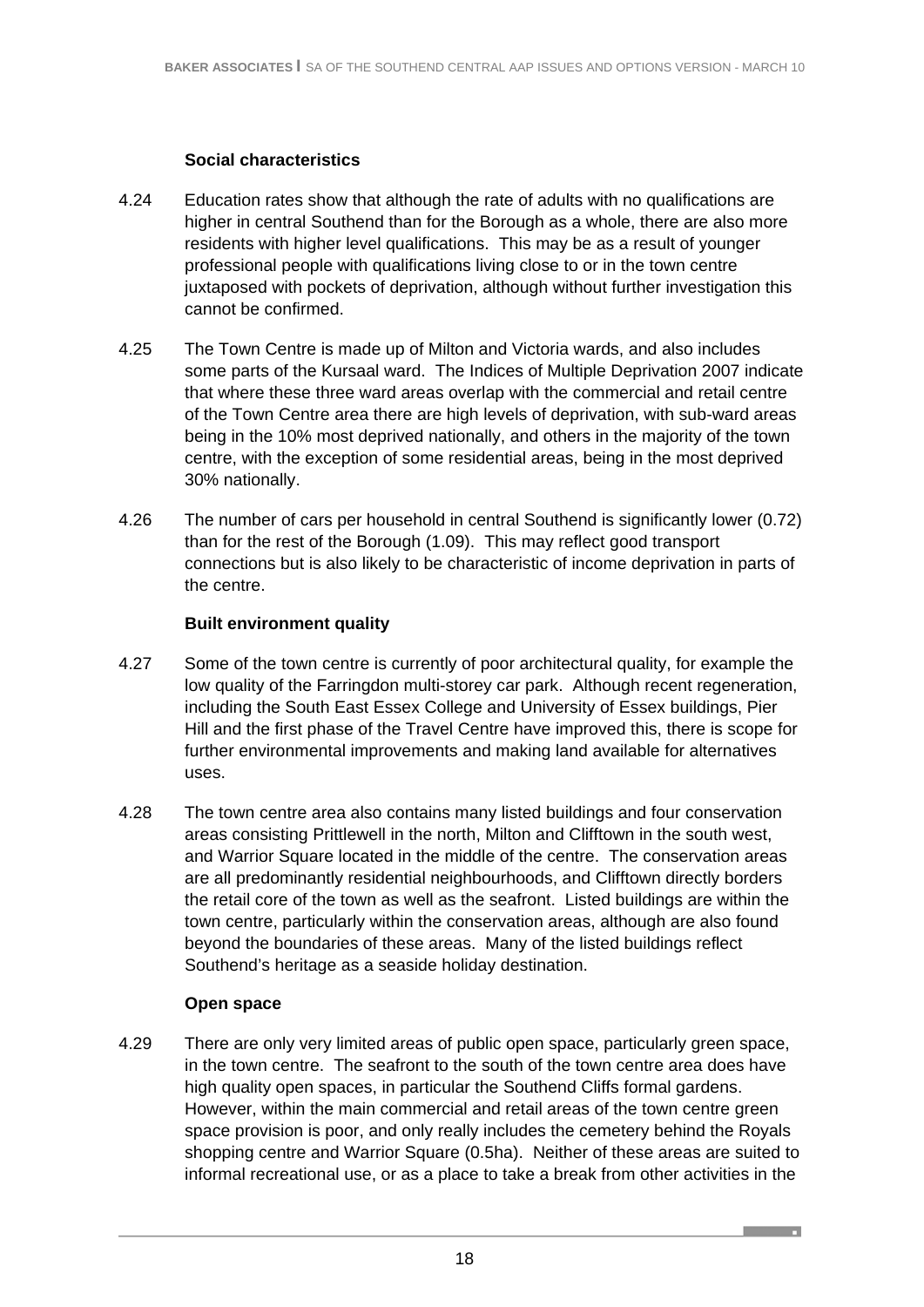town centre. Churchill Gardens in the north of the town centre area provides additional open space, although is part of a more residential neighbourhood. Green spaces are needed in urban areas as demand will increase with a warming climate and these areas can help cool built urban areas, preventing 'heat island' impacts. Therefore, provision of green open spaces may be a matter to be addressed by the AAP.

4.30 Redevelopment of the centre and proposals of the AAP should take into account ways in which open spaces in this location can contribute to the Thames Gateway and South Essex Green Grid strategy.

### **Flood**

4.31 Although there is a risk of flood along the seafront south of the town centre, the town centre itself is at no particular risk of flood. This is with the exception of the Kursaal area east of Southchurch Avenue which is at greater risk of flooding according to Environment Agency maps.

#### **Air quality**

4.32 The Essex Air Quality Consortium identifies that current air quality in Southend is below action levels. The main source of air pollution in Southend is road transport on busy road links such as the A127, A13 and A1159, and therefore in the Town Centre controlling traffic levels will be key to maintaining air quality. There are currently about 35 small scale industrial processes which are authorised by the Borough Council. These are not considered to emit significant quantities of air pollution.

#### **Nature conservation**

- 4.33 There are no sites of identified nature conservation importance in the central area. However, the potential for nature conservation enhancement should be a consideration of all development sites in the area.
- 4.34 The Town Centre is also near the internationally designated Natura 2000 sites, as referred to in Section 3. Therefore, development in these areas will have to ensure it will not have an adverse impact on these nature conservation sites. Potential impact pathways include sewerage, rainwater run-off, or pollution impacts of large scale new development, as well as any direct impact on the birds for which these areas are designated.

### **Key issues**

- 4.35 The additional scoping material gathered for the Southend Central AAP identifies several matters that may need to be addressed by the SA. These are:
	- development should help in the continued enhancement of the built environment in the town centre, with new buildings of high quality and developed to sound urban design principles
	- new urban open space, including new green space, could be provided in the town centre, this may be particularly important given the changing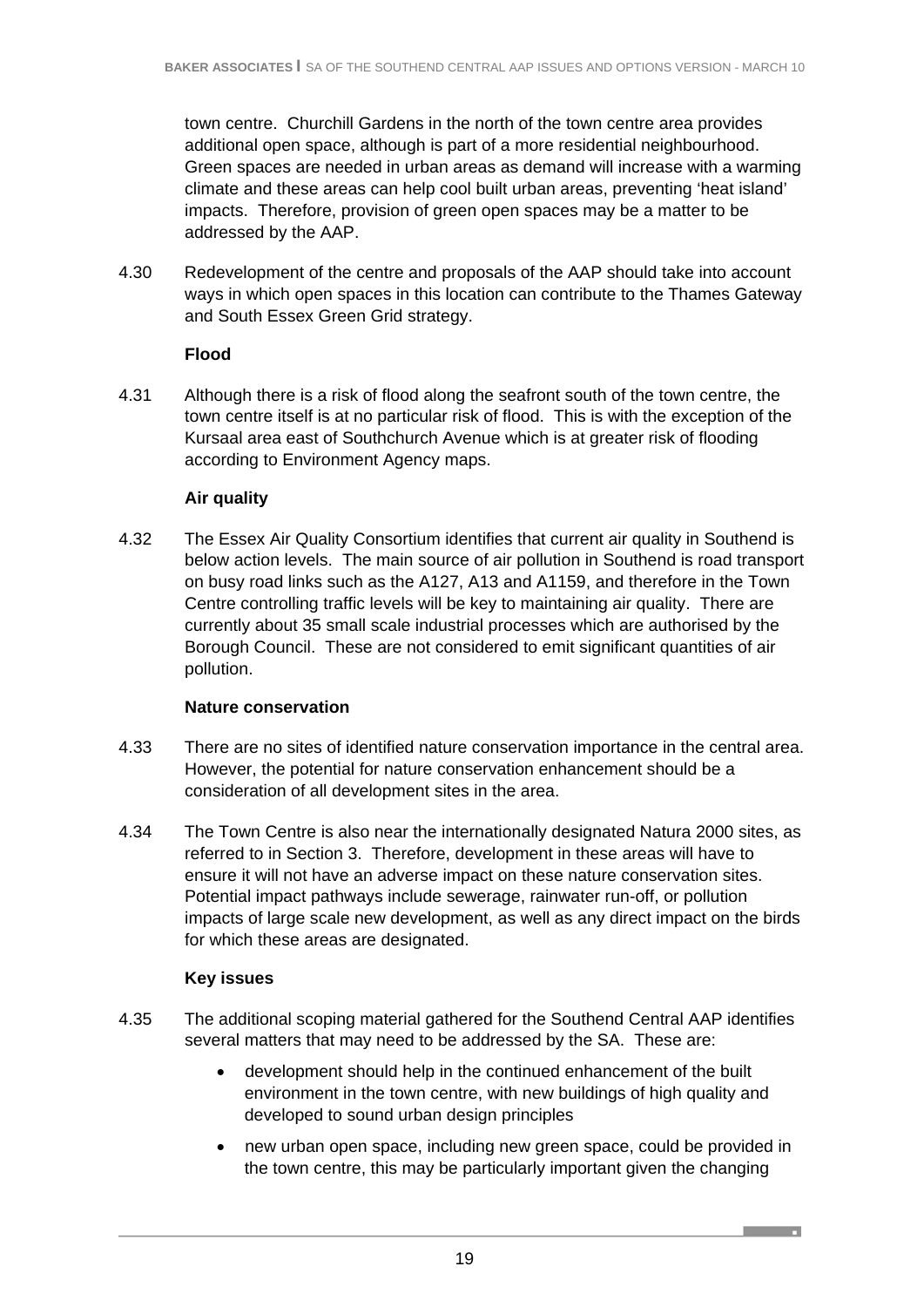climate and the likelihood of even greater demand for outdoor social space

- the area is currently experiencing high levels of deprivation, and this should be addressed through the AAP
- the town centre is a focus of employment for the Borough, and this role needs to be maintained, while also ensuring a range of employment opportunities are maintained in a variety of employment sectors. It will also be necessary to ensure high quality jobs are provided
- air quality of the town centre should be maintained
- every attempt should made to bring biodiversity enhancements to the Town Centre, and also to ensure development in this area does not harm the nearby Natura 2000 sites
- much of the Town Centre is used for car parking, the AAP should set out strategies for the rationalisation of town centre parking in order to allow land to be released for other uses and create a higher quality urban environment. In addition establishing residents parking schemes in the neighbourhoods in proximity to commercial and office areas is necessary to reduce car commuting, in tandem with delivery of the Local Transport Plan proposals for improved public transport in and around the town centre.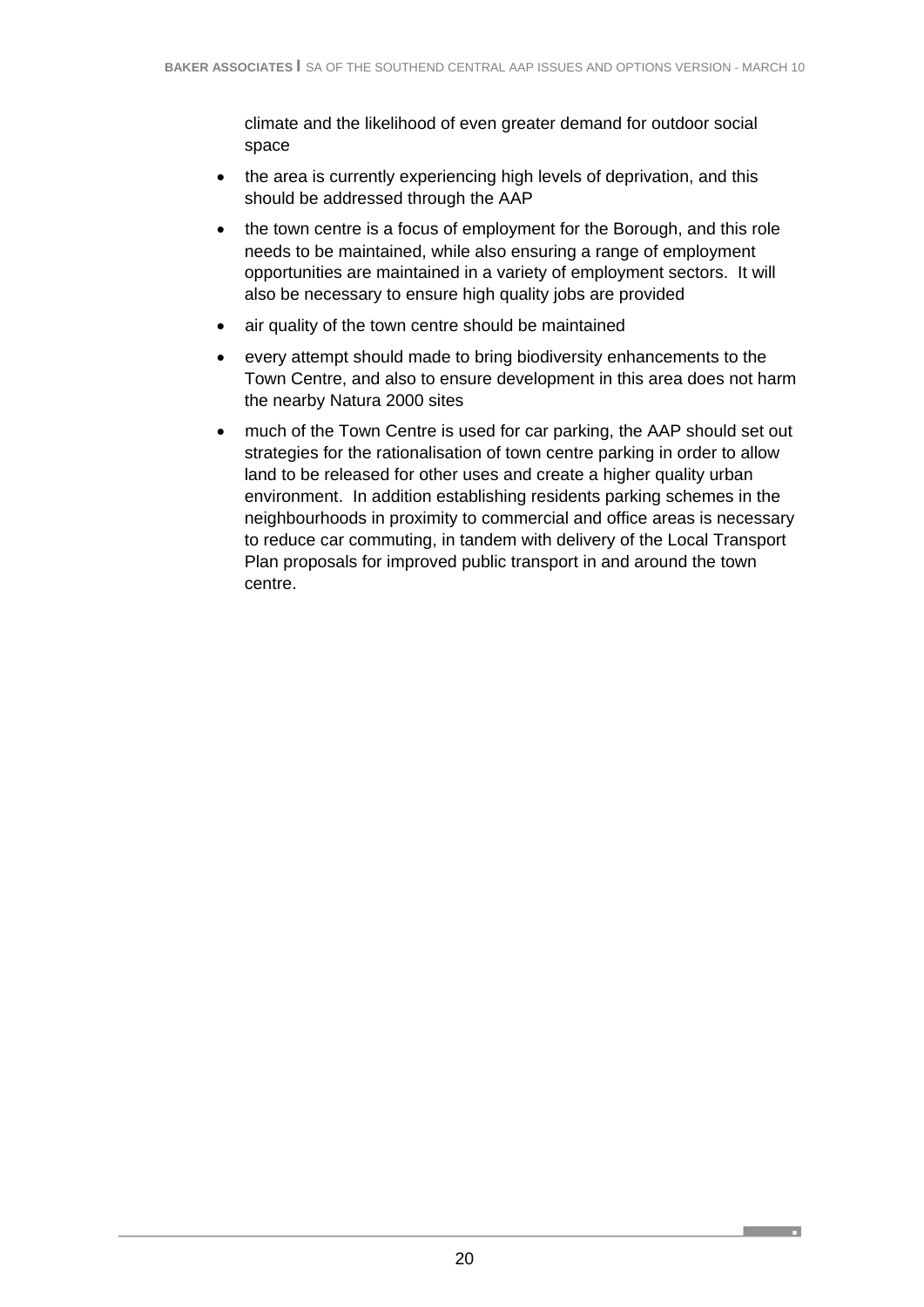# 5 Sustainability Framework

- 5.1 The framework below is based upon that in the Core Strategy Sustainability Appraisal framework, however it has been altered to reflect the specific needs of the Southend Central AAP. These changes are based upon the wider policy context, the baseline data and the Issues and Options Report for the area covered by the AAP.
- 5.2 Further detail on the derivation of the objectives of the sustainability framework are shown in the Core Strategy SA report, including the Scoping stage report.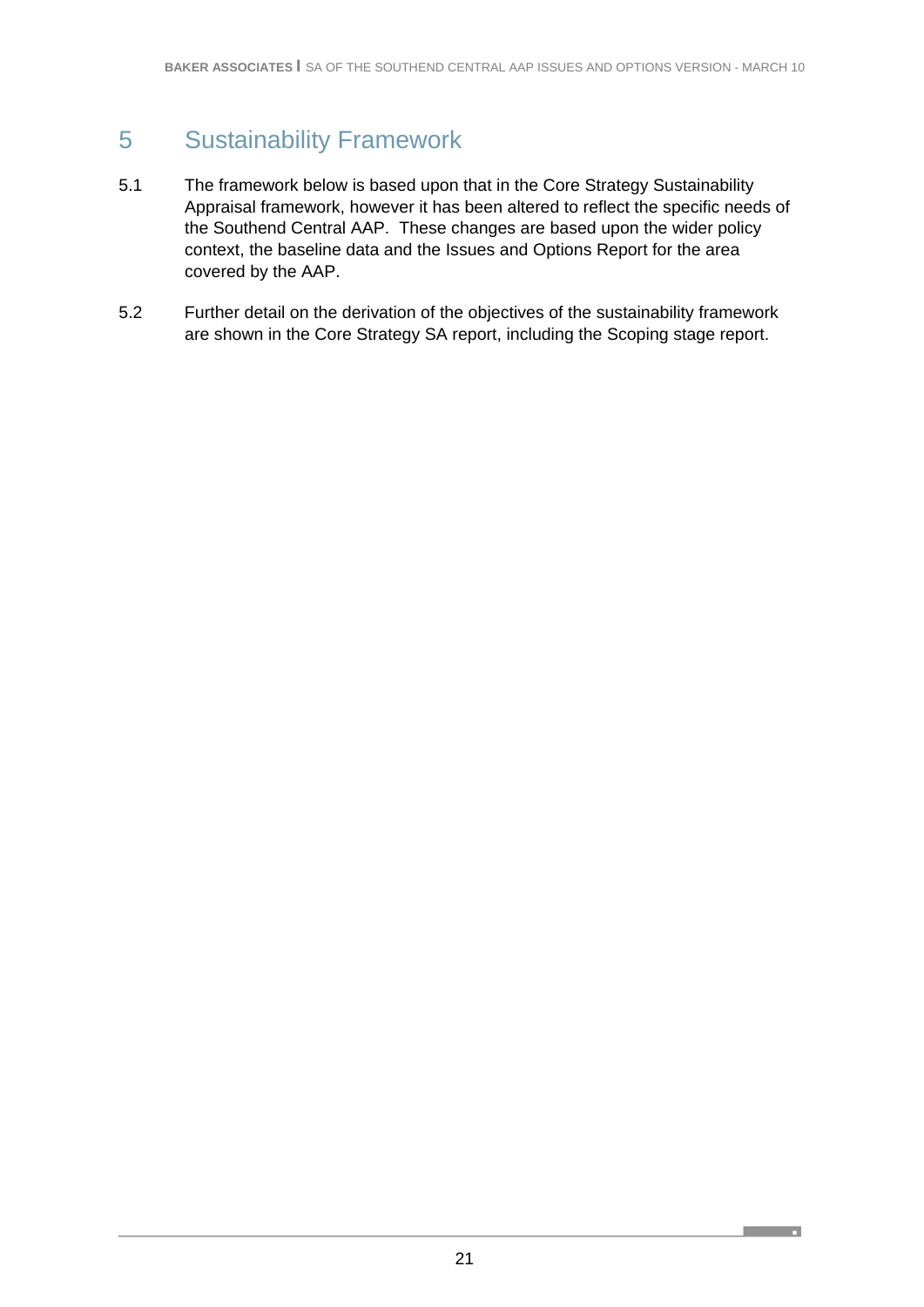| <b>Concern</b>                 | <b>Explanation and desirable direction of</b>                                                                                                             | <b>Objectives</b>                                                                                                                                                                                                                                                                                                                                               | <b>Means of identifying and reporting</b>                                                                                                                                                  |
|--------------------------------|-----------------------------------------------------------------------------------------------------------------------------------------------------------|-----------------------------------------------------------------------------------------------------------------------------------------------------------------------------------------------------------------------------------------------------------------------------------------------------------------------------------------------------------------|--------------------------------------------------------------------------------------------------------------------------------------------------------------------------------------------|
|                                | change                                                                                                                                                    |                                                                                                                                                                                                                                                                                                                                                                 | impact and contribution of the<br>proposals and policies in the LDF                                                                                                                        |
|                                | Social progress which recognises the needs of everyone                                                                                                    |                                                                                                                                                                                                                                                                                                                                                                 |                                                                                                                                                                                            |
| Accessibility                  | enable all to have similar and sufficient levels<br>of access to services, facilities and<br>opportunities                                                | maintain Southend town centre as<br>services, as the most accessible<br>location<br>improve accessibility to the town centre<br>$\bullet$<br>improvement public transport<br>accessibility along the entire length of<br>the Seafront                                                                                                                           | doc - likelihood of increase in facilities<br>and mix of uses                                                                                                                              |
| Housing                        | to provide the opportunity for people to meet<br>their housing need                                                                                       | ensure a sufficient number of dwellings<br>encourage a suitable mix of dwellings,<br>$\bullet$<br>including tenure and size                                                                                                                                                                                                                                     | quan - no of dws created<br>$quan - no$ of affordable dws (by<br>different types) likely to arise                                                                                          |
| <b>Education &amp; Skills</b>  | to assist people in gaining the skills to fulfil<br>their potential and increase their contribution<br>to the community                                   | improve accessibility to employment<br>$\bullet$<br>and education facilities<br>support continued development of the<br>University campus in the town centre                                                                                                                                                                                                    | $doc - but$ little reliability of prediction                                                                                                                                               |
| Health, safety and<br>security | to improve overall levels of health, reduce<br>the disparities between different groups and<br>different areas, and reduce crime and the<br>fear of crime | improvements to reduce fear of crime<br>$\bullet$<br>in the town centre, especially at night<br>improve pedestrian routes through the<br>$\bullet$<br>Town Centre and Seafront to help<br>design out crime                                                                                                                                                      | quan - area and population subject to<br>increased or decreased risk of flooding<br>doc-likelihood of increased or<br>decreased health standards (but little<br>reliability of prediction) |
| Community                      | to value and nurture a sense of belonging in<br>a cohesive community, whilst respecting<br>diversity                                                      | improve the viability and distinctive<br>$\bullet$<br>character of Southend-on-Sea town<br>centre<br>provide public art and improvements to<br>the design of Seafront tourist buildings,<br>such as beach huts and kiosks to<br>provide a recognisable unified approach<br>for Southend<br>provide new community open spaces in<br>the Town Centre and Seafront | doc - but little reliability of prediction                                                                                                                                                 |

**Figure 5.1: Sustainability appraisal framework for the SA of Southend on Sea LDF AAPs**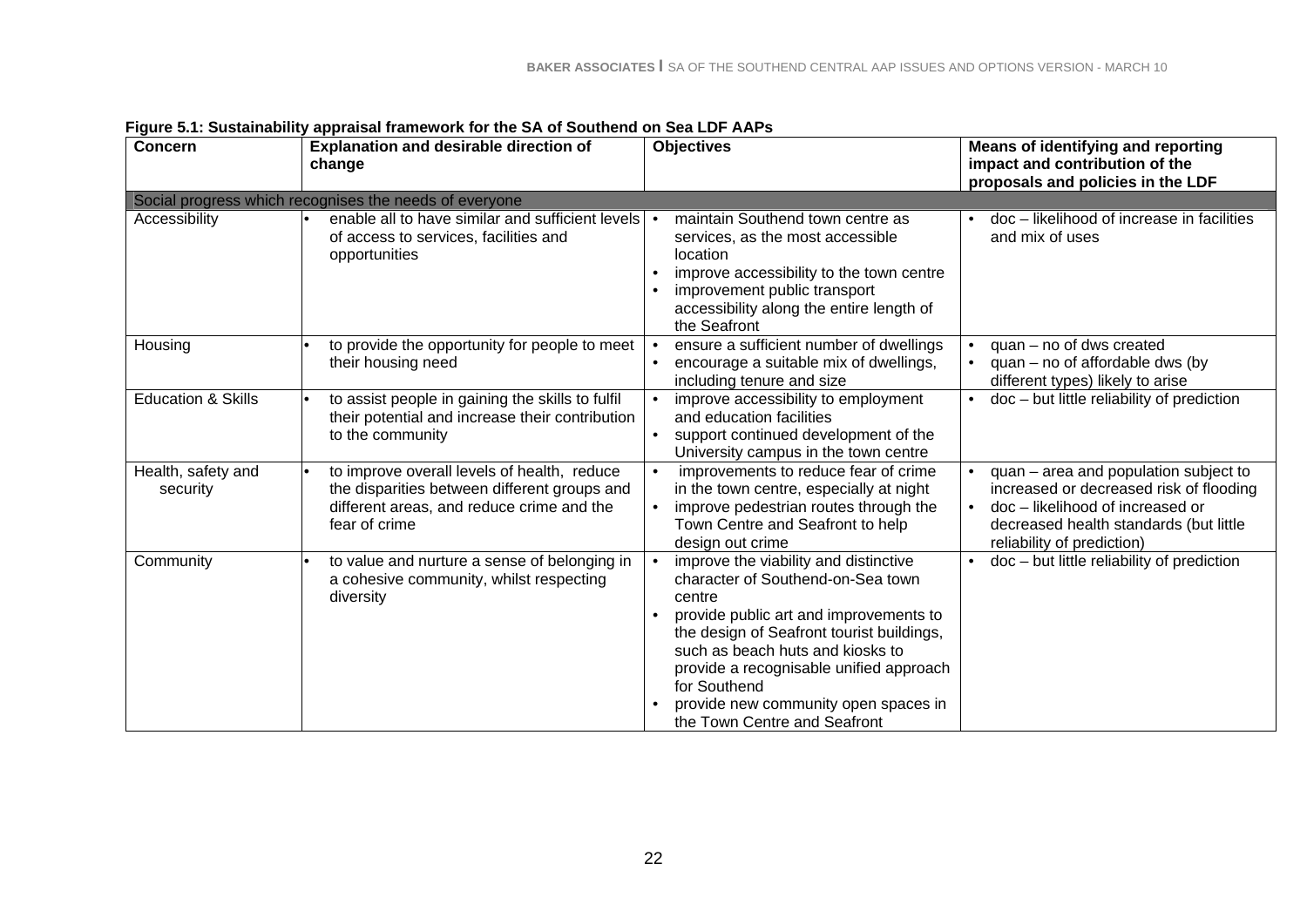| Effective protection of the environment |                                                                                                                                                              |                                                                                                                                                                                                                                                                                                                                                   |                                                                                                                                                                                                                                                                                                                                                                    |
|-----------------------------------------|--------------------------------------------------------------------------------------------------------------------------------------------------------------|---------------------------------------------------------------------------------------------------------------------------------------------------------------------------------------------------------------------------------------------------------------------------------------------------------------------------------------------------|--------------------------------------------------------------------------------------------------------------------------------------------------------------------------------------------------------------------------------------------------------------------------------------------------------------------------------------------------------------------|
| <b>Biodiversity</b>                     | to maintain and enhance the diversity and<br>abundance of species, and safeguard these<br>areas of significant nature conservation value                     | protect undeveloped parts of the<br>$\bullet$<br>coastline<br>protect key habitats directly or indirectly<br>from developments which may harm<br>them<br>ensure new development brings<br>enhancements to the built environment<br>where appropriate<br>ensure 'appropriate assessment' of all<br>development is carried out where<br>appropriate | quan - area of significant habitat affected<br>quan – potential area of significant habitat<br>created / better managed<br>doc - likelihood of increase in biodiversity<br>from creation of opportunities                                                                                                                                                          |
| Landscape character                     | to maintain and enhance the quality and<br>character and cultural significance of the<br>landscape, including the setting and character<br>of the settlement | protect undeveloped parts of the<br>coastline<br>retain notable features and areas of<br>$\bullet$<br>open space along the coast line<br>protect views of the estuary                                                                                                                                                                             | quan - area of open land affected<br>quan - area of designated landscape<br>affected<br>doc - likelihood of harmful change to<br>character of landscape creating setting of<br>the urban area                                                                                                                                                                      |
| <b>Built environment</b>                | to maintain and enhance the quality, safety<br>and distinctiveness of the built environment<br>and the cultural heritage                                     | enhance and protect land mark and<br>listed buildings on the sea front<br>enhance and protect listed buildings<br>$\bullet$<br>and those of interest in the town centre<br>improve urban design quality through<br>the AAPs<br>protect existing and create new open<br>and green space on the sea front and in<br>the town centre                 | quan - area of useable and amenity open<br>space affected<br>quan - potential area of useable and<br>amenity open space created<br>quan - area of valued townscape harmed<br>by change<br>doc - likelihood of increase in urban<br>quality through new provision and<br>investment<br>doc - likelihood of increase in urban<br>quality through emphasis on quality |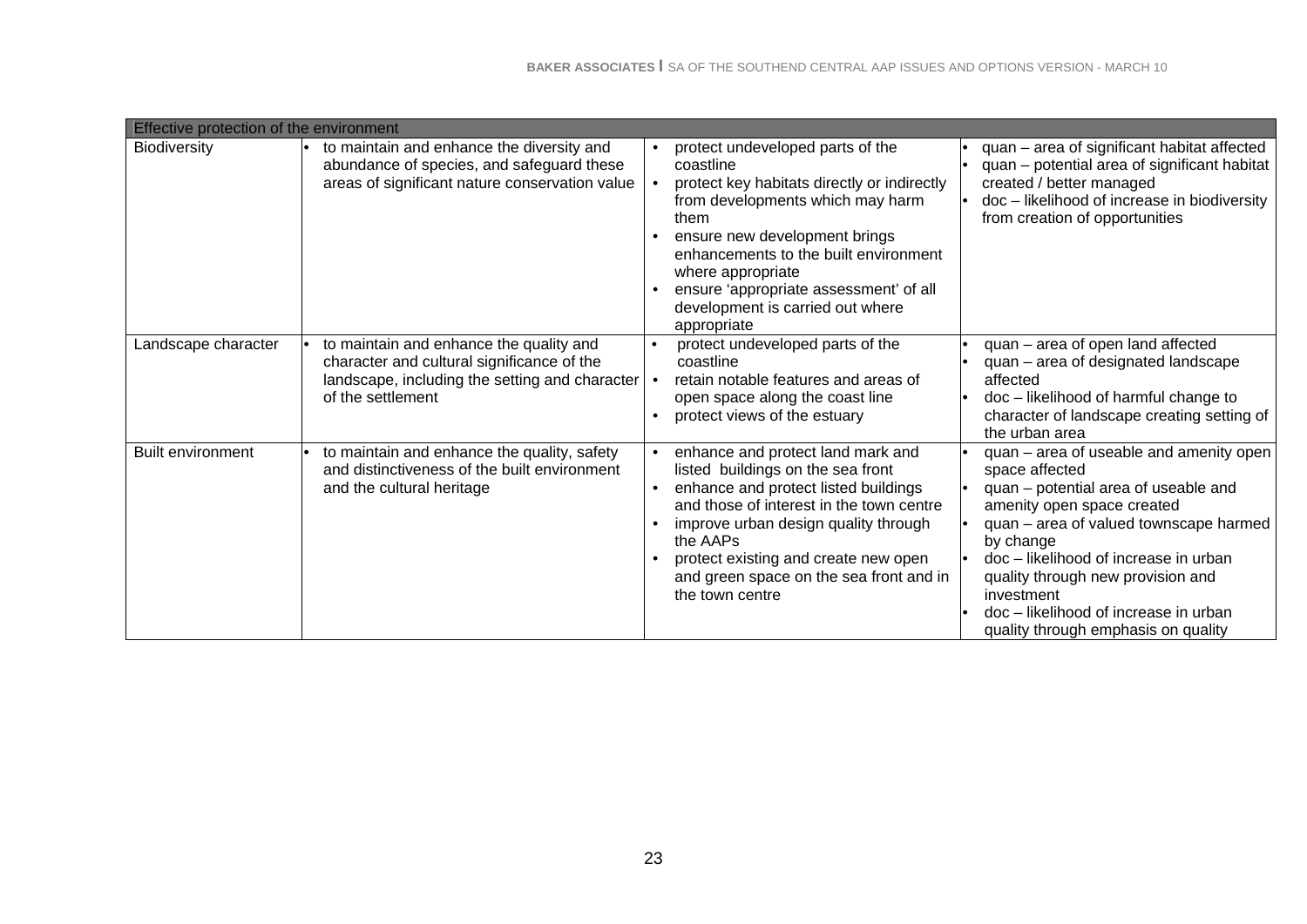| Prudent use of natural resources    |                                                                                                                                                                                                                             |                                                                                                                                                                                                               |                                                                                                                                                                                                                                                                                                                                                                                     |
|-------------------------------------|-----------------------------------------------------------------------------------------------------------------------------------------------------------------------------------------------------------------------------|---------------------------------------------------------------------------------------------------------------------------------------------------------------------------------------------------------------|-------------------------------------------------------------------------------------------------------------------------------------------------------------------------------------------------------------------------------------------------------------------------------------------------------------------------------------------------------------------------------------|
| Air                                 | to reduce all forms of air pollution in the<br>interests of local air quality and the integrity of<br>the atmosphere                                                                                                        | reduce traffic congestion in the town<br>centre<br>encourage freight modal shift and<br>encourage a reduction in emissions of<br>new buildings                                                                | doc - likelihood of increase or decrease<br>in emissions. Regional target is for<br>stabilising car traffic levels in Southend at<br>1999 levels and to increase the proportion<br>of freight carried to and from ports by rail<br>to 30% by 2020. Regional target to<br>increase the proportion of energy met<br>from renewable sources (on-shore + off-<br>shore) to 44% by 2020. |
| Water                               | to maintain and improve the quantity and<br>quality of ground, sea and river waters, and<br>minimise the risk of flooding                                                                                                   | ensure no increased risk of coastal<br>$\bullet$<br>flooding in the AAP<br>acknowledge the risk to water quality<br>$\bullet$<br>from on-shore developments                                                   | doc - likelihood of increase or decrease<br>in emissions<br>quan – number of planning applications<br>granted contrary to Environment Agency<br>advice on flood risk.                                                                                                                                                                                                               |
| Land                                | to use land efficiently, retaining undeveloped<br>land and bringing contaminated land back into<br>use                                                                                                                      | protect undeveloped coastline in the<br>Borough<br>encourage development on previously<br>developed land<br>encourage high density residential<br>development and mixed use<br>development in the town centre | quan - area of open land affected<br>irreversibly by development.<br>quan - area of damaged land likely to be<br>brought back into use - national and<br>regional previously developed land target<br>is 60% and minimum dwelling densities at<br>30 dwellings per hectare.                                                                                                         |
| Soil                                | to maintain the resource of productive soil                                                                                                                                                                                 | Protect productive soil where applicable<br>$\bullet$<br>(little overall impact likely)                                                                                                                       | quan - area of productive land affected                                                                                                                                                                                                                                                                                                                                             |
| Minerals and other raw<br>materials | to maintain the stock of minerals and other<br>raw materials                                                                                                                                                                | Minimise use of aggregates for new<br>$\bullet$<br>development (relevance to sea<br>defences)                                                                                                                 | quan - area of potential minerals<br>extraction put beyond viable exploitation<br>by development<br>doc - efficiency of the use of primary and<br>secondary materials<br>doc - likely affect on reuse and recycling<br>of materials - regional target to recover<br>70% of household waste by 2015                                                                                  |
| Energy sources                      | to increase the opportunities for energy<br>generation from renewable energy sources,<br>maintain the stock of non renewable energy<br>sources and make the best use of the<br>materials, energy and effort embodied in the | Reduce the growth in car use and<br>$\bullet$<br>congestion within the two AAP areas                                                                                                                          | quan - contribution likely from energy<br>generation from renewable source<br>schemes<br>quan - contribution likely from energy<br>generation within new buildings                                                                                                                                                                                                                  |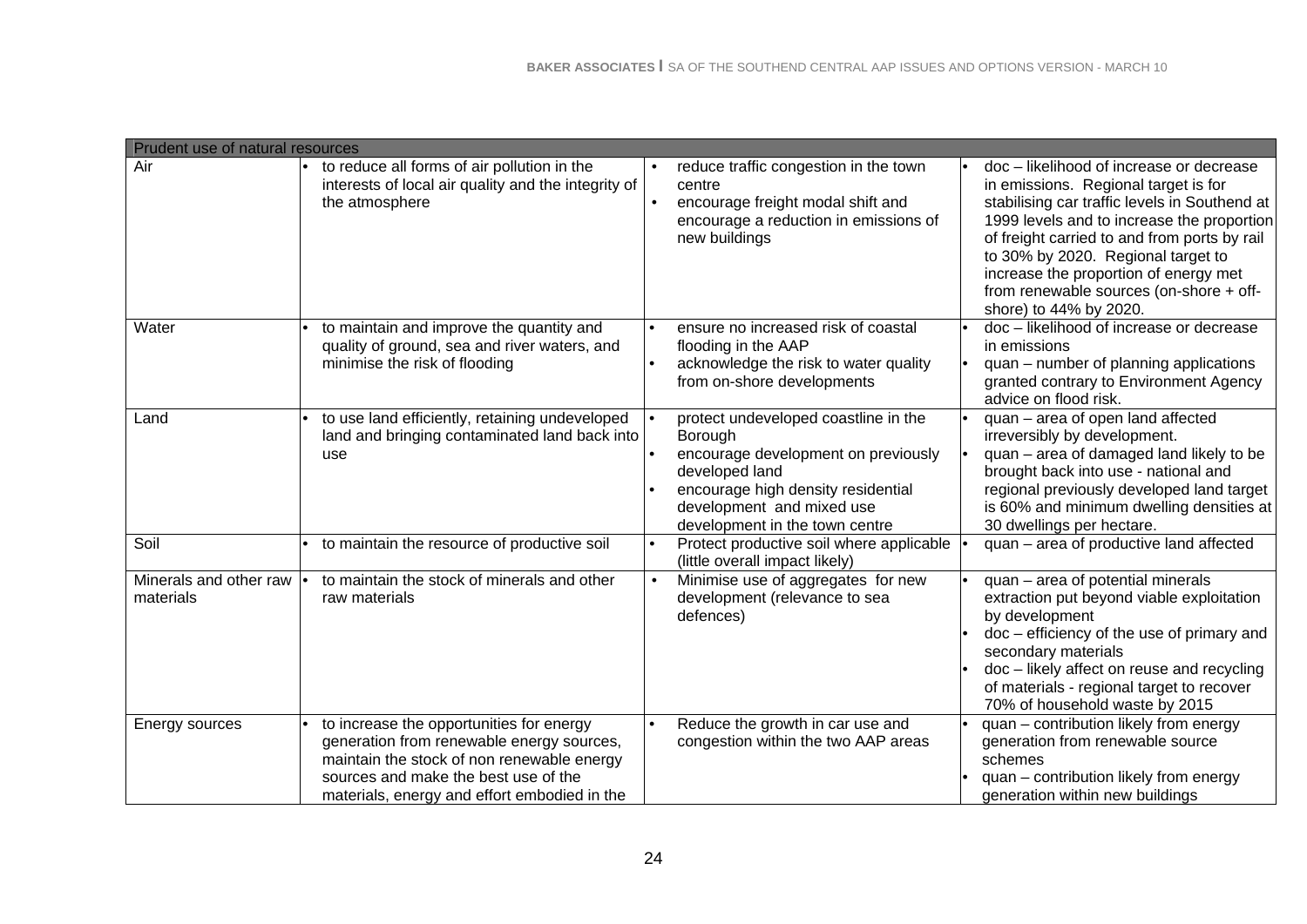| product of previous activity | doc – likelihood of increase in efficiency of<br>energy use in new development |
|------------------------------|--------------------------------------------------------------------------------|
|------------------------------|--------------------------------------------------------------------------------|

|                 | Maintenance of high and stable levels of economic growth and employment                                                                                                                                                                    |                                                                                                                                                                                                                                                                                       |                                                                                                          |
|-----------------|--------------------------------------------------------------------------------------------------------------------------------------------------------------------------------------------------------------------------------------------|---------------------------------------------------------------------------------------------------------------------------------------------------------------------------------------------------------------------------------------------------------------------------------------|----------------------------------------------------------------------------------------------------------|
| Local economy   | to achieve a clear connection between effort<br>and benefit, by making the most of local<br>strengths, seeking community regeneration,<br>and fostering economic activity                                                                  | Improve the viability and vitality of the<br>town centre as economic hub for the<br>Borough<br>Improve the viability and vitality of the<br>$\bullet$<br>seafront as a major and flexible tourist<br>destination<br>Identify sites for local business start ups<br>in the town centre | doc – likelihood of increase in desirable<br>economic characteristics                                    |
| Employment      | to maintain and enhance employment<br>opportunities matched to the size of the local<br>labour force and its various skills, and to<br>reduce the disparities arising from unequal<br>access to jobs                                       | Work to create new jobs in a range of<br>$\bullet$<br>sectors within the two AAP areas<br>Work to make the coast a major<br>$\bullet$<br>destination for conferences (as in<br><b>Community Strategy)</b>                                                                             | quan - potential number of new jobs in<br>different sectors and match to predicted<br>needs of workforce |
| Wealth creation | to retain and enhance the factors which are<br>conducive to wealth creation, including<br>personal creativity, infrastructure, accessibility   •<br>and the local strengths and qualities that are<br>attractive to visitors and investors | Contribute to creating attractive<br>$\bullet$<br>environment for business to flourish<br>Improve access for all residents to a<br>range of jobs                                                                                                                                      | doc - likelihood of increase in desirable<br>economic characteristics                                    |

Notes: **doc** – matter where prediction of outcome likely to be presented in terms of 'likely direction of change' **quan** – matter where prediction of outcome likely to be presented in quantified terms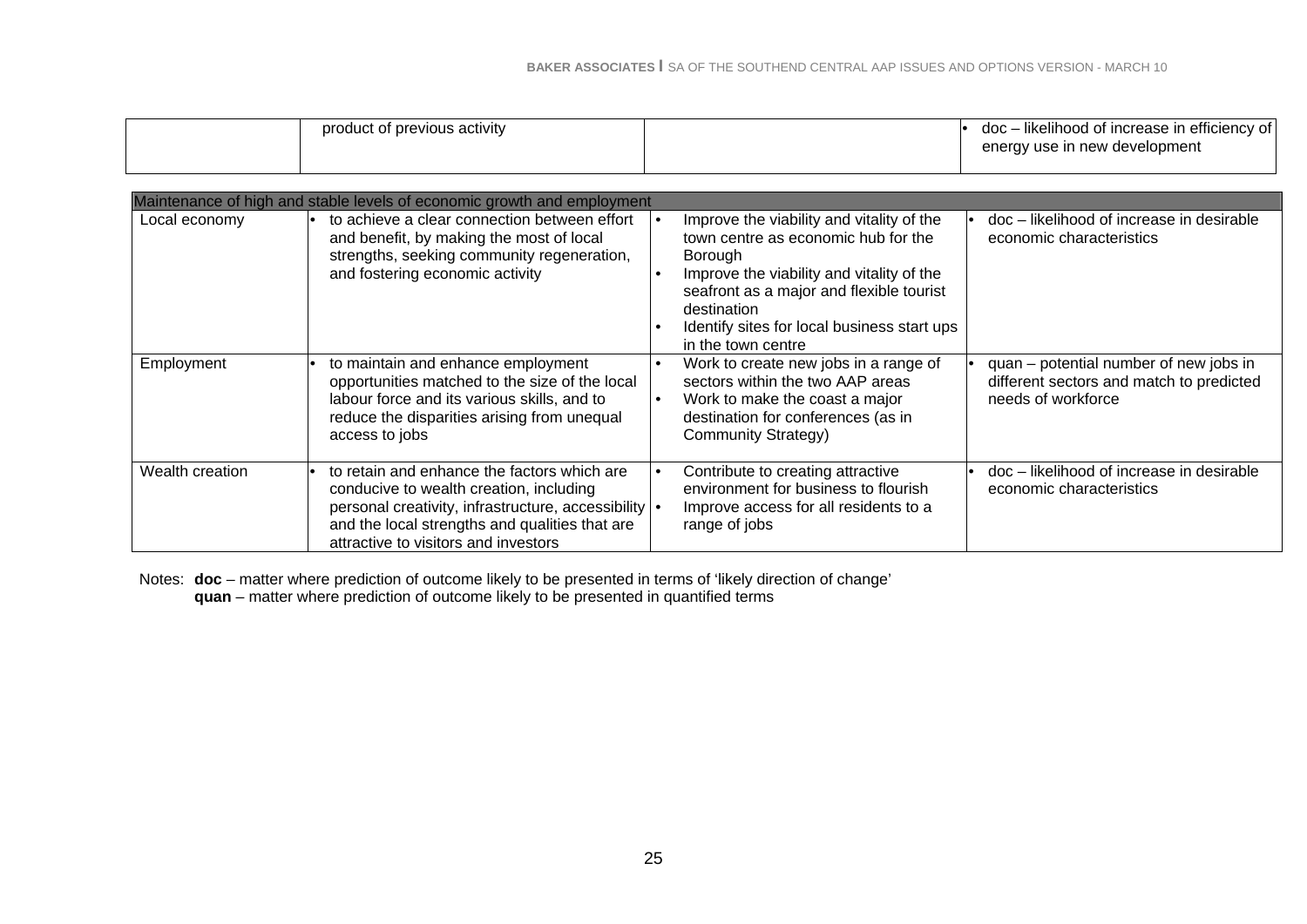# 6 Appraisal of the Southend Central Area Action Plan

- 6.1 Sustainability appraisal is an iterative process that aims to help guide plan making to deliver more sustainable development. The SA is therefore an ongoing process that will inform the AAP process throughout its preparation.
- 6.2 The task at this stage is to appraise the objectives developed for the AAP and then test the content of the AAP to examine whether it is likely to be able to help in the delivery of sustainable development. This will include recommendations describing where sustainability performance could be improved or where additional matters could be considered.
- 6.3 The aims are to ask to the following questions:
	- Could these effects be of special significance?
	- Are there ways of reducing or mitigating adverse effects?
	- Can any beneficial effects be further enhanced by positive planning?

#### **Issues arising from the core strategy**

6.4 This SA process follows on from the SA carried out on the Core Strategy, which already identified key implications for the LDF on sustainability in Southend, and provides a basis for this appraisal. There are no specific Core Strategy policies relating solely to the AAP area although several policies contain relevant criteria. Most specific is Policy KP1: Spatial Strategy which sets out the following provisions for the two areas:

> *'Southend Town Centre and Central Area – to regenerate the existing town centre, led by the development of the University campus, and securing a full range of quality sub-regional services and providing 6500 new jobs and 2000 additional homes, and the upgrading of strategic and local passenger transport accessibility, including development of Southend Central and Southend Victoria Stations as strategic transport interchanges and related travel centres.*'

6.5 The SA of the Core Strategy supported this policy, in particular the emphasis given to continued improvement of the town centre as the focus for growth in the Borough and improved accessibility by non-car modes. The central area is the most accessible location, and already being the focus for much of the employment, retail and leisure facilities makes it suitable for growth. Continued development here will support public transport accessibility for all, and walking and cycling improvements, with the overall aim of achieving a modal shift from car use to more sustainable travel, in addition to equitable access for all. The central location of the University campus also helps improve physical access to higher education and the other education and skills training the university may offer. Providing a mix of uses in a relatively compact areas is also welcomed, with the continued improvement to the vitality of the town centre at all times of day.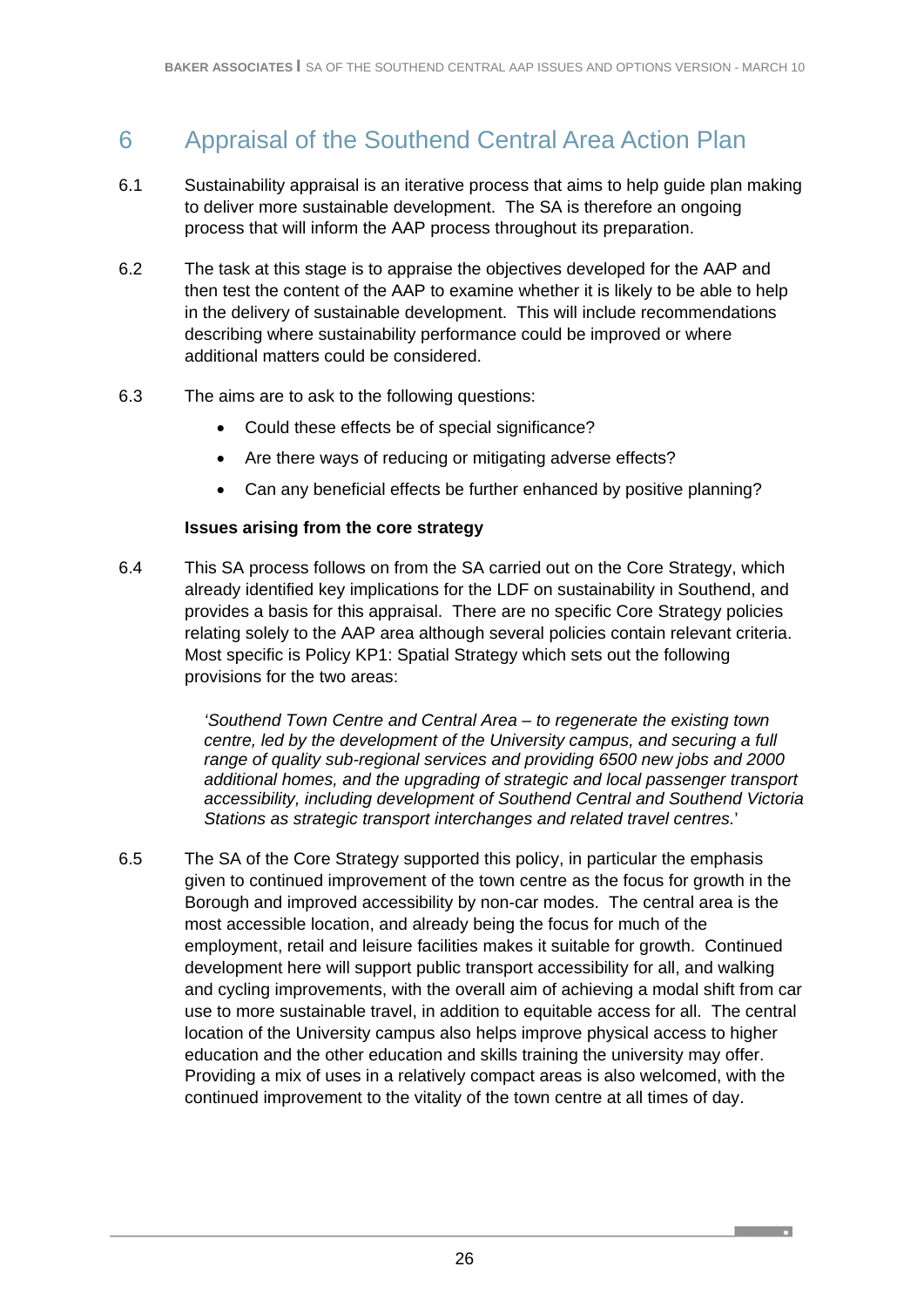6.6 There were some concerns in the appraisal over development in areas at risk of flooding, and that continued maintenance or development of new flood defences may adversely impact on the biodiversity value of the foreshore.

#### **Sustainability appraisal of the objectives**

- 6.7 The starting point of the appraisal is to assess whether the objectives developed for the Southend Central AAP provide a sustainable basis for developing policies and setting allocations. To assess this the sustainability framework developed for the appraisal is used as a standard definition of what sustainability might mean in central Southend. This appraisal is shown as Appendix 1.
- 6.8 The AAP sets out the ambition, aim and objectives for the AAP. These are:

*Our ambition for Southend Central Area, including the Central Seafront, is for it to be a prosperous and thriving regional centre that is vibrant, safe and hospitable and rich in commerce, learning and culture.* 

*Our aim is to transform the image of Southend through sustainable economic growth, development and social provision, and for it to be independently recognised as a popular location for businesses, residents and visitors.* 

- *1. To improve and transform the economic vitality, viability and diversity of Southend Town Centre by encouraging the establishment of a wider range of homes, businesses and shops whilst providing new opportunities for recreation and leisure.;*
- *2. To improve the buildings and public realm within the Central Area, to manage traffic and improve cycling facilities so that Southend becomes a place that is more pleasant to move around in.;*
- *3. To always have full regard to the unique assets of Southend Town Centre and in particular its spectacular coastal setting, its excellent rail links to London, and its airport;;*
- *4. to promote design excellence in all things and to ensure that this quality standard is also expressed within the actions of our delivery partners;*
- *5. To expand the presence of the University of Essex and the South Essex College and establish Southend as an important regional centre for learning;*
- *6. To encourage the establishment and expansion of all businesses in Southend Town Centre by identifying, promoting or by actively bringing forward suitable sites for development to meet modern user and investor requirements;*
- *7. To increase the number and diversity of people living within the town centre by bringing into use empty or underused floorspace and by building more homes and making efforts to ensure that living in the Town Centre becomes appealing to more families with children.*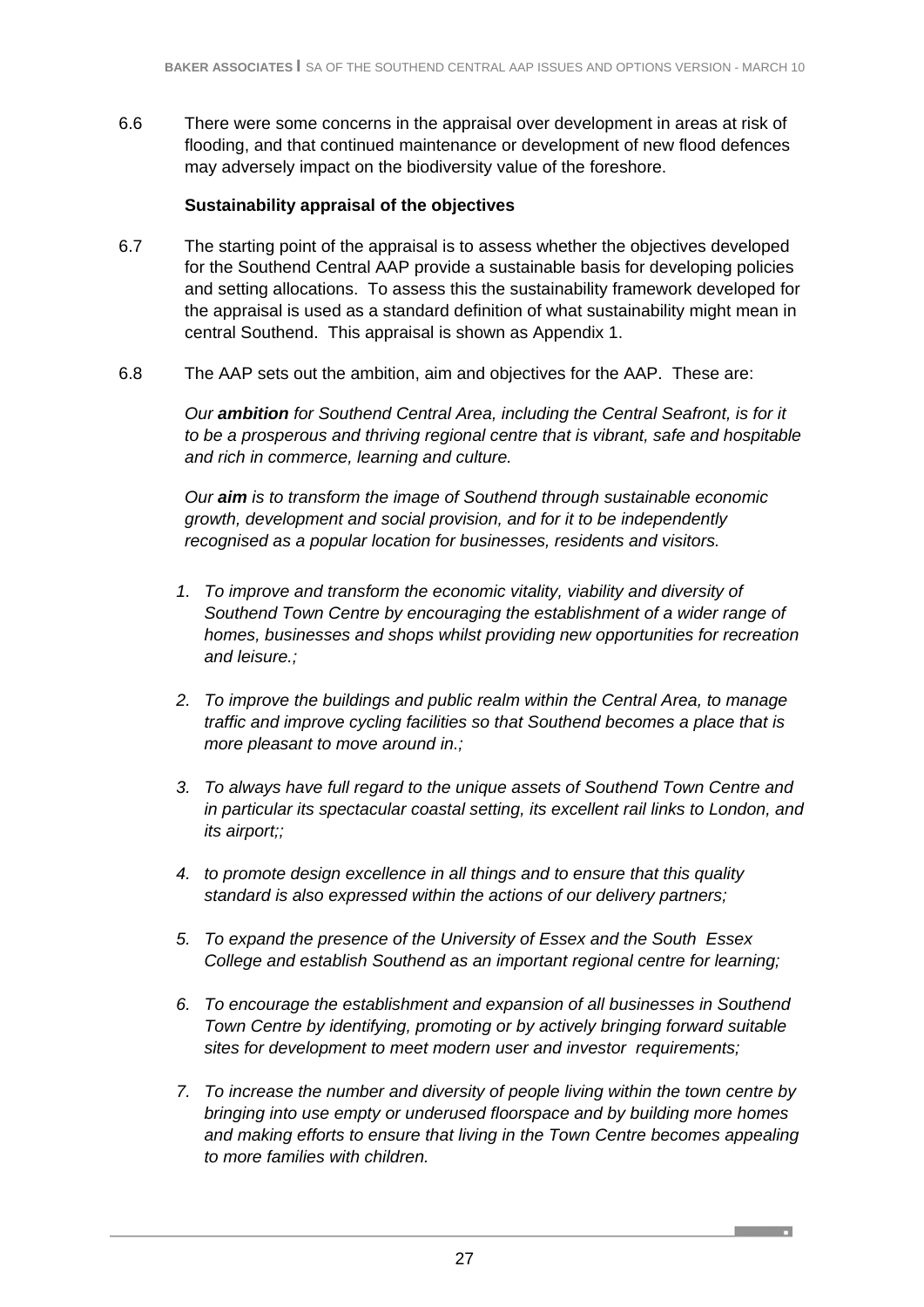- 6.9 The appraisal of the objectives (Appendix 1) finds that there is good coverage of sustainability issues related to improving the built environment and economic regeneration of the town centre. This should have positive benefits for the social and economic sustainability by creating a good place to live, visit and do business.
- 6.10 The focus on the town centre should also have benefits relating to the sustainable use of land, as all sites are previously developed.
- 6.11 The appraisal does identify where the objectives could be improved to ensure that they are guiding development in a clear coherent way that addresses all aspects of sustainable delivery. These are:
	- the role of the town centre in a wider Southend context could be elaborated on. This will help show how development in this location is anticipated to be complementary to the development objectives of other areas. For example the Seafront, airport and environs, Shoeburyness and Leigh on Sea.
	- the objectives are not comprehensive in their coverage of sustainability issues. Matters relating to the protection of the natural environment are poorly covered. Despite the high quality biodiversity of the foreshore that is immediately adjacent to the centre protecting this is not mentioned as an objective. Enhancing and creating new urban greenspaces and bringing nature into the town centre is also not addressed through objectives.
	- the central area is at risk of flooding, minimising the risk and ensuring development does not exacerbate risks could be addressed as an objective.
	- no objectives relate to the protection and enhancement of the current built heritage of the area, and there is a need to ensure new development complements existing 'seaside' character, as well as recognising the role of Southend as a sub-regional centre
	- the role of central Southend as a visitor and leisure destination is not addressed through the objectives. This tourism role is an essential part of the Southend economy including a relevant objective could help support and expand this role
	- The objective for retail growth could widen its coverage to ensure that there is a range of retail premises on offer in the central area, not simply focusing on larger national retailers. Prioritising retail in the central area will help reduce the need to travel by car, as this is the most accessible location in the Borough.
- 6.12 Implementation of the aims and objectives for the AAP will inevitably create some tensions. The key areas where this might arise are:
	- **Shift in transport mode:** The AAP supports a lot of new development in central Southend. There is the risk that this will lead to increase demand for car travel to access these new services, despite this being the location that could support the most sustainable travel options.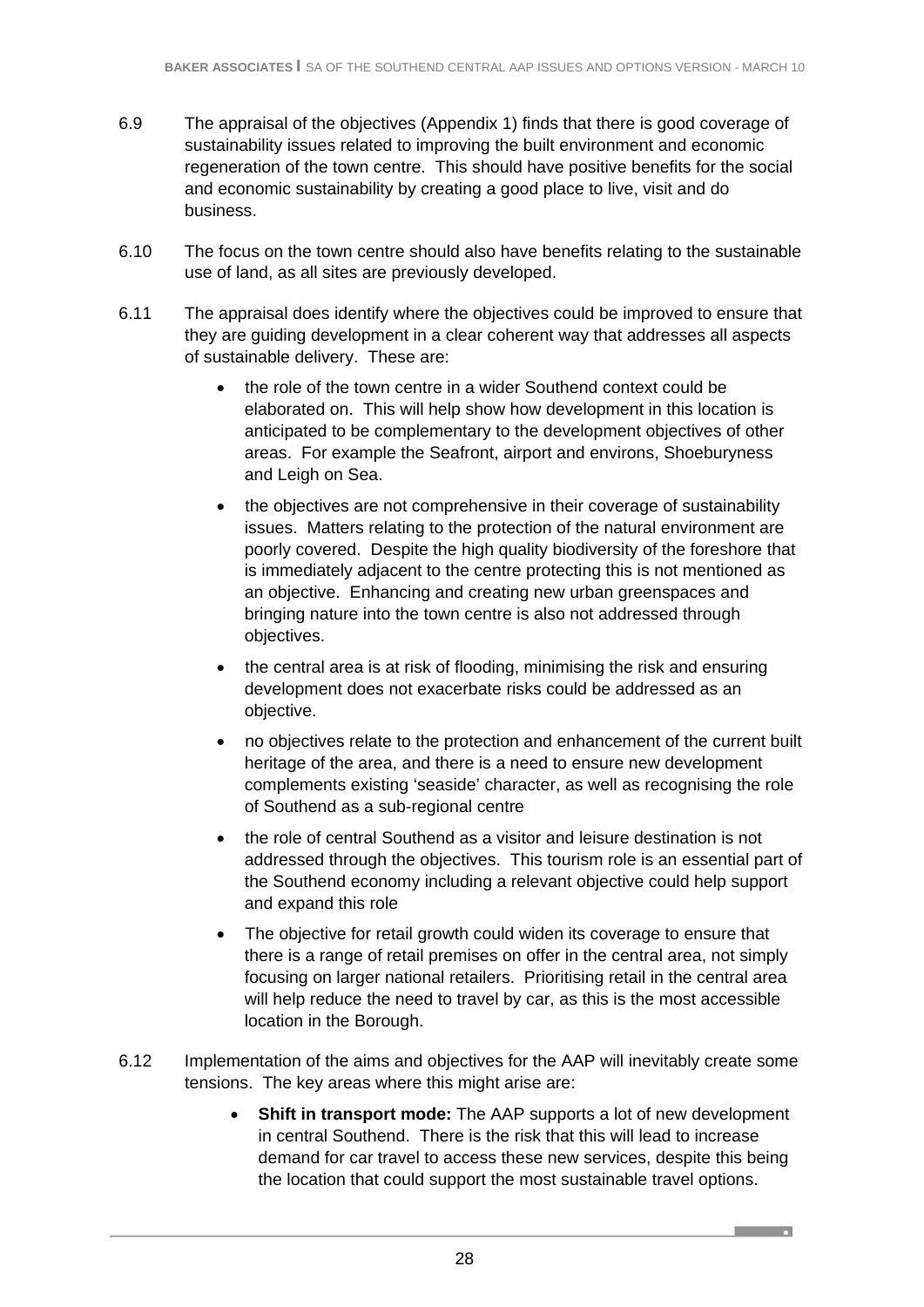Therefore, it needs to be shown how traffic, transport and accessibility proposals will need to successfully secure a mode shift away from car use. The aim will need to be to get a greater proportion of people to choose not to use their cars to access central Southend. There is a great deal of potential for this mode shift in Southend as there are already good public transport services and few hills so cycling and walking is easy. Improvements to legibility, road safety, car parking management and connected public transport all playing a role. The impact of existing road traffic may need to be taken into account, possibly requiring transport modelling for the area, especially cumulative impacts with other new development e.g. possible airport expansion and at Shoeburyness.

- **New development equals additional resources:** New development will inevitably result in the consumption of additional natural resources. In particular energy, building materials and water. The objectives do aim to address this through promoting sustainable construction and this needs to be enforced. There will be a need to ensure new development is more energy and water efficient, and lower carbon energy sources are used wherever feasible – including small scale renewable energy generation. In addition, in all redevelopment areas every attempts should be made to retain existing buildings, or at the least building materials for re-use on site.
- **Relationship with wider Southend:** There is the risk development in central Southend may have adverse impacts on the objectives for other parts of the Borough. However, this location is the most sustainable as it has good access by a variety of types of transport. Therefore, the centre is a good location for high trip generating uses, such as offices, shops and educational establishments. Consideration could be given to the impacts on economic objectives for the airport environs and other proposed business locations – including those in neighbouring authorities.
- **The natural environment:** There is a high quality natural environment in Southend, particularly on the seafront that is internationally designated for its nature conservation value. Development in the centre and throughout Southend has the potential to have adverse impacts on this foreshore protected area. Impacts could include pollution from water run-off and sewerage, direct disturbance and gradual beach erosion. The potential for impacts and the need to avoid harm to protected areas is not recognised in the AAP.

### **Testing the spatial options**

6.13 The AAP presents three possible options for central Southend, each with an increasing level of intervention and change. One option is presented as the preferred approach following an evaluation of all three by the plan making team.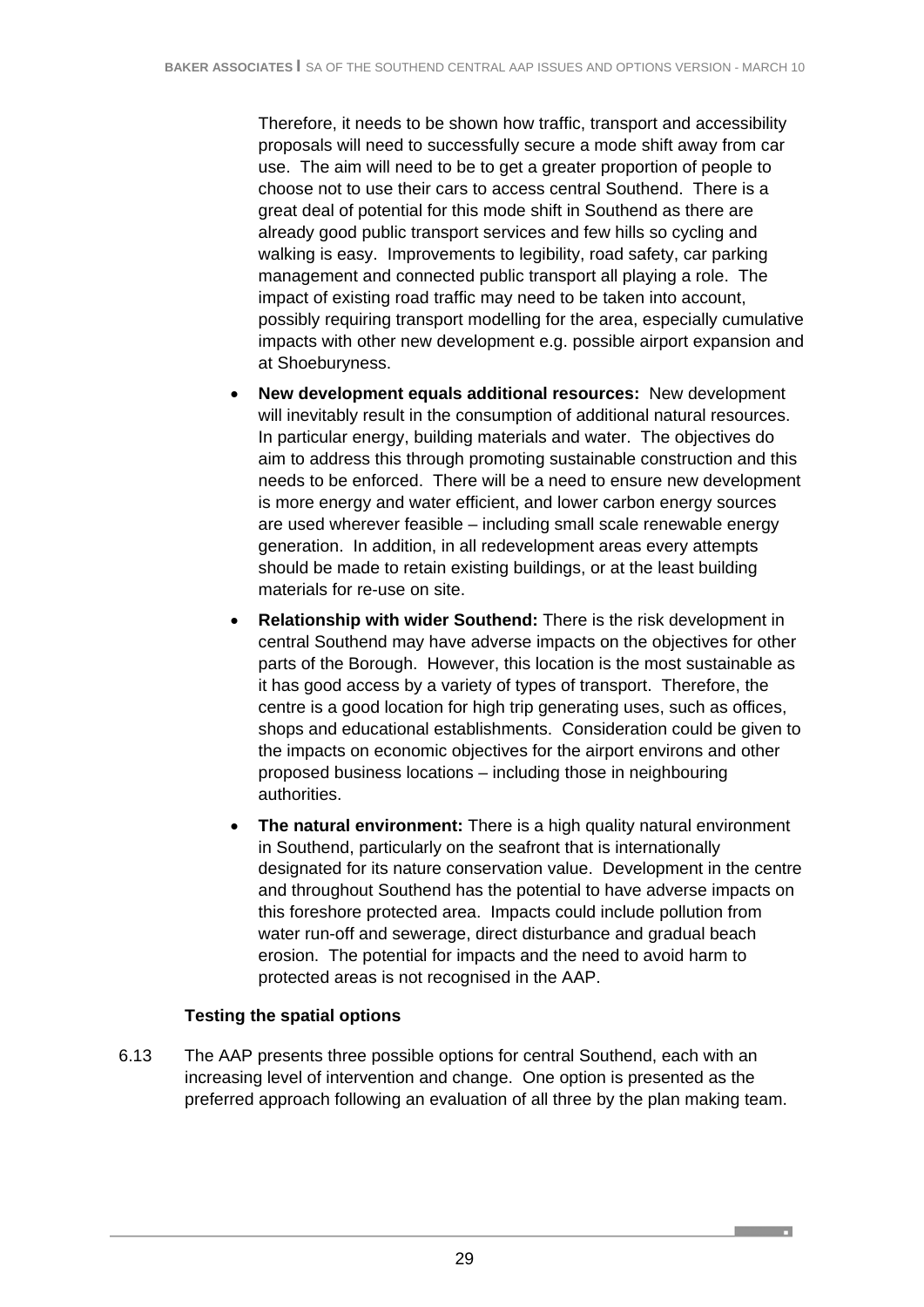- 6.14 The three spatial options are:
	- Option 1: Strengthening the status quo
	- Option 2: Reinforcing the urban circuits
	- Option 3: City by the Sea (the preferred option)
- 6.15 There is only a limited amount of information available on which to base an assessment of the relative sustainability merits. Therefore, the SA is kept brief with an identification of the main sustainability issues that might arise from pursuing each option. However, there is question as to whether Options 1 and 2 are realistic given that some proposals for enhancement mentioned in Option 3 are already progressing. This means there is no real alternative but to include these development options.

### **Option 1: Strengthening the status quo**

This would see the High Street remain the focus for all retail development in the centre, although some improvements will also take place in nearby areas. This is commensurate with a 'do-nothing' approach as it is what would occur without the AAP, relying on Core Strategy policy only.

- This option would focus on the High Street and this focus of resources may help in better securing improvements in this area. However, this option does not take advantages of wider environmental improvements that could help raise the overall image of Southend to potential investors (local and national), with wider benefits for the town. The option therefore may be too limited to successfully attract new inward investment.
- This option would also miss opportunities for more mixed use regeneration of the town centre, including additional education and cultural facilities and new housing.
- The overall scale of development may reduce impacts on natural resource use and on the natural environment.
- Lack of enhancement to public transport and improved movement routes is unlikely to encourage people to choose more sustainable modes. This option is unlikely to help promote Southend as a retail destination, with people choosing to make longer trips elsewhere for their shopping needs. However, fewer attractions in the town centre may reduce overall traffic volumes and avoid additional congestion.
- This option is unlikely to have any great benefit for the economic sustainability of the town, nor will help in meeting social sustainability objectives.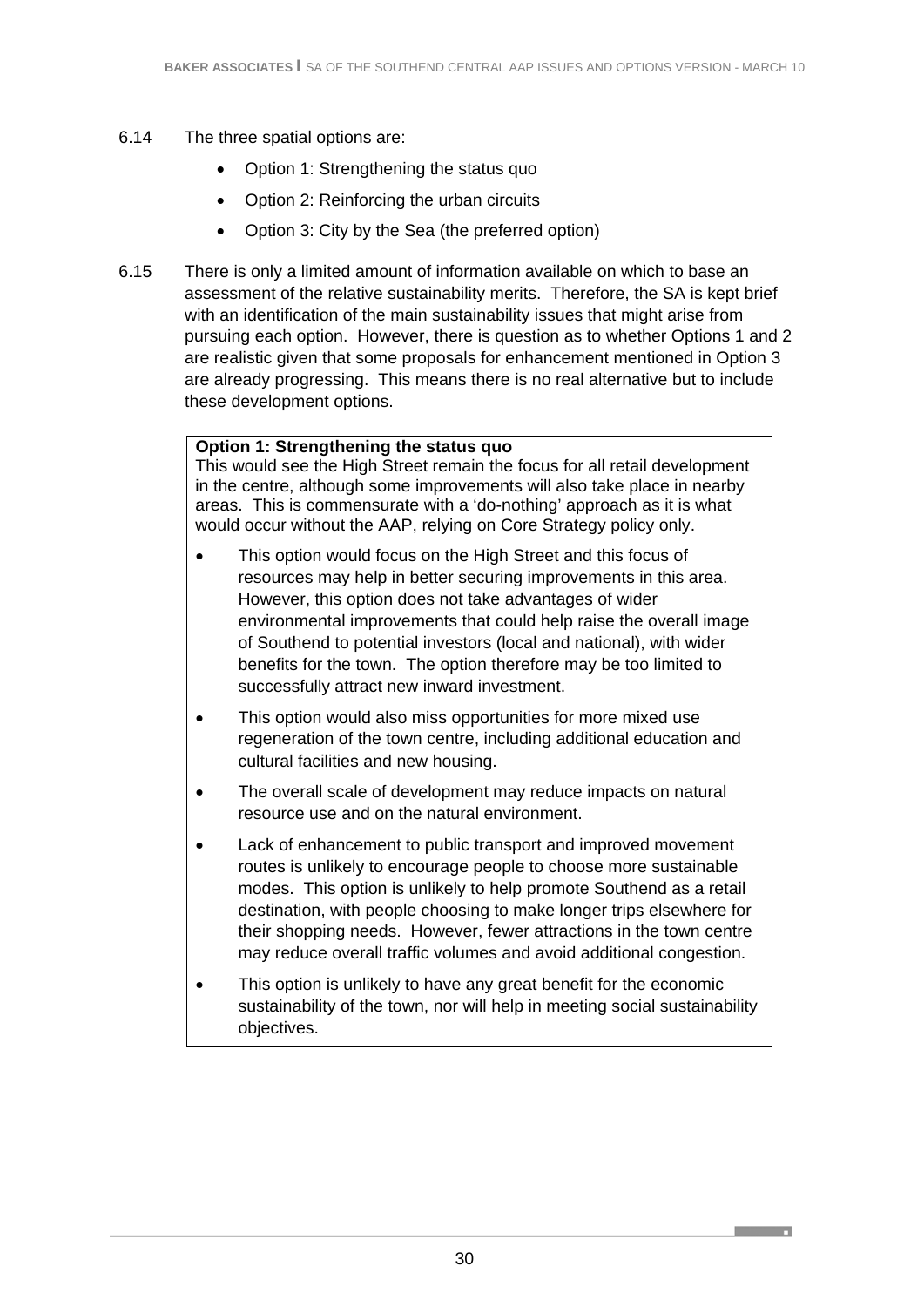#### **Option 2: Enhance urban circuits**

This option would widen the central Southend regeneration and improvement to a larger area than Option 1. Chichester Road, London Road, Clifftown, Farringdon all be the focus for specific regeneration proposals. This option also includes Seaway car park as a new linking feature at the south east end of the High Street, although not a destination in itself.

- This option would help create a High Street of a quality to attract national retailers, and improving links to adjacent streets could help increase the attractiveness of the town centre for shopping and support retail businesses of the existing main route.
- This option does not include a residential element therefore not meeting objectives of delivering new homes or supporting a more mixed use and vibrant town centre.
- This option allows for growth of the education role of the town centre, supporting skills training, higher education and the related benefits this can bring to the town centre
- This option may risk not being bold enough in seeking a regeneration potential, therefore missing opportunities to create a high quality town centre, which is successful in improving the image of Southend as a place to live, visit or do business.

### **Option 3: City by the Sea**

This is the most far reaching option seeking the greatest amount of regeneration of the town centre, surrounding area and mix of uses. It is taken forward as the preferred option for the AAP.

- This option would see the largest amount of redevelopment and therefore require the greatest use of natural resources. However, if new buildings use water and energy more efficiently than older ones it could have net benefits in the medium or longer term.
- This option is for comprehensive redevelopment of the town centre over a wide area, although with specific uses for different zones. It has the potential to have a positive benefit for Southend as a whole, improving its image as a place to live, visit and do business.
- This option may be the most risky to implement, particularly in a recession. However, having a joined up approach for the central area that sets out all development potential is likely to be beneficial in the long-term in ensuring a coherent redevelopment of the area. Implementation and funding schemes will need to be fully developed to ensure full delivery.
- Given the large amount of change this option may bring about, there is a need to ensure it is delivered in conjunction with other plans and strategies for the area to avoid adverse impacts. This could include travel and parking management, South Essex Rapid Transit (SERT) improvements and tourism strategies. This option does recognise the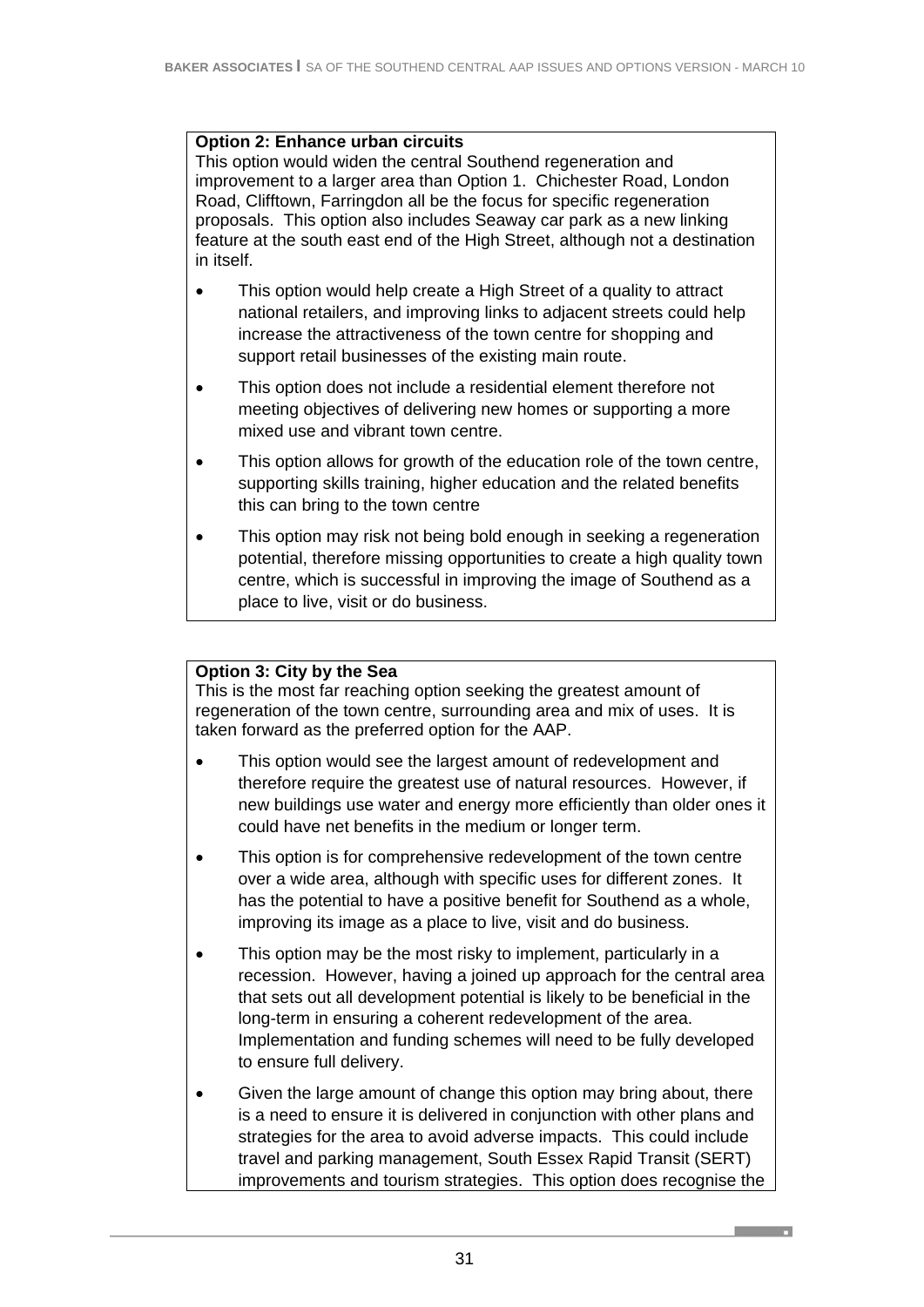need for transport and movement improvements in the town centre, especially making walking a more attractive option.

- This option is for a large scale redevelopment of areas of the town centre, for a range of uses including employment. There is a risk that this will have an impact on regeneration and growth options for other parts of the Borough. Therefore, the plan makers should ensure the objective for growth in central Southend do not adversely impact on the objectives for growth in other locations.
- 6.16 The third option is one investigated in further detail through the Issues and Options Report as the preferred approach. Within this broad spatial option there remains more detailed policy or site specific options to be determined.
- 6.17 The following section considers the sustainability implication of the schemes and options for delivering regeneration of central Southend.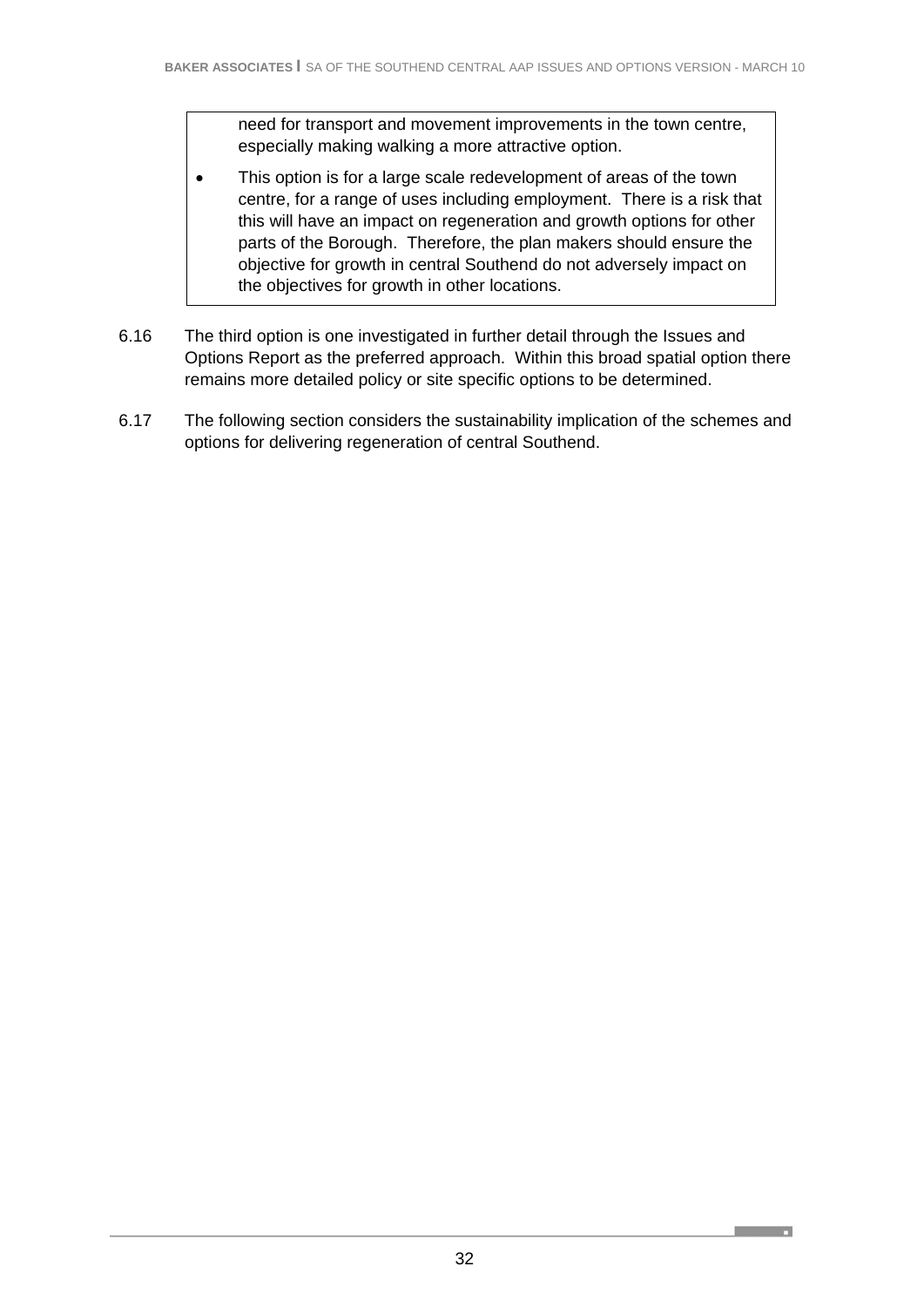# 7 Sustainability appraisal of the Quarters and Key Sites

- 7.1 The regeneration of central Southend is proposed through delivery of a number of redevelopment, renewal and enhancement schemes. These are made up of specific development sites, as well as proposals for improving the unique qualities of specific areas or 'Quarters'.
- 7.2 In this stage of the Sustainability Appraisal (SA) the purpose is to identify what the sustainability issues may be of delivering development as proposed, looking for positive and potentially negative impacts. Where the potential for negative impacts are identified the SA makes recommendations on how these could be avoided or mitigated against.
- 7.3 The appraisal is based around several main themes that arise from the objectives for the town centre. However, these themes have been elaborated on to give more comprehensive coverage of sustainability issues as identified in the sustainability objectives. The themes therefore include natural conservation, retail, culture and tourism that are all important components of sustainable development in Southend. These main themes are:
	- Travel and movement
	- Residential development and communities
	- The built environment
	- Education and culture
	- Employment development and retail
	- Leisure and recreation including tourism
	- Sustainable design and construction
	- The natural environment.
- 7.4 The appraisal is based on the information available at this time and it is evident that detailed aspects of schemes and delivery are still being prepared, including further options for some locations and the preparation of development briefs. For instance, the completion of the Warrior Square, St John's area and City Beach masterplans and the retail assessment will all add to understanding of the redevelopment potential and needs of central Southend. The sustainability implications of these plans will need to be appraised at the later stages of AAP development.
- 7.5 Options are also presented for some of the Quarters and Key Sites proposals. The SA integrates the assessment of these options into the general commentary about each theme. The appraisal does not seek to assess these options separately, rather where alternatives would have different sustainability impacts these are noted and may include recommendations on the more sustainable approach.
- 7.6 The Quarters and Key Sites identified for enhancement and development are: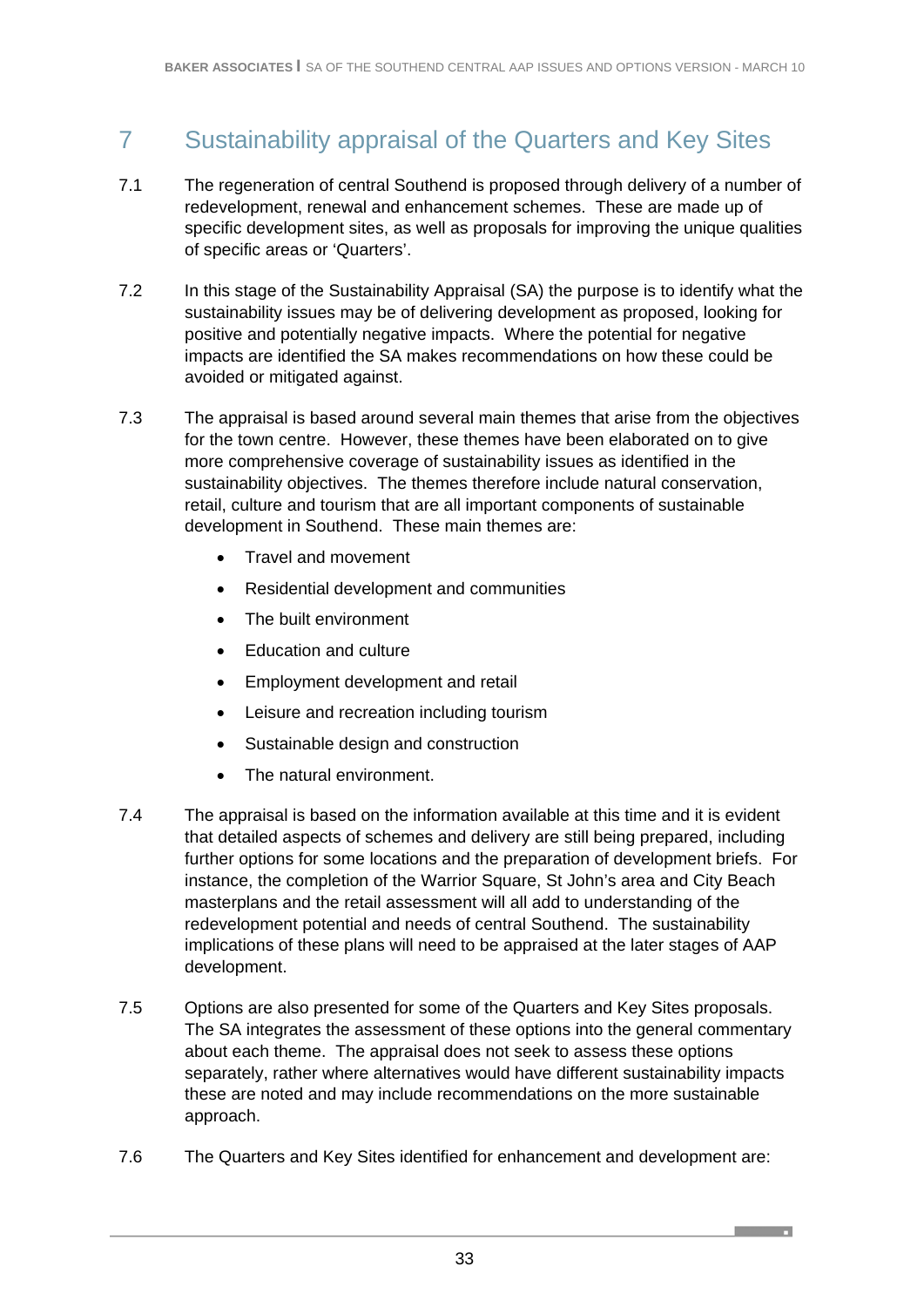- The Victorias
- London Road
- Queensway and Southchurch
- Elmer Square University Campus
- **Warrior Square**
- Clifftown Quarter
- St John's, Central Seafront and the Easter Esplanade
- The Western Esplanade
- The Neighbourhood Gateways of: Sutton Road/Grainger Road (including the Greyhound Retail area), North Road/Salisbury Avenue, Kursaal Estate and its environs.

### **Transport and movement routes**

- 7.7 One of the principle aims for the town centre is to improve connectivity for pedestrian movement, as the form of buildings and the busy roads currently means much of the area favours drivers rather than pedestrians.
- 7.8 Access to the AAP area by public transport is already good as it contains Southend Victoria Station, Central Station and the Travel Centre with proposed links to the SERT system. Therefore, there are very good connections with the wider Borough, other south Essex towns and London. The centre is also in easy walking distance from a large number of residents in Southend.
- 7.9 Improvements to non-car travel can help meet sustainability objectives relating to social sustainability, such as accessibility and health, and environmental sustainability including air quality and use of resources.
- 7.10 However, non-car travel access to the centre could be improved, with particular emphasis on walking routes. Currently there are areas where permeability of the streets is poor, discouraging walking. In these areas the natural flow of routes round the centre is disrupted, or where poor physical built quality and cars dominate it means walking is not always a safe or attractive option.
- 7.11 Specific improvement schemes for the area will help encourage walking and cycling. These include:
	- improvements to pedestrian access around the stations (especially Victoria)
	- built environment improvements through the area, including at Victoria Avenue and Warrior Square
	- reducing car dominance
	- improved signage, active road frontages with shops, cafes and bars on ground floor levels

**Contract Contract** 

• pedestrianisation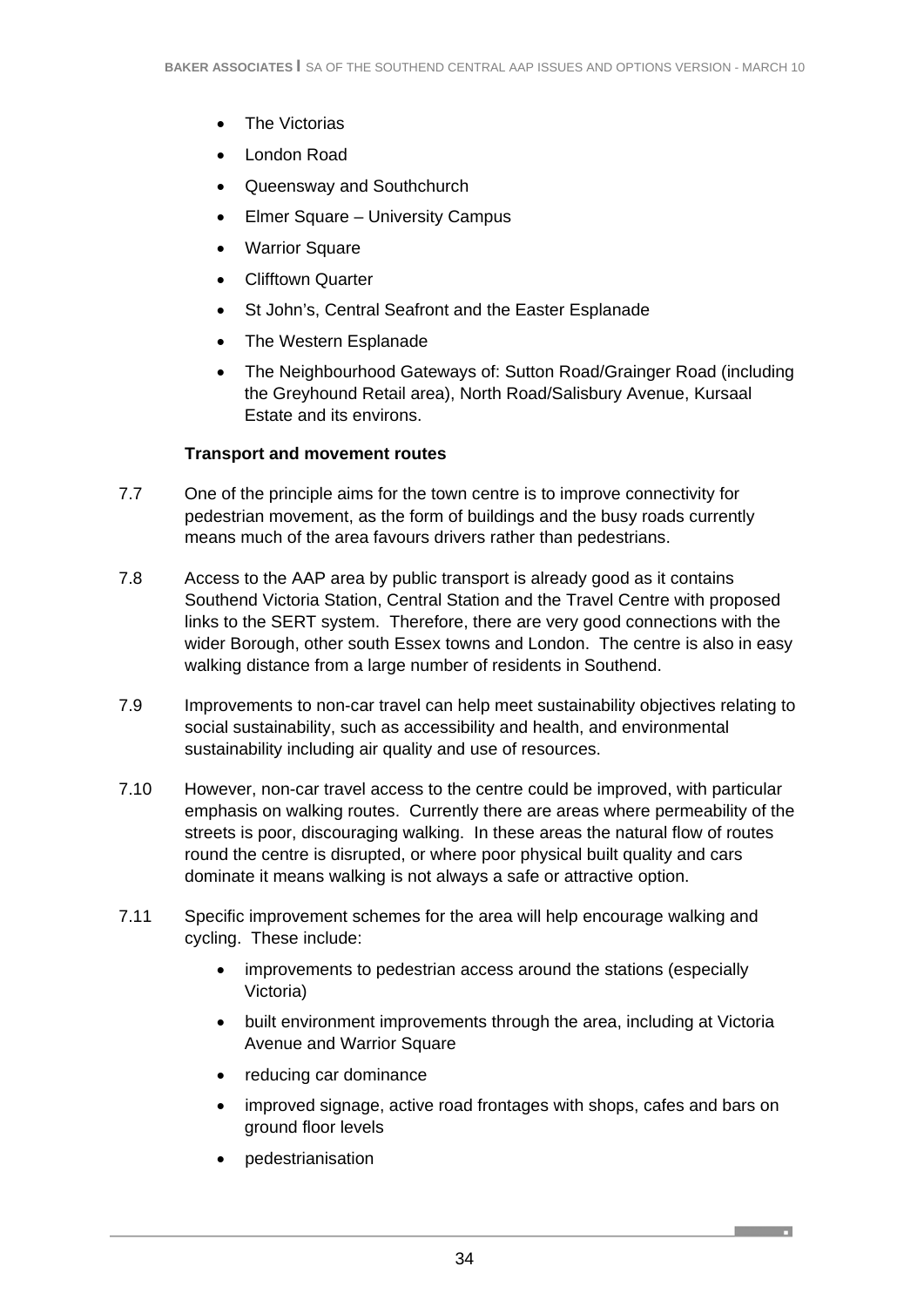- greater permeability such as improved links to the seafront through Seaway and Tyler Avenue, and Victoria Avenue to retail offer at London Road.
- 7.12 Safety will also be improved with greater segregation of pedestrians/cyclists and cars. The High Street is predominantly pedestrian and should remain so during the daytime, at night use of the road for service vehicles and taxis can continue to be permitted. However, the risks of safety to pedestrians with partial use of the road for vehicles should be recognised, with pedestrians having clear priority.
- 7.13 To achieve a mode shift to non-car travel it will be necessary to implement these improvements alongside schemes to manage and reduce town centre parking, improve public transport and increase awareness of the benefits of non-car travel. Section 6.3 of the AAP addresses the transport improvements that would be needed to deliver the City by the Sea option. This will be in tandem with the Local Transport Plan and Regional Transport Strategy planned 'Town Centre and Seafront Integrated Transport Plan'. This plan puts a focus on car parking improvements in the town centre. New multi-storey car parks will replace some of the many surface car parks in and around the centre. This will bring built environment benefits to the town centre, helping make better use of land and removing barriers between different parts of the centre. However, to secure sustainable development it will be important to ensure that the quantity of car parking levels is not increased in the town centre, this is in order to encourage more sustainable transport choices. New multi-storey car parks will also need to be well designed, as this type of building can often detract from built environment quality.
- 7.14 Other proposed improvements include improved walking and cycling routes, all of which will have a positive benefit relating to sustainability benefits of reduced car use.
- 7.15 Development in the Central Area will need to be considered in the context of the wider area, ensuring schemes for central Southend do not adversely impact on other parts of the Borough e.g. more on street car parking on residential streets around the centre.
- 7.16 Achieving this modal shift will also be essential to prevent the adverse impacts that may result from more office development, shops and services being available in central Southend. At the moment it is likely that many people who live outside the centre, and beyond around a maximum fifteen minute walking distance from the town centre will choose to travel there car. This must be avoided by making other forms of transport more attractive to everyone, including cost and ease of use. Without reversing this trend to more car use increased car travel and congestion will have inevitable adverse impacts on all aspects of sustainable development. This include the climate change related impacts of car use, local air pollution, health and amenity impacts of congestion and adverse impacts on business from lengthy travel times.
- 7.17 The AAP is going some way to showing that pedestrians are being given priority within much of the area bounded by Queensway to the north and east and within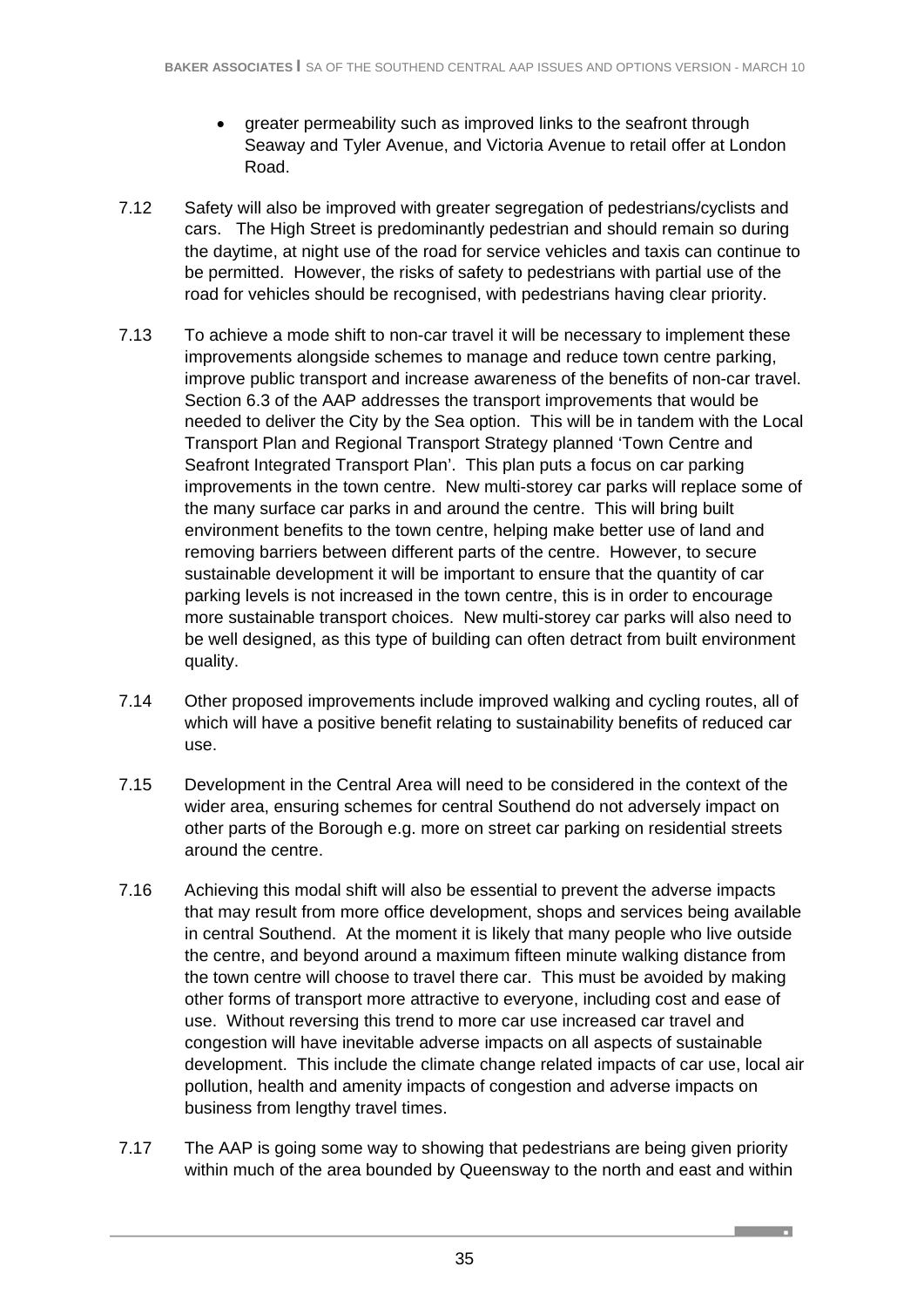the area of Farringdon and non-residential Clifftown. It is evident that car access to these areas will remain necessary. However, the AAP has the potential to more clearly refer to the preference for pedestrian and cyclist movement in the area as part of a scheme to seek travel choices with fewer adverse sustainability impacts.

### **Residential development and communities**

- 7.18 Southend central area is identified as needing to accommodate around 2,000 new homes between 2001 and 2021, this is around 30% of the total requirement for the Borough. Taking into account the completed housing in the centre since 2001 and looking forward to 2031 the Plan identifies the need for 1,800 new homes. This demonstrates the significant role central Southend has to play in achieving housing figures to meet identified needs.
- 7.19 Housing is proposed to be distributed throughout the central area, with several of the site specific schemes stated as including a residential element. This includes at London Road, Victorias, Clifftown Quarter, the St. John's and Seafront areas. Despite the role of the central area in providing for residential development there is surprisingly little detail in the AAP as to the type of development needed and the location. For many areas residential development comprises 'flats over shops', although there are some areas such as Seaways and at Warrior Square, where a mix of housing types may be provided.
- 7.20 For areas at Southchurch Road and Victoria Avenue there is an option presented for residential development to replace existing land uses. Without more information on employment land surplus and floorspace requirement, or the capacity of other sites to meet residential needs it is not possible to state if this would be sustainable.
- 7.21 The AAP must make sure that the central area delivers housing in the quantity needed. The AAP will need to quantify site allocations. However, the Plan does indicate that there should be sufficient capacity to accommodate this growth in the town centre and Neighbourhood Gateway Areas.
- 7.22 To make sure housing delivered is of the type needed and in the right location the AAP will need to include more detail on residential development. The AAP recognises the need to help deliver housing to meet a variety of needs. This includes family sized homes and not only small flats that typify recent residential development in this location. The Plan presents options for delivering new housing and to achieve sustainable delivery the Plan could identify locations where different types of homes would be suitable. For instance, family homes in the Neighbourhood Gateways and in other locations that have good access to schools and playspace (new or planned). Some parts for the central area are likely to remain most suited to one and two bedroom flats.
- 7.23 Furthermore, the AAP may need to include requirements and details of how community facilities and services will be provided to meet the needs of existing and future town centre residents. This will include provision of health services, community centres, schools (particularly nurseries and primaries) and open space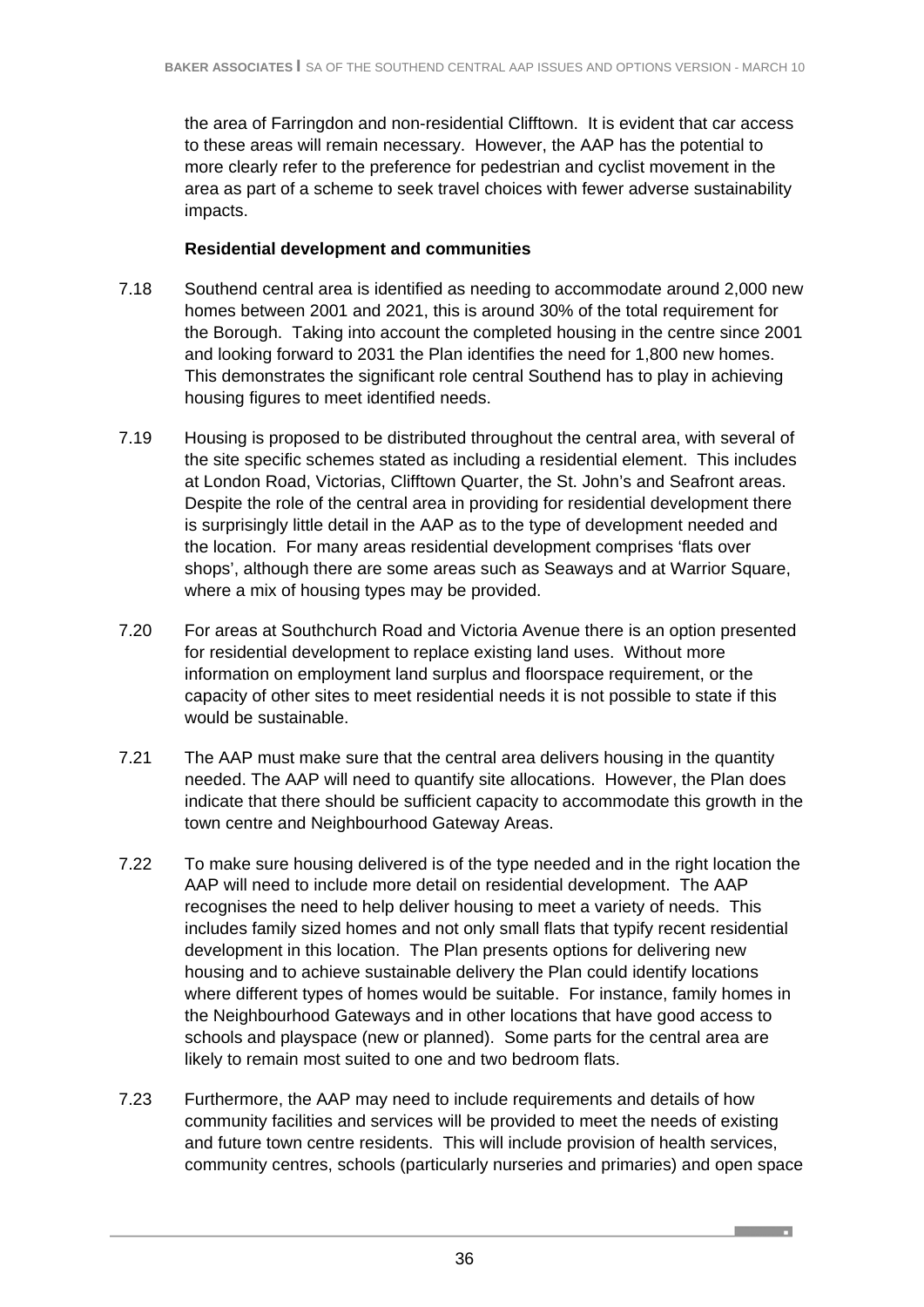and play space for children and others. The Plan includes an option for the location of these facilities. However, identifying priorities and putting new development in locations that already have nearby services may initially be more achievable.

- 7.24 If homes and services are not provided to meet the needs of the population there can be adverse impacts related to delivering sustainable development. Impacts could be on the health of residents from lack of access to outdoor recreation space, playspace and health services, as well as from living in unsuitable or overcrowded housing. There may also be impacts on communities if the range of housing is not suitable to support a mix of residents.
- 7.25 To help support local communities there will also be the need to deliver a proportion of the housing as affordable. The Core Strategy only requires affordable housing be delivered on sites of 50 or more units. It is unlikely that many developments in the town centre will meet this threshold, therefore reducing the quantity of affordable housing that will be provided. To achieve sustainable and equitable development affordable homes must be provided, and the appraisal recommends including a higher target (based on a lower threshold) for affordable housing in the town centre. Targets should be set as low as possible, although an assessment may be necessary to demonstrate financial viability.
- 7.26 Polices on how affordable homes are delivered could also be included in the Plan. For instance this type of housing should be located throughout the town centre, integrated with market housing. This method of delivery can help avoid issues of isolation that can characterise larger areas of social housing.
- 7.27 The Neighbourhood Gateways will be well suited to residential development, and can support a range of types and tenures of housing, including larger family homes.
- 7.28 In developing policies for the Neighbourhood Gateways it will be necessary to make sure that the type and scale of development directed towards them is in keeping with the existing character. Policies should recognise that these are central Southend neighbourhoods and have advantages and disadvantages associated with this location. In terms of sustainable development these areas should retain their current function as local residential and business areas. However, walking and cycling links should be improved to promote walking and cycling between these neighbourhoods and the jobs and facilities of the town centre. This will also mean access to the Greyhound Retail park will be improved by non-car modes. Built environment improvements will help improve the quality of these areas as the gateway to the town centre.

# **The built environment**

7.29 One of the main themes of the AAP is to bring improvements to the built environment quality of central Southend. This ranges from general quality improvements, such as the potential for new public art at the High Street railway bridge, to the regeneration of whole areas including demolition and rebuilding.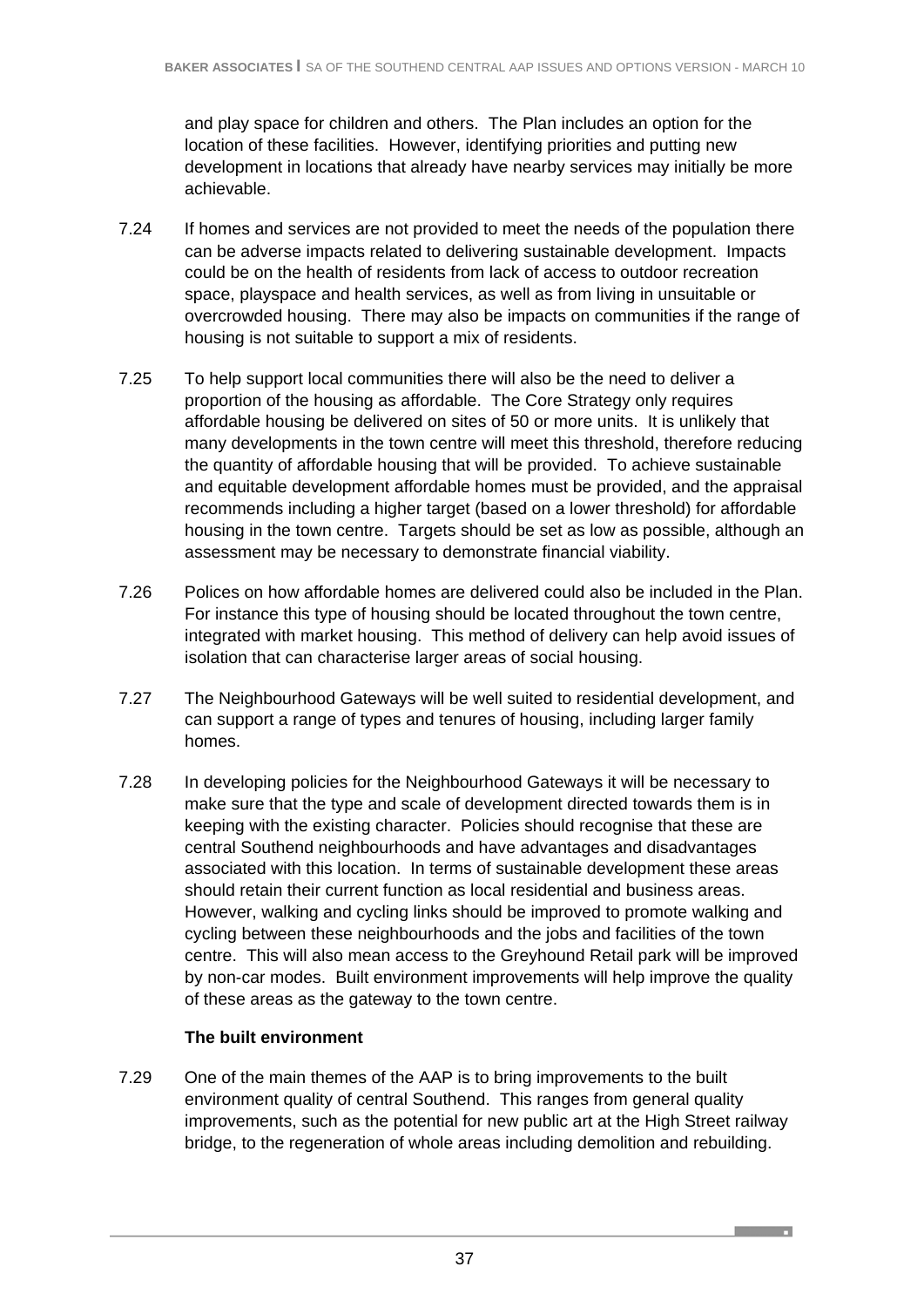- 7.30 Improvements to the built environment will help to enhance the image of the area. This should help achieve a variety of sustainability benefits for the town, not only in terms of meeting objectives relating to protection and enhancement of the built environment, but also vibrant communities and economic prosperity.
- 7.31 Tourism in Southend is already a strong contributor to the town's economy, and an improved quality environment can only enhance this, drawing in a broader range of visitors and more people for longer stays. This will be helped not only by new leisure and cultural facilities and improvements to hotels in the town; it will also help improve the perception of the town as a place to visit. The regeneration of the Palace Hotel in the central seafront is an example of how the existing assets of the town can be well used to encourage tourism.
- 7.32 In addition to tourism income, an enhanced physical environment can help encourage other types of investment in the town by helping secure the image of the town as a good place to live in and do business.
- 7.33 There are specific proposed improvements that should aid tourism, including Southend Balcony and seafront enhancements. Encouraging more tourists, including day visitors into the High Street area through better pedestrian links could also help the local economy. This will be especially effective when paired with improvements to areas that contain locally owned independent shops and businesses. Other built environment improvements will be beneficial to different aspects of the economy such as improved office space along Victoria Avenue and new live/work neighbourhoods in the Clifftown Area. New learning facilities will also make the town attractive as a place of learning, with positive benefits for the perception and vibrancy of the town centre.
- 7.34 Improved built environment quality also has the potential to help secure social sustainability benefits. This is through helping the town build on its current seaside and heritage character, it can help people identify better with the place where they live and pride in their home town. The urban layout, design of streets and provision of good quality outdoor space for informal recreation also helps in creating a healthy place to live.
- 7.35 The AAP includes the possibility of new tall buildings or other landmark buildings to be developed as part of the centre regeneration. There are potential adverse sustainability impacts on built heritage for buildings that are radically different than the existing character of the area. Any new large or tall buildings will need to be carefully designed to compliment the town centre. This needs to take into account how appropriate high densities are for the location, the need to avoid overshadowing and create vibrant street-spaces. All new buildings need to be designed to enhance the streetscene of the central area, for example by avoiding blank walls and buildings 'facing away' from any areas where people may walk. The AAP could include policies for the design of any tall buildings.
- 7.36 There are already built environment improvement schemes underway in the area this includes the City Beach regeneration to improve tourism and recreation at the seafront. However, there is not much detail on these schemes yet available; proposals for delivery are anticipated to inform the submission version of the Plan.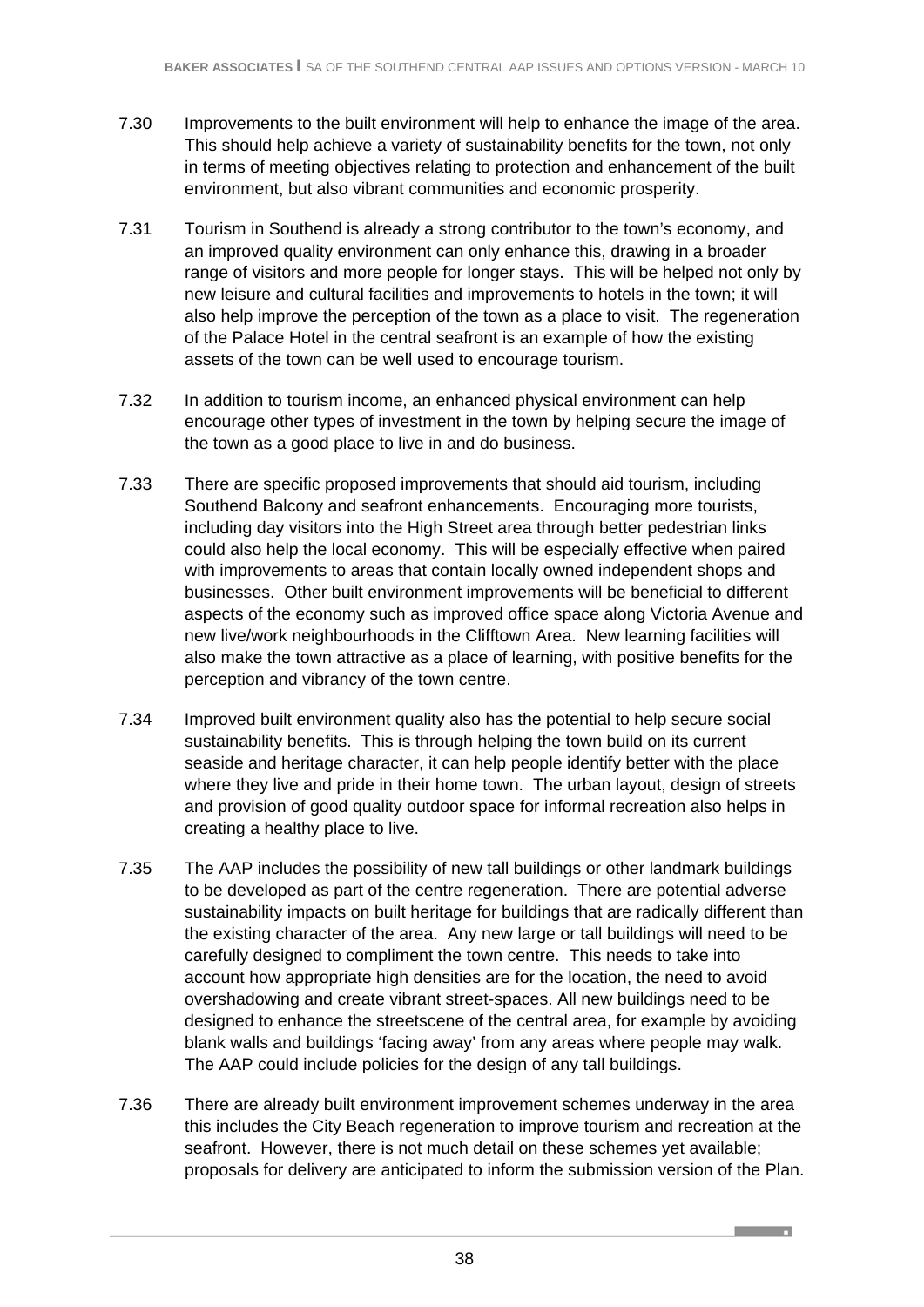- 7.37 Many parts of the urban area have an underlying high quality, which has become degraded over time and needs attention to be an asset again for the town. An example is the Western Esplanade where the cliffs and the promenade have the potential to be a great asset to the town as an area of traditional seaside character. Therefore, a cohesive scheme of regeneration has the potential to create a really exceptional place, with benefits for the image of the Seafront and for Southend as a whole. For example, an option for reduced car parking and narrowing of the carriageway on part of the Western Esplanade is proposed. This is supported in terms of seeking development that leads to greater sustainability.
- 7.38 Other areas where regeneration can help enhance areas of underlying quality are at Warrior Square and Clifftown Conservation Areas. In both these locations more recent development, or poor use of land, has detracted from the wider setting of these historic heritage areas.
- 7.39 Reducing car dominance in some areas by improving the quality of roads and streets through planting, reduced on street car parking and a reduction in traffic speeds could all help improve the built environment. This will include areas east and west of the High Street, such as St John's and Clifftown, as well as on the seafront. This will have benefits for built environment quality and access, and if successful may reduce car travel with associated environmental and health improvements. Plans for fewer surface car parks replaced by multi-storey parking has the potential to improve parts of the centre currently dominated and divided by parked cars. However, these buildings will need careful design to complement and enhance the built environment character.
- 7.40 To make sure the AAP delivers cohesive strategy for the central area it may be suitable to include design principles as part of the policy. This could aim to provide a unifying design style to the whole area, with specific measures to make each Quarter have a unique character.

### **Education and culture**

- 7.41 The delivery of new higher education and learning facilities can only be positive for the town centre. Not only will these help enhance the perception of Southend as a place of learning but will also encourage students into the town centre and the vibrancy this can bring. However, avoiding conflicting land uses will be important and maintaining a balance in the type of facilities and retail offer available. This may include the potential incompatibility of a night-time economy in the town centre and delivery of new residential development.
- 7.42 New cultural facilities can also be of great benefit in developing sustainable communities. For new cultural venues to be successful local people and visitors will need to be supportive of what is on offer. Any new facilities will need to work with existing communities and visitor representatives to identify the right kind of facility. There have been recent examples, nationally, of successes and failures in provision of new cultural facilities. Successful schemes can have positive impacts for the whole town encouraging visitors and investment. However, those that are a failure can damage a town's image and be a waste of public money.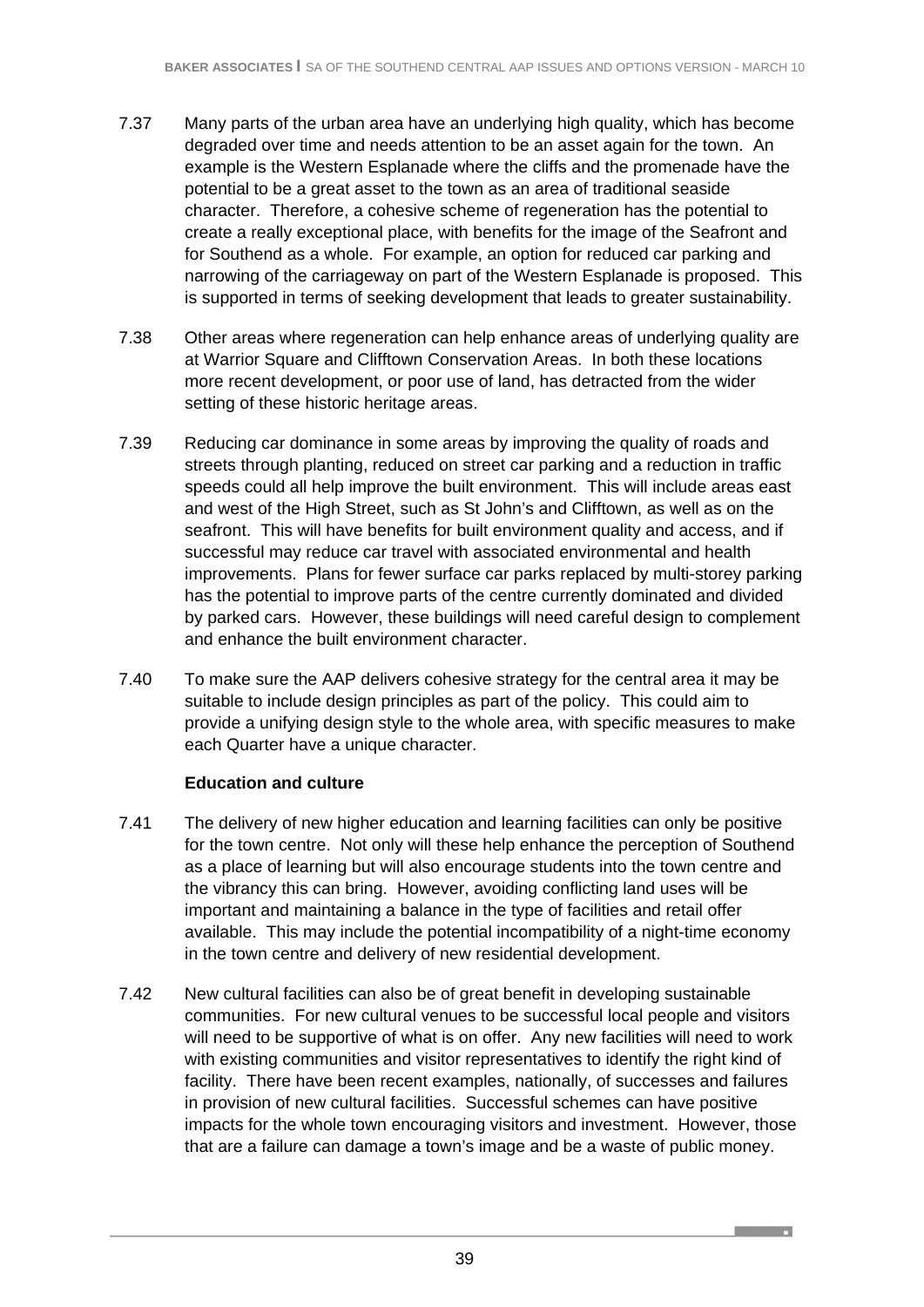- 7.43 In delivering new education facilities it will be important to also consider the needs of town centre residents. For instance 2,000 new homes are likely to bring about requirements for additional nursery, primary and secondary school places.
- 7.44 The AAP also supports the regeneration of parts of the Clifftown Quarter. The aim is to create a new cultural area, using the existing historic character combined with new development to create a new cultural area west of the High Street.
- 7.45 These aims combine well with those on employment and new leisure facilities to help support Southend's economy.

### **Employment**

- 7.46 The town centre is the most sustainable place to locate new office development in Southend, based on reducing impacts of travel to work, and creating a central hub of employment development. The town centre has the greatest potential for access by more sustainable travel modes. It contains two railway stations, a bus station and is within easy walking and cycling distance of a large proportion of the town's residents. Offices generate a high number of trips everyday therefore locating these uses in accessible locations has a positive relationship in terms of equitable access to employment opportunities and reducing the social and environmental impacts of car travel.
- 7.47 The AAP puts a strong emphasis on employment growth in the town centre. With an expectation coming from the Core Strategy that this area will be the focus of 6,500 new jobs between 2001 and 2021. This is half of the total anticipated jobs for Southend as set out in the Core Strategy. To achieve the greatest benefits for local residents new office development could be required to contribute to local training provision, such as Local Labour Agreements or in conjunction with the nearby university campus. This can help ensure that the benefits of inward investment in physical employment infrastructure support local enterprise and raise local skill levels.
- 7.48 Existing and potentially refurbished offices on Victoria Avenue provide the primary area for office development in the centre. Other employment will be provided through improved retail and leisure facilities and helping to strengthen the tourism economy of Southend.
- 7.49 New employment growth is also anticipated in other parts of the centre, including in a new cultural and creative quarter in Clifftown and near Southend Central Station. These locations in particular could be tailored to the needs of small local businesses.
- 7.50 The growth of central Southend as an employment destination needs to be taken into account in conjunction with the potential for growth in other parts of the Borough. This will include other areas that may be identified for office development, such as land near to the airport. The town centre should remain the focus for office development with other sites not detracting from this. To deliver sustainable development central office locations are preferable.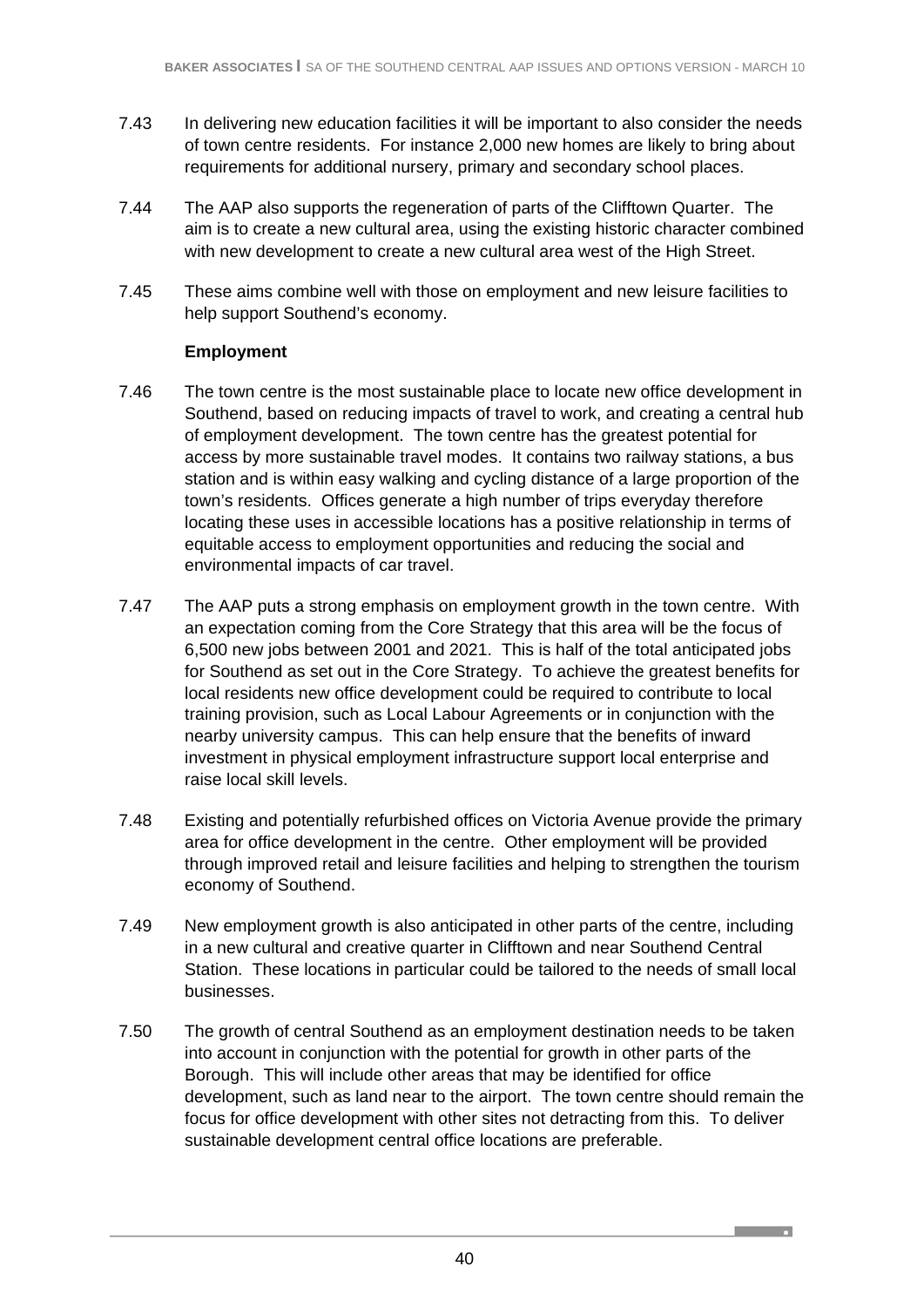- 7.51 The plan proposes that existing office space on Victoria Avenue is replaced with residential uses. For sustainable development, it will be important for the town centre to have sufficient office floorspace to meet needs and achieve employment growth now and in the long-term. Therefore, areas currently used for offices should remain so unless it can be shown that there is no demand for this land use in this location. The purpose-built civic offices should remain in their current use as a significant employer in the town, well located near good transport links in a building of local character and relatively recent built heritage quality.
- 7.52 In some parts of central Southend there will be different potential land uses for the same area of land. It needs to be the role of the AAP to clearly address what type of use is more suitable in which location. This is essential to securing the longterm mix of uses in the town centre to meet the needs of Southend residents as well as visitors.
- 7.53 New retail will contribute to the additional employment in the town centre. The retail study anticipated in early 2010 will help set out the potential for this type of development. An option for smaller units away from the Victorias and The Royal may help support independent and local retailers. Smaller, locally owned business can have a positive benefit for the economy by improving the range of retail on offer, or promoting specialist retailers. It can also provide a better quality of job than some of the larger retailers where employment prospects are limited and wages low.
- 7.54 Keeping a market in central Southend is also important to the character of the area and can provide an important retail function. This would not necessarily need to be in existing location, but should be in an area of high footfall and cater to diverse needs. For instance, this could include space for temporary traders that may include periodic local produce and farmers markets.
- 7.55 The introductory sections of the AAP mention the need to improve the conference facilities in the town to help achieve more business revenue in Southend. The AAP does not elaborate on the role of the town for these uses and the potential of any new sites. Recent refurbishments and development, such as the refit of the Palace Hotel or the Kursaal and the new University of Essex campus, may have reduced this demand, although there remains no single large conference venue in the town.
- 7.56 As shown in section 3 on other plans and programmes, PPS4 calls for town centre employment, leisure and retail floorspace needs to be quantified. This quantification will need to be included in the AAP.

### **Leisure and recreation**

- 7.57 Central Southend has a continued importance as a leisure destination for the people of Southend as well as visitors from other parts of the UK. This provides an important economic income for the town.
- 7.58 Several schemes are proposed to bring improvements to the built environment that should help enhance the image of the town to visitors. This includes

**Contract Contract Contract**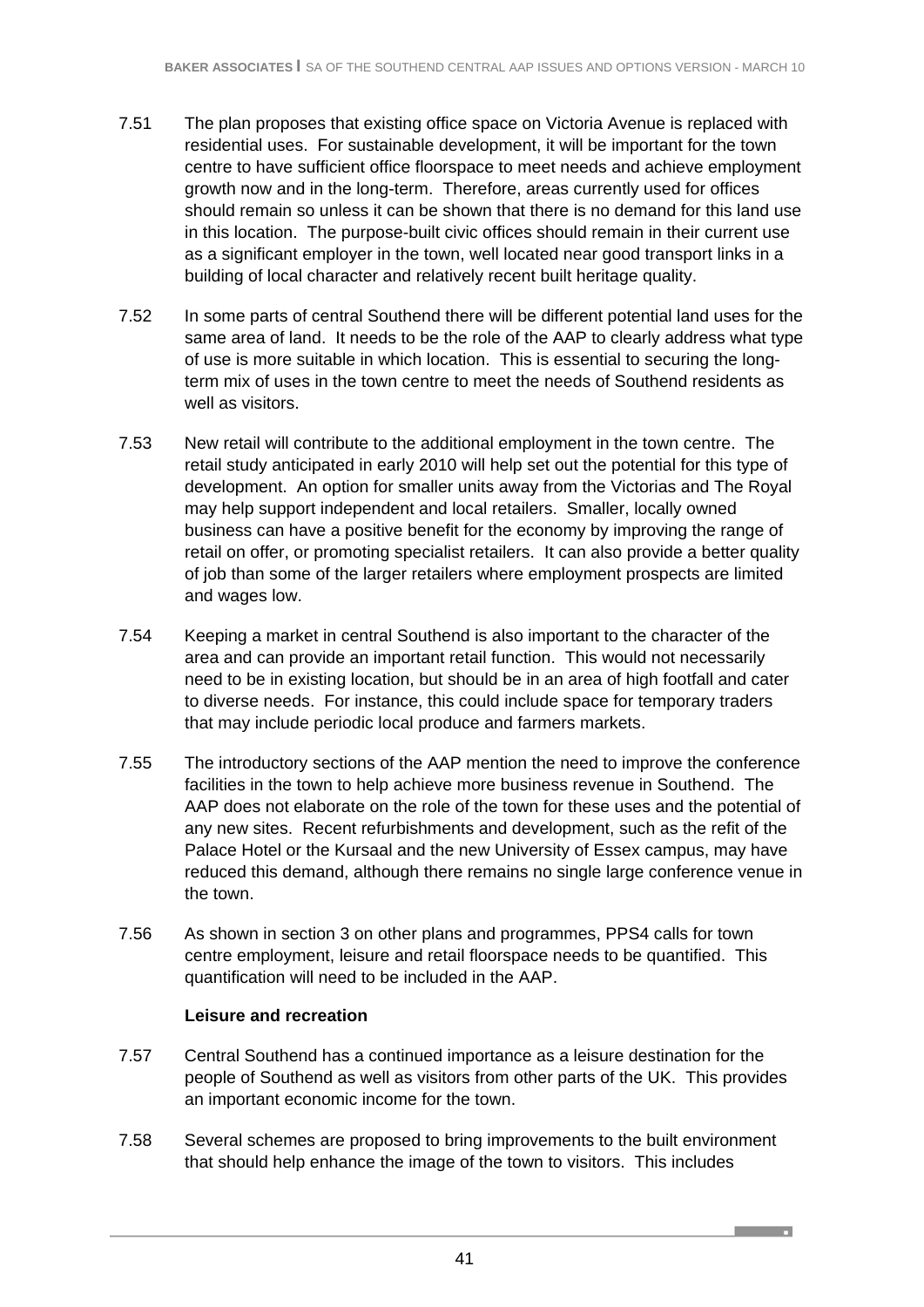schemes already underway at the City Beach as well as other improvements to the central seafront and Pier Hill.

- 7.59 The seafront, especially the central Seafront (including the pier) and Eastern Esplanade, is one of the major assets of the town for tourism. The AAP includes proposals for how these areas can be further improved to aid tourism in the longterm. One of the major improvements to this area is the potential to reduce car dominance on the Esplanade road and create more legible access to the town centre. This includes improvements at the end of the High Street, including Pier Hill and through the St John's area.
- 7.60 In addition to meeting the leisure and recreation needs of the wider Southend population and visitors to the area, consideration may also need to be given to the more everyday needs of central Southend residents. New and existing housing in the area means open space is needed for formal and informal recreation, which will need to be incorporated into new development. This may include children's playspace, and with opportunities for informal recreation providing a quiet outdoor space, possibly separated from fully public areas.
- 7.61 The potential for new hotels or conference centres could also be included in area specific proposals, or schemes put in place to prioritise hotels in some locations. Maintaining a range of hotels to cater for diverse needs is an important part of delivering sustainable tourism in Southend. Good quality hotels can encourage visitors to stay longer and therefore spend more. Additional income from existing visitor numbers is more sustainable than increasing overall visitor quantity due to the environmental burden of increased trips and overcrowding from higher numbers.
- 7.62 Matters relating to the possible improvement of green open space in central Southend is addressed in the section on 'the natural environment'.
- 7.63 As mentioned in the section on employment, the AAP will need to quantify the leisure floorspace needs, as well as identify the type.

### **Sustainable construction**

- 7.64 The large amount of redevelopment proposed through the AAP will require substantial use of natural resources during construction and operation. To reduce these impacts it is essential that new development is designed in such a way as to reduce overall natural resource demands.
- 7.65 Many older buildings in the town centre are unlikely to be energy efficient, therefore new buildings have the potential to deliver energy savings in the longterm. Energy savings can be achieved through efficiency, but also there is the possibility with larger projects to deliver some of the energy used from local low carbon sources. This could include community heat and power schemes, that may be suitable as part of larger redevelopment areas, including University Campuses or new office developments. In addition, the coastal location means wind energy could play a role in delivering energy for the town centre. New turbine technology presents ever more efficient wind energy generation for urban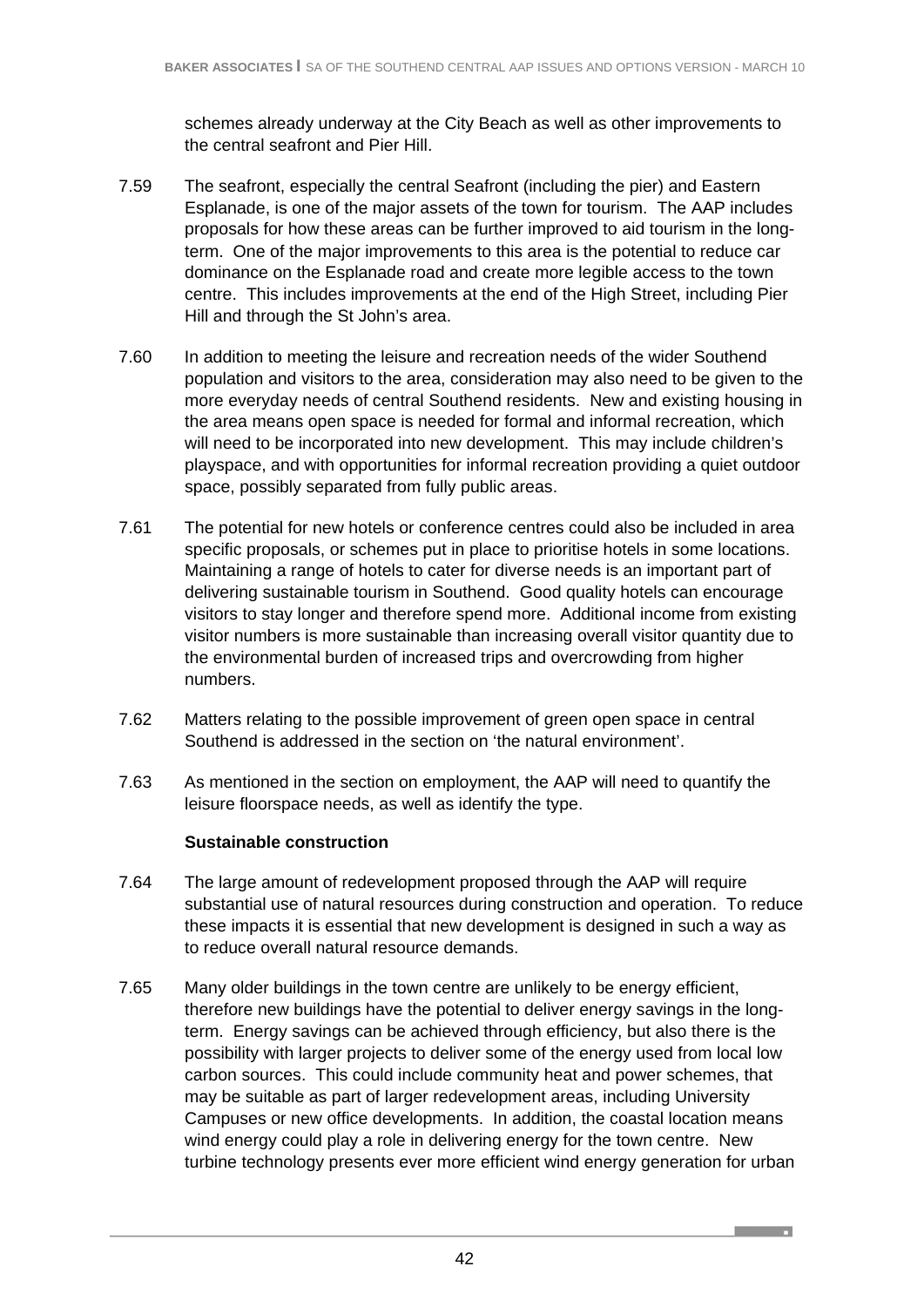spaces. The tidal range may also present opportunities for energy generation associated with leisure developments on the seafront.

- 7.66 Proposed policies for delivering sustainable construction are shown in the options for development management policies. These options are appraised in section 8 of this SA Report.
- 7.67 Water resource in the East of England can be limited, especially in times of low rainfall. Therefore, new buildings and refurbishments must incorporate water efficiency measures, including re-use of rainwater or greywater.
- 7.68 Proposals for specific Quarters and Key Sites could include areas wide targets for sustainable construction. Consideration could be given in the AAP on how these can further reduce resource use, beyond existing policy requirements. This could include setting specific policy in the AAP in addition to general principles for sustainable construction.

### **The natural environment**

- 7.69 The sustainability appraisal of objectives reveals that the AAP does not cover matters relating to protection and enhancement of the natural environment. Given that the AAP covers the seafront and foreshore areas it is essential the natural resource assets are addressed. This includes protection of the internationally designated nature conservation sites, water quality and trees and planting. All of these are essential in maintaining the quality of Southend for residents, visitors and as part of the overall image of the area.
- 7.70 New development in central Southend must not adversely impact on the internationally designated nature conservation sites, evidence needs to be in place to demonstrate this has been addressed. A Habitats Regulations screening assessment will be needed to show how impacts on biodiversity have been taken into account.
- 7.71 Impacts that will need to be avoided include storm water runoff infrastructure that avoids impacts on the foreshore, and management of the sea defences. Development proposals closest to the seafront have the potential for direct impacts, this will include development in the City Beach.
- 7.72 Site specific proposals for the Quarters and Key Sites should set out how nature conservation will be integrated into development. For instance the AAP already includes the option of creating a pocket park at the north end of the High Street between the Odeon and Sainsburys or at St John's Church, or the potential to make better use of the green spaces along Queensway and the potential for a linear park. Delivering parks such as this can be positive in helping secure more sustainable urban environments.
- 7.73 The town centre currently has poor provision of public open space, with the exception of the seafront. The AAP could include proposals to improve the quality of existing areas. The existing green area of Warrior Square could also be enhanced and its role for biodiversity and informal recreation improved.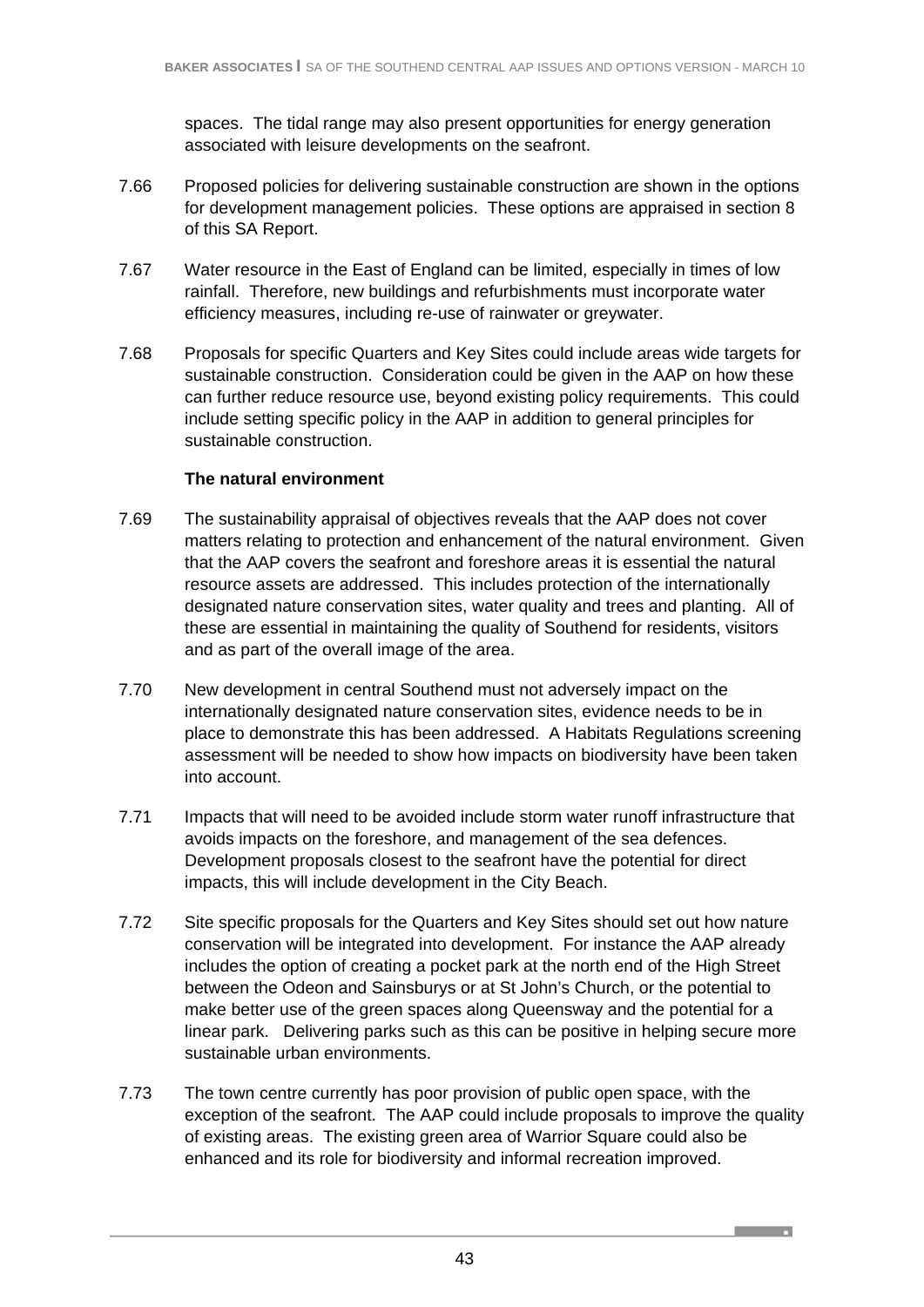# 8 Sustainability appraisal of the Development Management Policies

- 8.1 The AAP will contain development management policies to guide the implementation of town centre development. To help ensure these policies are effective it will be necessary to avoid repetition or conflict with Core Strategy policy by making the AAP policies location or development type specific, addressing detailed matters the strategic policies cannot.
- 8.2 Including development management policies for the Southend Central AAP in advance of the preparation of the Development Management Policies Development Plan Document (DPD) will help ensure delivery of more sustainable development in the short-term. Waiting for the DPD to be prepared will miss opportunities for guiding better quality development in the town centre. However, once the DPD is prepared there may need to be a review of policy to remove duplication or conflict, this could include DPD policies replacing AAP policy.
- 8.3 Policies on specific criteria for delivery of larger development sites should also be included in the AAP. This will help make sure known issues and areas of concern are addressed through the design of new development, as part of a joined-up strategy for central Southend. This could include specific targets for affordable housing provision, specific design criteria, sustainable construction principles and/or low carbon energy.

#### **Resource use and carbon emissions policy**

- 8.4 An essential part of delivering development in a more sustainable way is reducing resource demand of new and refurbished buildings. The AAP contains options for policies on resource minimisation and designing buildings to make better use of primary resources in construction and operation.
- 8.5 Options are presented on whether it is preferable to pursue refurbishment of buildings in development areas in preference to demolition and rebuilding. In helping achieve sustainable development objectives refurbishment can help reduce demand for primary resources. However, setting a blanket policy for refurbishment over renewal is unlikely to be the most sustainable choice. Subject to suitable sustainable construction and environmental protection policies being in place redeveloped buildings have the potential to offer much better resource efficiency in their operation (e.g. energy and water), which may be difficult to achieve in refurbishment. To secure sustainability benefits it will be necessary to make sure demolition materials are re-used, preferably on-site.
- 8.6 Redevelopment can also allow buildings to be rearranged on a plot to allow more open or public space, improvements to water management, improved pedestrian links and movement routes and better orientation to make better use of the site. Therefore, the decision to refurbish or rebuild should be decided site-by-site.
- 8.7 In making decisions on whether demolition or refurbishment is most suitable it will also be necessary to consider the buildings existing contribution (and potential contribution if it has fallen into disrepair or been long-term vacant) to the character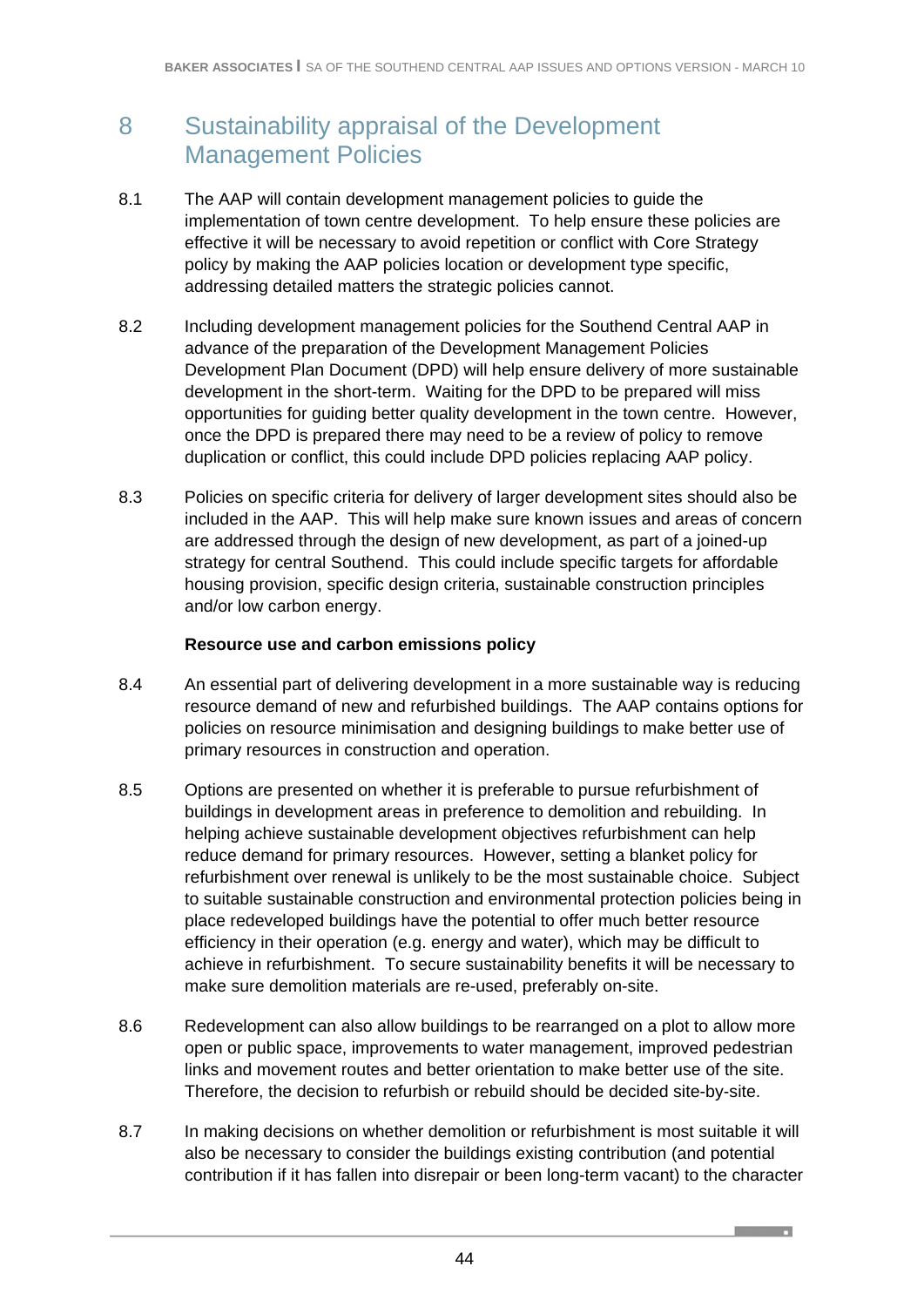of the town centre. It should not only be buildings of historic importance that are protected, but any building of architectural merit or represents something unique or part of the character of Southend.

- 8.8 There may be greater opportunities for more sustainable construction on larger development sites. For instance larger sites present opportunities for integrating technologies as part of development to help reduce carbon emissions. Setting carbon reduction or sustainable construction targets above national targets has the potential to deliver sustainability benefits for the Borough. However, moving beyond government targets will require an evidence base to prove it will be financially viable and not stall the delivery of needed development.
- 8.9 In terms of securing more sustainable development any district based energy scheme and local energy generation is strongly supported. Making more efficient use of fossil fuels, or using renewable resources, can help mitigate against climate change and help protect natural resources. Therefore, a scheme for district energy supply could be established for central Southend. This could make use of wind turbines, potential suitably due the coastal location or combined heat and power using a renewable or low carbon energy source. District based energy generation is preferable to national grid schemes as it reduces the inefficiencies of distribution. It also is likely to be more efficient than site specific renewable energy technologies, with micro-turbines and domestic photovoltaic generation shown to be of limited viability. Combined heat and power is also a sustainable option as it makes use of heat that would otherwise be wasted in power generation.

# **Transport and traffic**

- 8.10 Helping people move away from using cars to walking, cycling and public transport will have a variety of benefits for sustainable development. The AAP has an important role to play in this by making the town centre the focus of activity in Southend. The centre can provide jobs, shops and leisure services all accessible in a single trip and by a variety of transport modes to the majority of Southend residents.
- 8.11 Policy options for transport are included in Option 17. Having a policy in place to help deliver a unified transport strategy for the town centre will be an important part of delivering sustainable transport in this location. The AAP has a role to play in implementing transport and parking strategies for central Southend. The AAP can help to identify and secure funding for schemes, for example, through developer contributions, and guide development to provide the necessary infrastructure for necessary travel and transport improvements.
- 8.12 Options are presented for car parking in Option 7. Reducing car parking spaces can help achieve a shift from car use. Parking is only one part of achieving this and needs to be delivered in tandem with improvements to other types of transport provision. New residential development in very accessible locations, such as next to the stations, could be built as car free instead relying on car clubs to reduce use. However, potentially more important in reducing car use is ensuing people commuting into the town centre every day for work do not drive.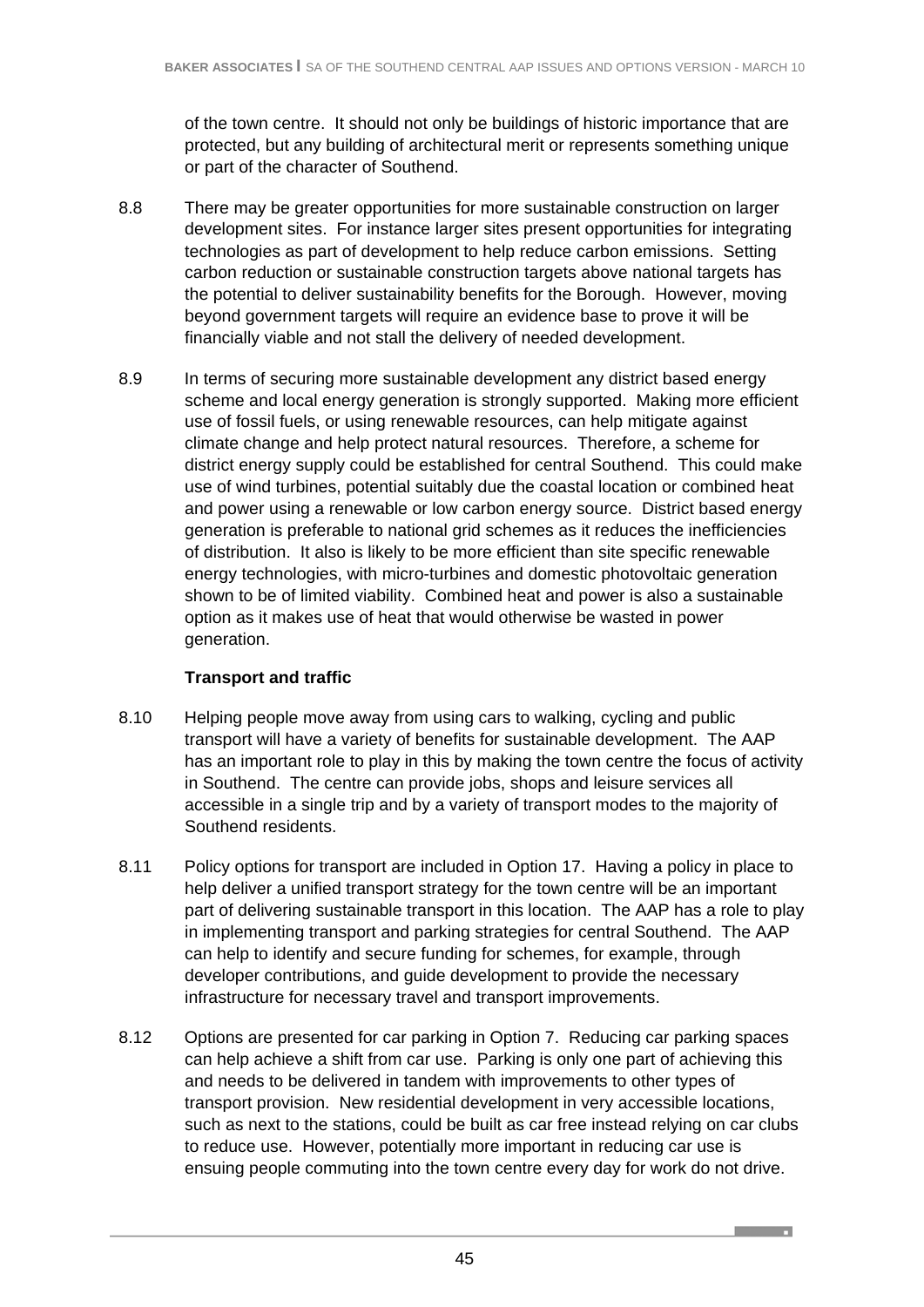Therefore, new office or other employment and commercial development should only have very limited employee parking. In addition, car parking management for all town centre parking should be used to help make bus travel competitive. This type of approach needs to be delivered carefully ensuring pricing and availability of spaces does not push shoppers to other town centres or out-of-centre locations.

### **Biodiversity and the greengrid**

- 8.13 The coastline of Southend has very high nature conservation value, and is internationally designated. All new development in and around the town centre will need to ensure these assets are not harmed. If not already covered sufficiently in the Core Strategy there may need to be a specific policy criteria included in the AAP to protect these sites and ensure site specific 'appropriate assessment' is completed where needed.
- 8.14 As well as these international sites there is also a need to respect and enhance biodiversity wherever it is found, helping to 'green' Southend's town centre. There is a risk that intensification of uses in central Southend could be to the detriment of the natural environment quality, in an area that already suffers from poor access to open space. Therefore, the policy options for promoting open space and ecological improvements in the area are strongly supported in terms of sustainable development.
- 8.15 There is potential for natural environment enhancements to be made throughout the town centre. This can include improvements to existing open space and include new areas of open space and tree planting. New trees should be of species that help support local wildlife. In addition, new development should avoid the loss of existing mature trees wherever possible. Trees in urban areas are increasingly important for shading as long periods of hot weather increase with climate change.
- 8.16 Areas of green space within the urban context can have multiple sustainability benefits. This will include:
	- supporting wildlife
	- providing open space for rest and relaxation of residents, workers and visitors to the town centre
	- providing shading and reducing urban heat island effects caused by the sun reflecting off hard surfaces on hot days that make outdoor spaces uncomfortably hot
	- views of trees and green spaces have been shown to have positive benefits for mental wellbeing
	- planting can make a valuable contribution to the quality of the built environment, such as tree lined avenues and pocket parks.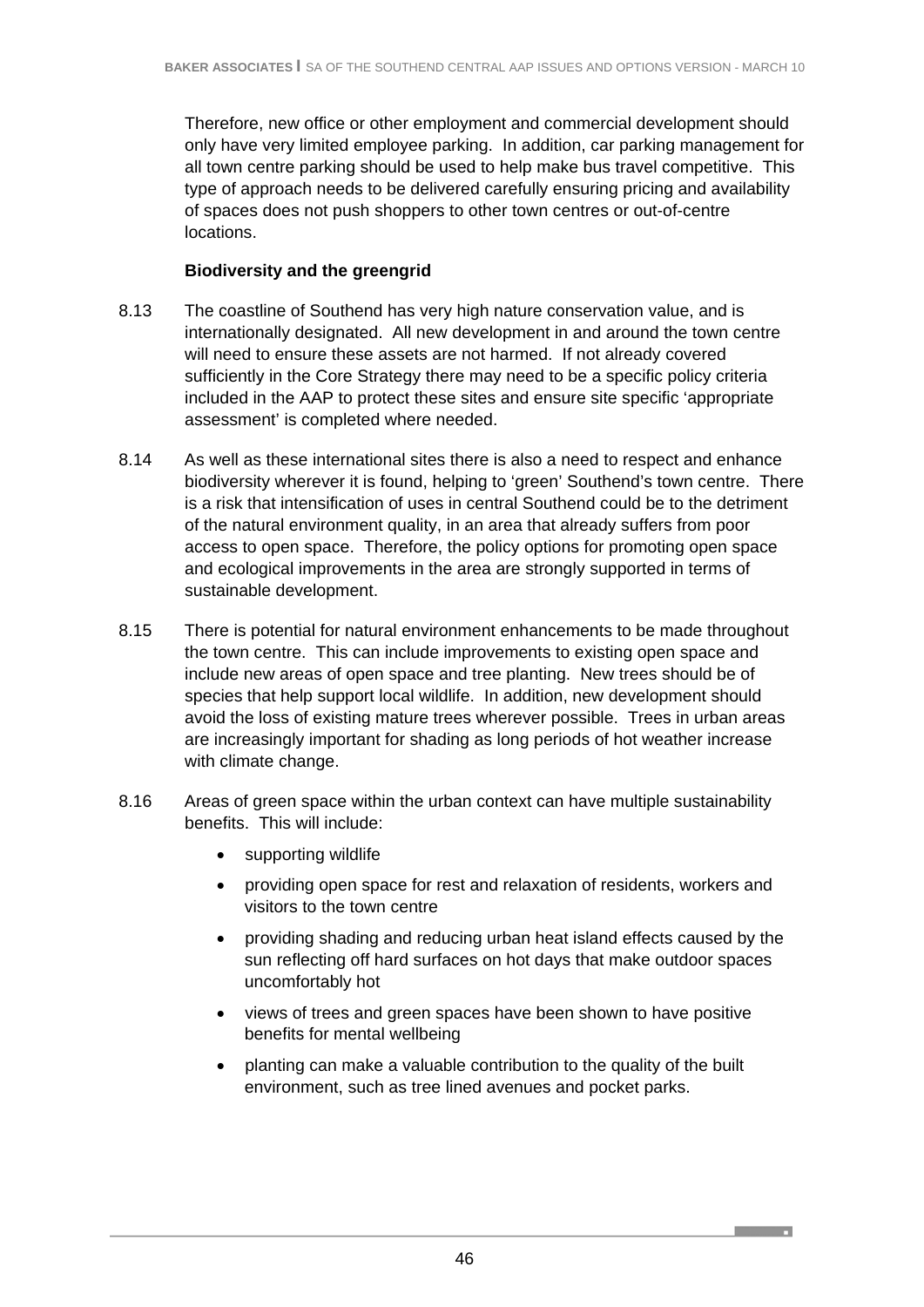# **Flood risk**

- 8.17 The area is under quite high risk of flooding, although direct tidal inundation is largely mitigated against through sea flood defences. The Kursaal area and east of Southchurch Avenue are at greatest risk, according to Environment Agency maps. Tidal effects on the rivers in the Borough may present a greater risk, and effects of climate change will only serve to increase this.
- 8.18 Avoiding locating vulnerable development in areas of risk is essential. Development will have to follow advice in Planning Policy Statement 25 on developing in flood risk areas. This should be sufficient to prevent/manage flooding in this area.

### **Housing growth and need**

8.19 There is a need for new residential development in central Southend. The assessment of options is addressed under section 7 of this report.

### **Other comments**

- 8.20 **AAP content:** What remains unanswered in this Issues and Options AAP is exactly what the document will contain. For instance the AAP should contain allocations and policies for delivering development in the central area. These need to set out clearly what type of development will be expected in which locations in order to meets the needs of residents, businesses and visitors and to delivery the growth anticipated through the Core Strategy. This will need to include the locations for new residential development, town centre design guidance, expectations for low carbon new buildings etc.
- 8.21 Development also needs to be quantified in terms of floorspace needs. Quantification is identified as an important part of preparing proposals for town centres to delivery sustainable economic growth. This is a policy requirement set out in Planning Policy Statement 4 on economic growth.
- 8.22 The plan could also contain areas specific design guidance to make sure new development is delivered as part of a comprehensive design vision for the town centre. The policy could address matters such as the design of leisure and tourism venues on the seafront, such as amusement arcades, kiosks and cafes, as well as guidance for tall or landmark buildings.

### **Implementation**

- 8.23 The AAP has an essential role to play in showing how the multiple proposals and regeneration schemes for central Southend will be delivered and how they will be implemented. The 'delivery and monitoring' section of the AAP recognises this need, setting out basic details of possible funding and delivery partners (most significantly Renaissance Southend Limited).
- 8.24 The final AAP will need to provide details on the proposals, including who is responsible for delivery, partner organisations funding and timescales. Demonstrating development can be implemented is essential to sustainable

**Contract Contract Contract**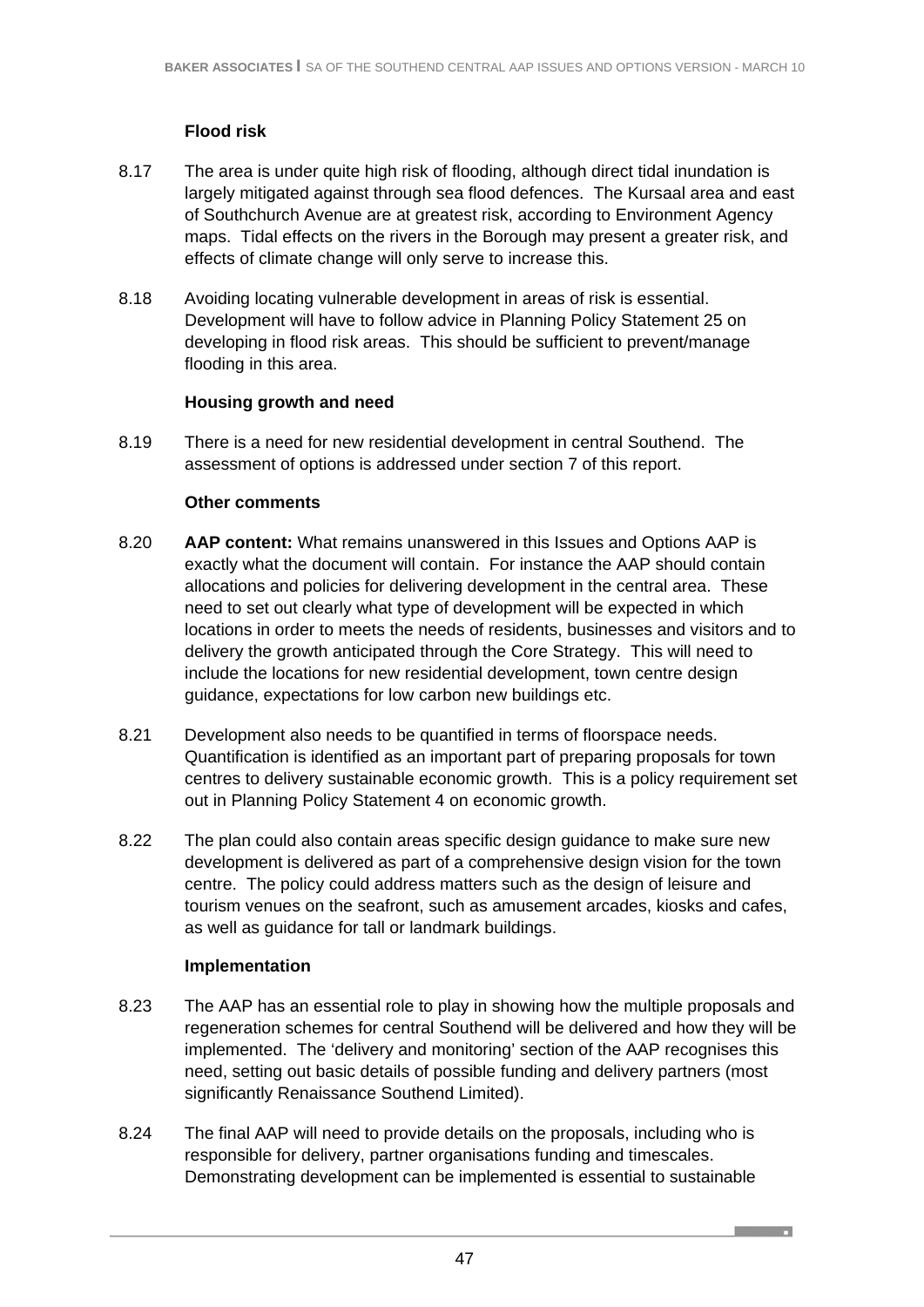development, as it goes without saying that no sustainability benefits can be secured without new development being delivered.

8.25 The AAP and the SA will need to be monitored to ensure that development is being implemented as anticipated, and is not having adverse sustainability impacts. A monitoring framework will be developed when moving forward with the AAP, more information will be included at the next stage of SA reporting.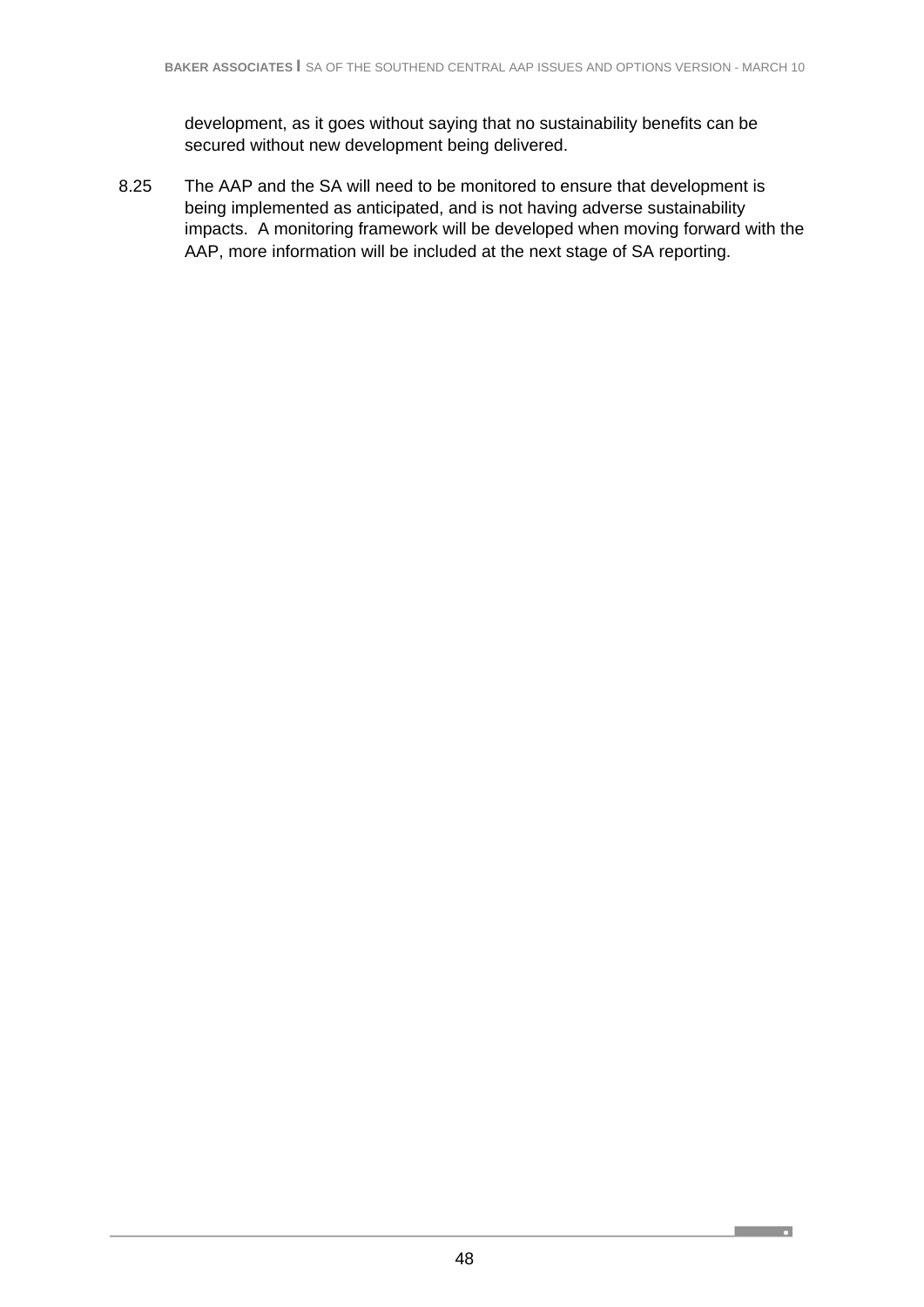# 9 Summary and recommendations

- 9.1 The Sustainability Appraisal (SA) has recognised that the Central Southend AAP has an important role to play in the sustainable development of this area and the wider Borough.
- 9.2 The proposed AAP objectives provide the foundation for the development of policies and proposals for the central area. However, these objectives are stronger for some areas, such as built design enhancement, than for other areas such as protection of the natural environment or delivery of housing.
- 9.3 The SA of the current Issues and Options Document reveals some other sustainability issues. The SA makes recommendations on how sustainability matters could be incorporated into the AAP in moving forward with the preparation process.
- 9.4 **Transport and movement:** To successfully achieve a modal shift away from car use, there is a need to ensure transport, movement and parking strategy presents a proactive and joined up approach to managing traffic in the town centre. Without this the regeneration of central Southend could be adversely affected by increasing congestion, with negative health and environmental impacts.
- 9.5 Therefore, the AAP will need to set out policies, proposals and implementation plans that include:
	- a clear vision for pedestrian and cycle movement in the centre and connections to the rest of the Borough
	- supporting access to bus and train stations and integrated transport system
	- improving the quality and safety of walking and cycling routes, including at Victoria Avenue and all the way down to the seafront and esplanade
	- car parking management, with perhaps most car parking situated on the periphery of the central areas
	- more pedestrianisation of roads and streets
	- the possible long-term improvements to Queensway to make better use of the space and reduce its impact as a barrier to pedestrian and cycle movement.
- 9.6 **Residential development:** Central Southend has a significant role to play in delivering new residential development for the Borough. The requirement is set through the Core Strategy for Southend. The final AAP will need to contain more specific information on housing delivery and the locations for growth. This may need to include quantified delivery targets on allocated sites, the type of housing (family homes or smaller flats) needed in different locations, and principles for affordable housing delivery. In seeking more equitable access to housing the AAP could also contain policies that go beyond Core Policy affordable housing targets. Current affordable housing policy is very unlikely to yield many new affordable homes in the town centre due to the size of development sites.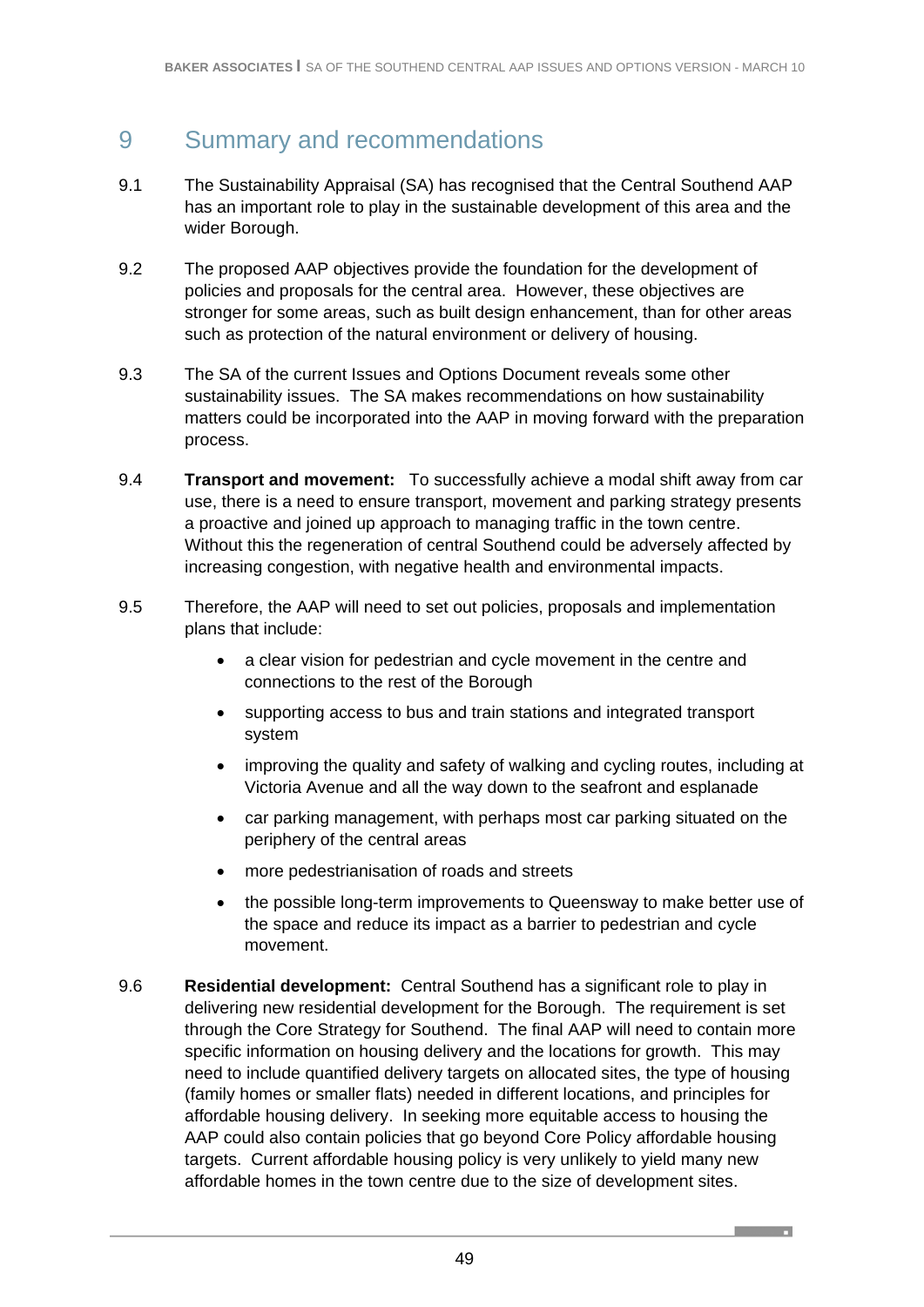- 9.7 The AAP also needs to address where and how the needs of new and existing residents will be met, through provision of community services, such as health centres, community space and schools. This is essential to deliver health and wellbeing in these communities who live in central Southend.
- 9.8 **The built environment:** The principle focus of the Issues and Options AAP is how improvements can be made to the built environment of the central area, through new development and enhancement. This will have positive sustainability impacts related to improving the image of the centre. A better 'sense of place' can help support the community's pride in the place where there live, which can have positive impacts on social sustainability. The town centre is also the 'showcase' for the rest of the town, and therefore if this area has a high quality image it can encourage local and national investment in the whole town.
- 9.9 Built quality is also an essential part of an important component of the town's economy – tourism. Therefore, investments in the seafront and links to the rests of the town will have a positive impact.
- 9.10 Good quality built environment can also encourage more sustainable travel, by creating pleasant and safe walking routes.
- 9.11 The SA recognises it may be necessary for the AAP to contain specific design guidance polices for the central area. This will help ensure development creates a unified place, even if separate Quarters have their own distinctive qualities. Design guidance may be particularly necessary to avoid adverse impacts from tall buildings.
- 9.12 **Leisure and tourism:** Leisure and tourism are essential components of the economy of Southend. The AAP already addresses some matters relating to the leisure provision in the area, however, it does not address directly how improvements can help increase average visitor spend in the town. The AAP could give consideration to the role of new hotels or conference facilities, including possible locations for development, to increase the number of overnight stays in the town.
- 9.13 **Education:** Support for education in the town centre will have positive sustainability impacts, not only from improving availability of learning sites but also from the vibrancy a student population can bring to the central area. The AAP could consider making it a requirement for larger new employment developments in the town centre to contribute to training associated with the university, to improve the skills of local residents and access to newly created employment.
- 9.14 It may be necessary to consider the capacity of existing schools in the central area to ensure all new and existing resident children of the area have access to education.
- 9.15 **Employment:** The AAP recognises the primacy of central Southend for new retail and office development. This is compatible with sustainability objectives relating to supporting a thriving economy in Southend, and as the most sustainable location in terms of travel impacts in the Borough.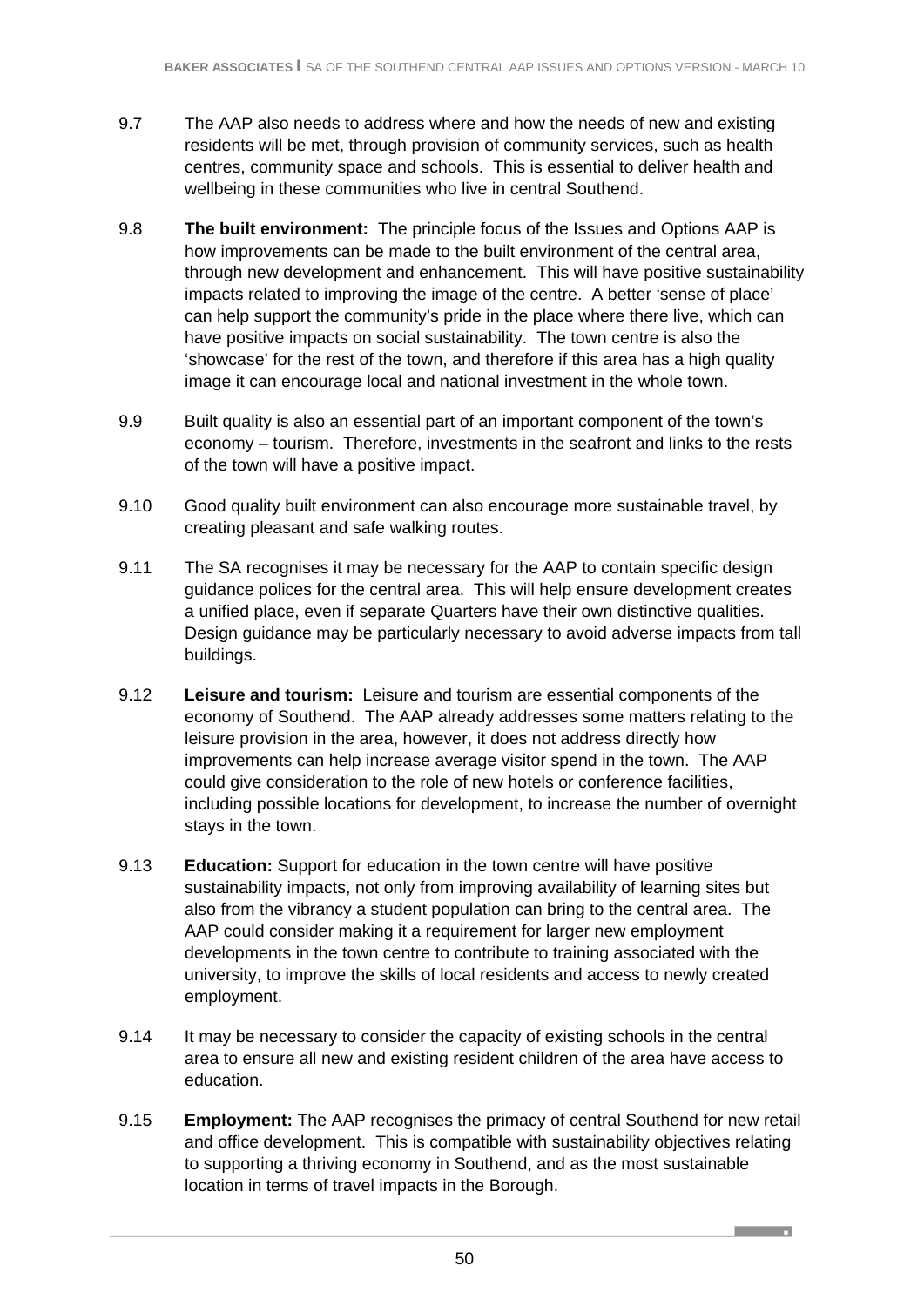- 9.16 The AAP will need to ensure proposals are in place to meet the job growth requirements set through the Core Strategy. This will need to include premises for a range of business types from workshops, live/work units to larger office space. The Employment Land Review should be used to identify if any of the existing office space in the town centre is surplus to requirements, now and in the longer-term. Only where there is evident surplus should existing employment land be released for other uses.
- 9.17 **Sustainable construction:** To reduce natural resource consumption created by the large scale of proposed restoration and redevelopment an area wide energy strategy could be included as part of the AAP. The AAP could include targets for carbon reduction from new development and sustainable construction standards that go beyond national policy. However, this will require additional evidence to demonstrate financial viability to ensure that this does not result in stalling delivery of development needed in the town centre.
- 9.18 Policies for larger town centre development sites or whole 'Quarters' of the town centre could include the need to provide or contribute to district-wide low carbon energy. Schemes that include combined heat and power or renewable energy generation can achieve significant carbon dioxide reductions and protection of fossil fuels. District schemes can outperform national grid schemes and are more efficient and viable than many domestic or site specific renewable energy technologies. Wind power may be a good solution to energy needs in this coastal location.
- 9.19 New buildings should also be designed to make better use of water resources and reduce surface run-off.
- 9.20 Wherever possible new development should aim to reduce the amount of primary materials used in construction. Therefore, enhancement of the town centre could favour refurbishment over redevelopment, or at least re-use demolition materials on-site.
- 9.21 **Natural environment:** The SA identifies that issues related to protecting the natural environmental are absent from the AAP. It is essential that new development does not harm the high quality, internationally designed, nature conservation sites that exist on the Southend foreshore and sandflats. The AAP will need to be able to demonstrate, through a Habitats Regulation assessment how the potential for impacts has been assessed and how any impacts will be mitigated against. Possible impact routes include direct disturbance, storm water or waste water outfall, and coastal squeeze caused by sea defences.
- 9.22 Other ways the natural environment could be addressed through the AAP includes proposals or policies for landscaping, new parks and new planting. This will not only have the sustainability benefits of enhancing the urban biodiversity, but also can help create shade within heavily developed areas essential in combating the urban heat impacts associated with global warming.
- 9.23 **Implementation:** It is clearly evident that no sustainability benefits can be secured if development cannot be implemented. The inclusion of a table in the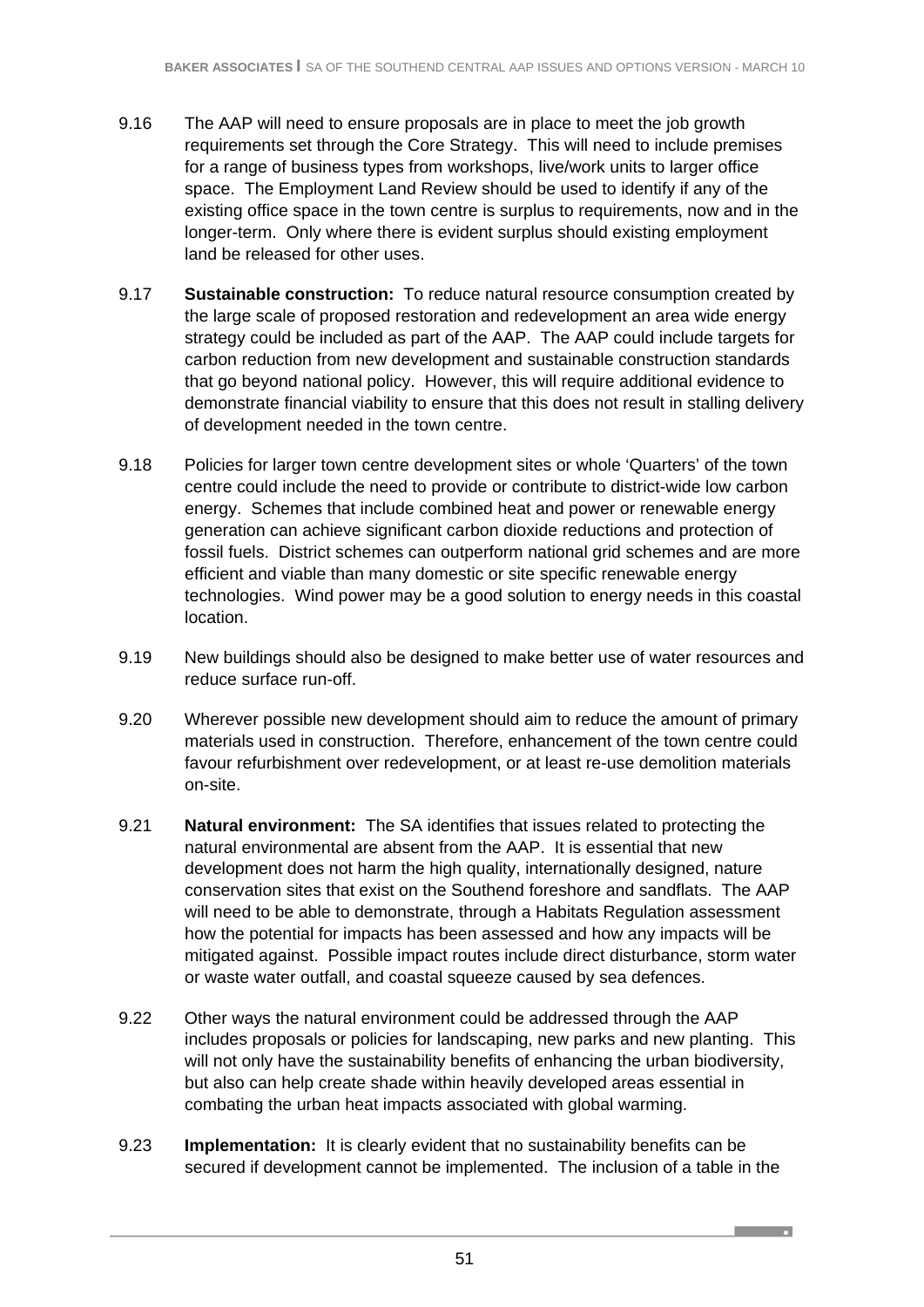AAP to demonstrate how implementation will be achieved will help in securing delivery. This table could include:

- Who is responsible for delivery
- Who is funding delivery
- Timescale for delivery
- Other plans, programmes and partners for delivery (for matters beyond the role of a planning document).
- 9.24 Policies and site specific proposals will also need to be developed that provide greater certainty and clarification on delivery. Where possible this will need to include quantification for provision of employment, retail and leisure floorspace, as well as residential yield.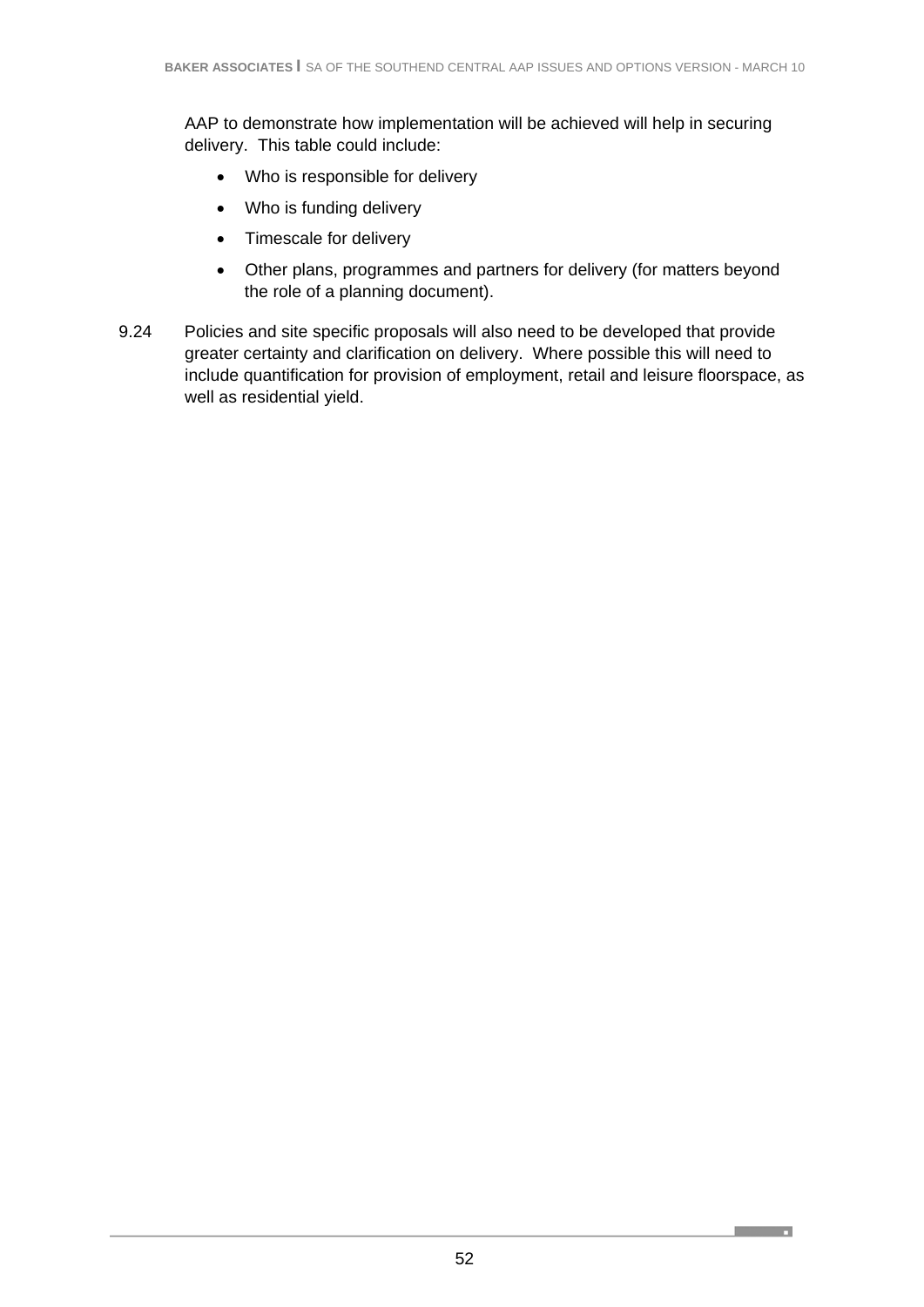**Appendix 1** 

**Sustainability appraisal of the Area Action Plan Objectives**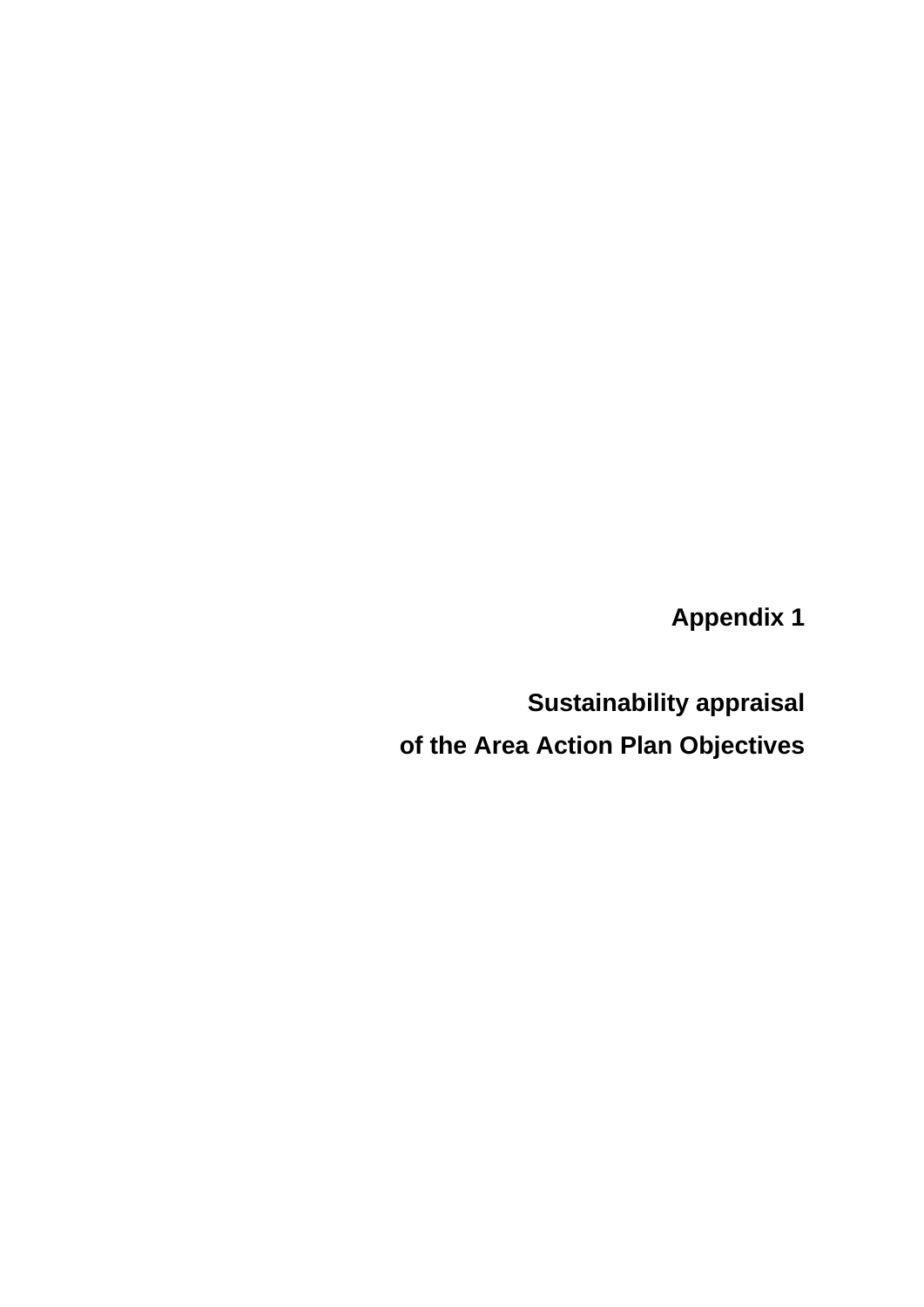|                         | Access                | Housing               | Education | Health                | Community             | Biodiversity | Landscape | Built<br>envt. | Ψır            | Water | Land         | Soil                  | waste<br><b>Minerals</b> | Energy                | Local<br>econ         | Employment            | Wealth<br>creation    |
|-------------------------|-----------------------|-----------------------|-----------|-----------------------|-----------------------|--------------|-----------|----------------|----------------|-------|--------------|-----------------------|--------------------------|-----------------------|-----------------------|-----------------------|-----------------------|
| 1. New development      | $\bullet$             |                       | -         | $\blacksquare$        |                       |              | -         |                | $\blacksquare$ | -     | -            | -                     | $\blacksquare$           | $\blacksquare$        | $\boldsymbol{\gamma}$ | ?                     | $\boldsymbol{\gamma}$ |
| 2. Transport + movement | $\bullet$             | $\tilde{\phantom{a}}$ | -         | $\boldsymbol{\gamma}$ | $\overline{?}$        |              | -         |                | ?              | -     | -            | -                     | $\blacksquare$           | $\boldsymbol{\gamma}$ | ?                     | $\boldsymbol{\gamma}$ |                       |
| 3. Promote assets       | ۰.                    | -                     | -         | $\blacksquare$        |                       |              |           |                | $\blacksquare$ | ۰.    | -            | -                     | $\blacksquare$           | ۰                     | $\boldsymbol{\gamma}$ |                       |                       |
| 4. Design and delivery  | ۰                     | -                     |           | $\blacksquare$        | ?                     |              |           |                | ?              | ?     | ۰.           | -                     | $\boldsymbol{\gamma}$    | $\bullet$             | ?                     |                       | $\boldsymbol{\gamma}$ |
| 5. Learning             | $\boldsymbol{\gamma}$ | $\blacksquare$        |           | $\blacksquare$        | ?                     | -            |           |                | $\blacksquare$ | -     | -            |                       | $\blacksquare$           | ۰                     | $\boldsymbol{\gamma}$ |                       |                       |
| 5. Businesses           | $\bullet$             | -                     | -         | $\blacksquare$        | ?                     | -            |           |                | 2              | -     | -            | -                     | $\overline{\phantom{a}}$ | $\mathcal{P}$         | 0                     |                       |                       |
| 7. New homes            | $\bullet$             |                       | -         | $\boldsymbol{\gamma}$ | $\bullet$             |              | -         |                | $\blacksquare$ | -     | $\mathcal P$ | $\boldsymbol{\gamma}$ | $\blacksquare$           | $\blacksquare$        | ?                     | $\boldsymbol{\gamma}$ |                       |
| 8. Retail               | $\bullet$             | -                     |           | $\blacksquare$        | $\boldsymbol{\gamma}$ |              |           |                | -              | -     | -            |                       | -                        | -                     | ?                     | ?                     | $\boldsymbol{\gamma}$ |

| New development,       | This is a wide ranging objective that generally is supportive of new built development in the town centre. New       |
|------------------------|----------------------------------------------------------------------------------------------------------------------|
| including homes,       | development will be an essential part of delivering the built environment, social and economic improvements          |
| businesses and         | envisaged for central Southend.                                                                                      |
| recreation             | However, the objective does overlap with other on the economy and objective seven on residential needs.              |
| 2. Access and movement | This objective may be improved by greater focus transport and movement. In particular it should refer to the need to |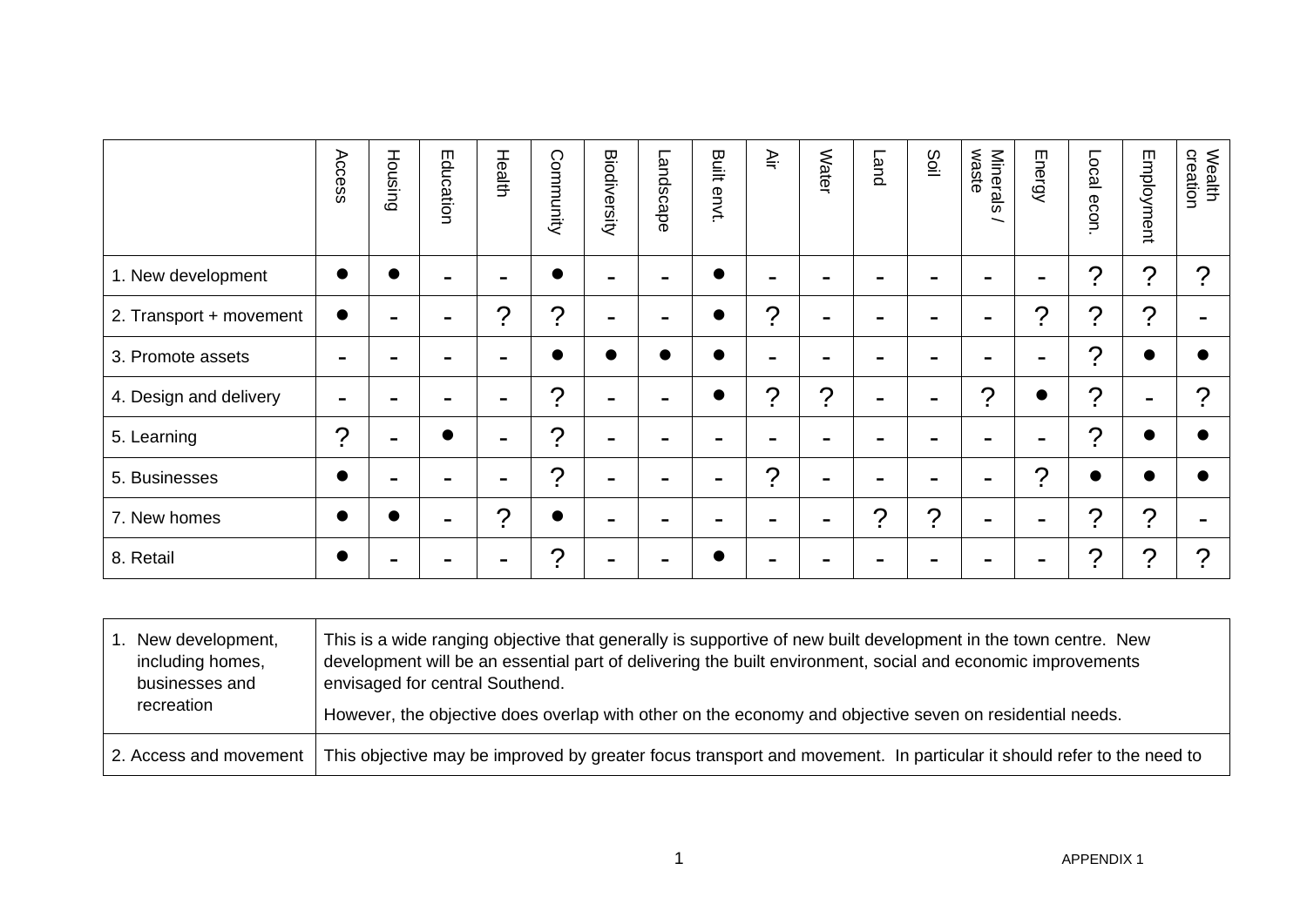|                                      | improve the pedestrian environment, creating new direct walking routes with landmarks and features to encourage<br>walking and make it a more pleasant place to walk. Wording of the objective could be improved to make it clear this<br>objective relates to transport and movement not necessarily visual quality of urban design.                                                                                                                                                                                                                                                                                                                                                                                             |
|--------------------------------------|-----------------------------------------------------------------------------------------------------------------------------------------------------------------------------------------------------------------------------------------------------------------------------------------------------------------------------------------------------------------------------------------------------------------------------------------------------------------------------------------------------------------------------------------------------------------------------------------------------------------------------------------------------------------------------------------------------------------------------------|
|                                      | There are current problems with direct walking and cycling connectivity of parts of central Southend. Travel within<br>central Southend should aim to reduce car use, car speeds, and car parking wherever possible. This should ideally<br>keep car travel from dominating as few roads as is feasible and make alternatives the more attractive option.                                                                                                                                                                                                                                                                                                                                                                         |
| 3. Promote assets                    | The central area of Southend has many natural, built and connections that are assets to encouraging high quality<br>regeneration of the town centre. By recognising what it is that is special about the central area and enhancing and<br>promoting these can bring benefits to the people and economy of the wider Southend area.                                                                                                                                                                                                                                                                                                                                                                                               |
| 4. Design excellence and<br>delivery | This objective aims for all new development in central Southend to be built to high design standards. The benefits of<br>this should be to the built heritage quality of Southend, with buildings enhancing the centre area and providing<br>landmarks to encourage tourism in the area. In addition, high quality design for sustainable development will help<br>reduce natural resource demand in constructing new buildings and in during their operation. This can have substantial<br>benefits for sustainable development related to the natural environment. The objective also includes the role of<br>partners in actually delivering higher quality development – as clearly policy is nothing without implementation. |
|                                      | No objectives specifically relate to the design of new development to complement and enhance the built environment<br>character of the town centre. This is important to improve the seaside 'sense of place' of the town centre, helping all<br>part of the centre feel linked to the coastal location, showing although the town is a sub-regional business location as<br>well as a resort location.                                                                                                                                                                                                                                                                                                                           |
| 5. Education and culture             | Southend centre is well placed to further develop the educational offer in the town centre, with two higher education<br>facilities already located very close to the high street and student residences further north. Continuing to reinforce this<br>role can help not only in supporting education attainment, but also help create a vibrant town centre with a range of<br>shops, cafes and bars that a student population can support.                                                                                                                                                                                                                                                                                     |
|                                      | The cultural offer in the town could also be improved, supported by the historic heritage of the area, it's role as a<br>tourism destination and easy access from London and other parts of Essex. Improved cultural activities and facilities                                                                                                                                                                                                                                                                                                                                                                                                                                                                                    |